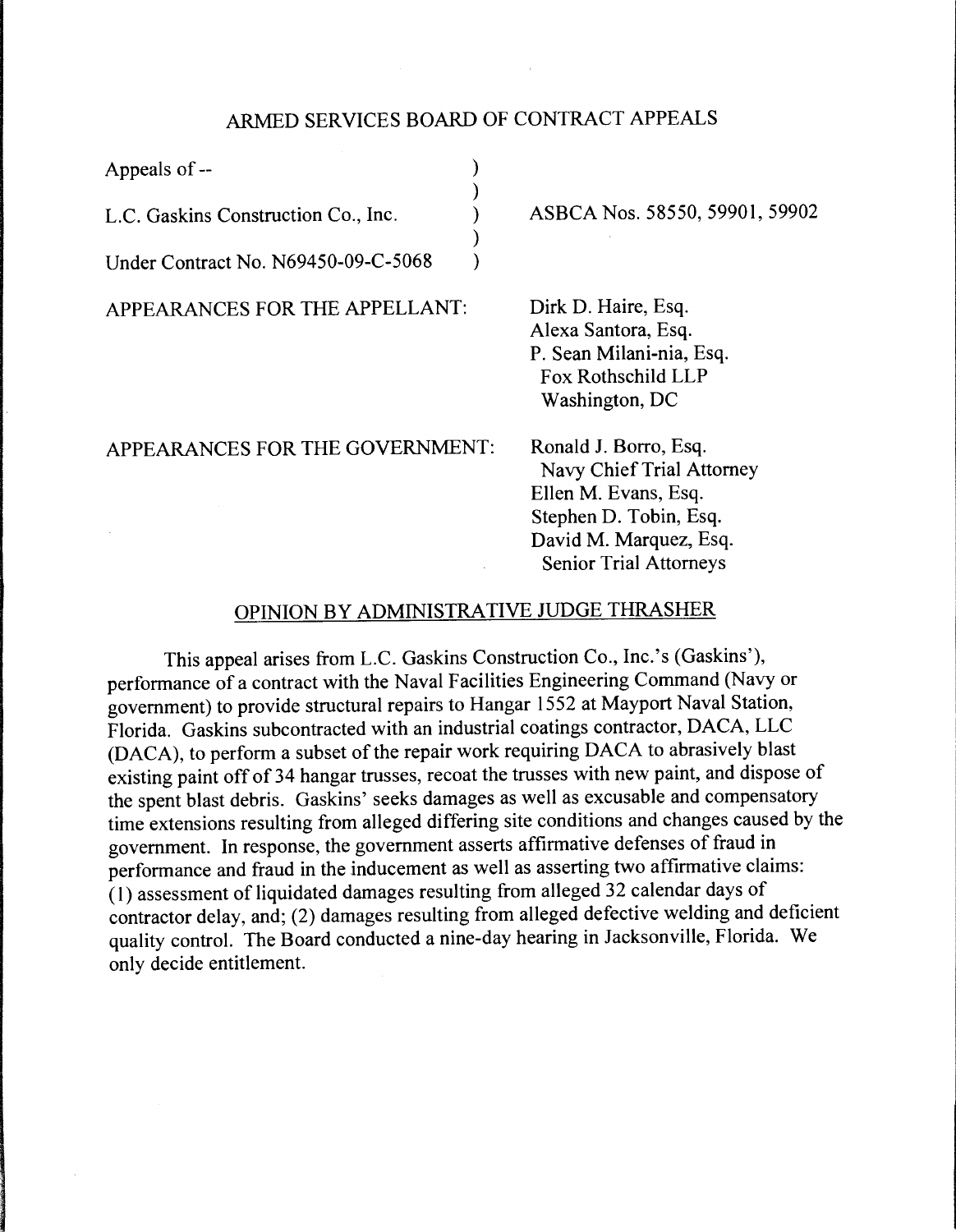## FINDINGS OF FACT

## Project and Solicitation Requirements

1. Solicitation No. N69450-09-R-5068, dated 1 December 2008, requested proposals for Hangar 1552 structural repairs at Naval Station Mayport, Florida. Pertinent to these appeals, a subset of the repair work required the contractor to environmentally contain its work, abrasively blast existing paint off of the 34 hangar trusses, recoat the trusses with new paint, and dispose of the spent blast debris. (R4, tab 1 at 1-4)

2. Hangar 1552 is a rectangular building approximately eight-hundred (800) feet long, one-hundred and fifty (150) feet wide, and thirty (30) feet high. The building is primarily dedicated to maintenance and repair of helicopters but also includes two floors of office space. The hangar roof is supported by thirty-four (34) external steel trusses that extend approximately twenty  $(20)$  feet above the roof.  $(R4, tab 1at 161;$ tr. 7/169-75) Each of the 34 trusses supports a structural load (tr. 7/174). Because the trusses extend above the roof, they were exposed to the elements and, in the time since Hangar 1552 was originally erected, had become severely corroded (R4, tab 1 at 161; tr. 7/175). At the time the RFP was issued, the trusses were so corroded that the structural integrity of the roof, and therefore the hangar, was in question (tr. 7/175-76).

3. The source selection was conducted as a negotiated procurement pursuant to FAR Part 15 and the solicitation was structured in six parts:

> Part 1, "Proposal Forms and Documents" containing the bid schedule, solicitation submittal requirements, and contract clauses (R4, tab 1 at 1-48);

Part 2, "General Requirements" *(id.* at 51-155);

Part 3, "Project Program" containing a "Project Description," "Project Objectives," "Site Analysis," and an extensive section entitled "Engineering Systems Requirements" *(id.*  at 156-70);

Part 4, "Performance Technical Specifications" *(id.*  at 171-216);

Part 5, "Prescriptive Technical Specifications" (R4, tab 3 at 465-93); and

Part 6, "Attachments" which included "A-Drawings," "B-Reports," and "C-Contractor Data Required." At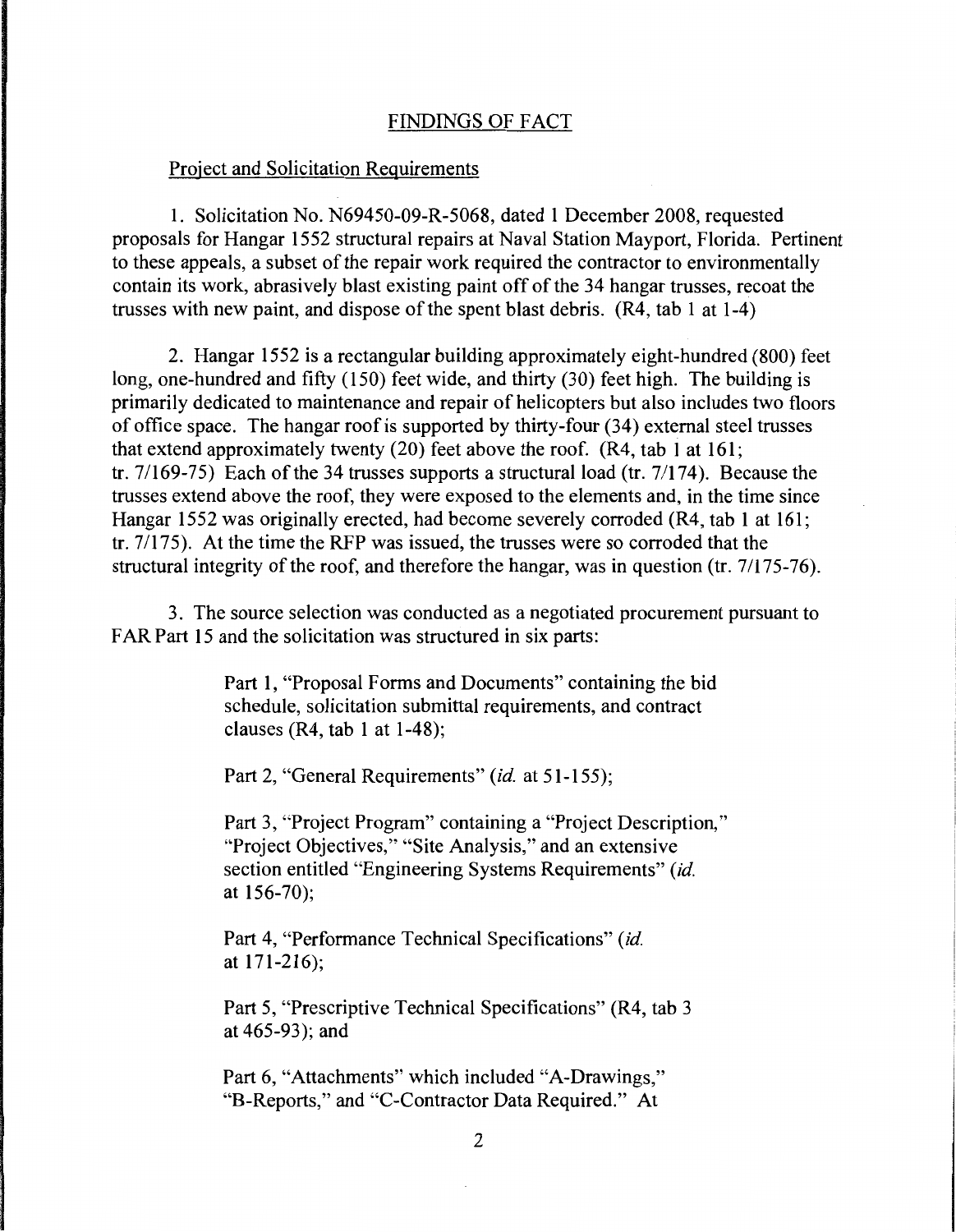"B-Reports" there are three reports: B. l, a Field Visual Inspection Report from URS Group, B.2, Environmental Testing by ENCO, and B.3, a Geotechnical Evaluation by Wolf Technologies, Inc. (R4, tab 1 at 218-451)

4. Part 1 of the solicitation incorporated the following pertinent clause:

5252.236-9312, DESIGN-BUILD CONTRACT-ORDER OF PRECEDENCE (AUGUST 2006)

(A) In the event of a conflict or inconsistency between any of the below described portions of the conformed contract, precedence shall be given in the following order:

> ( 1) Any portions of the proposal or final design that exceed the requirements of the solicitation.

> > (a) Any portion of the proposal that exceeds the final design.

(b) Any portion of the final design that exceeds the proposal.

( c) Where portions within either the proposal or the final design conflict, the portion that most exceeds the requirements of the solicitation has precedence.

(2) The requirements of the solicitation, in descending order of precedence:

> (a) Standard Form 1442, Price Schedule, and Davis Bacon Wage Rates.

(b) Part  $1$  – Contract Clauses.

(c) Part  $2$  – General Requirements.

(d) Part  $3$  – Project Program Requirements.

( e) Part 6 - Attachments (excluding Concept Drawings).

(f) Part 5 - Prescriptive Specifications exclusive of performance specifications.

(g) Part 4 - Performance Specifications

exclusive of prescriptive specifications.

(h) Part  $6 -$  Attachments (Concept Drawings).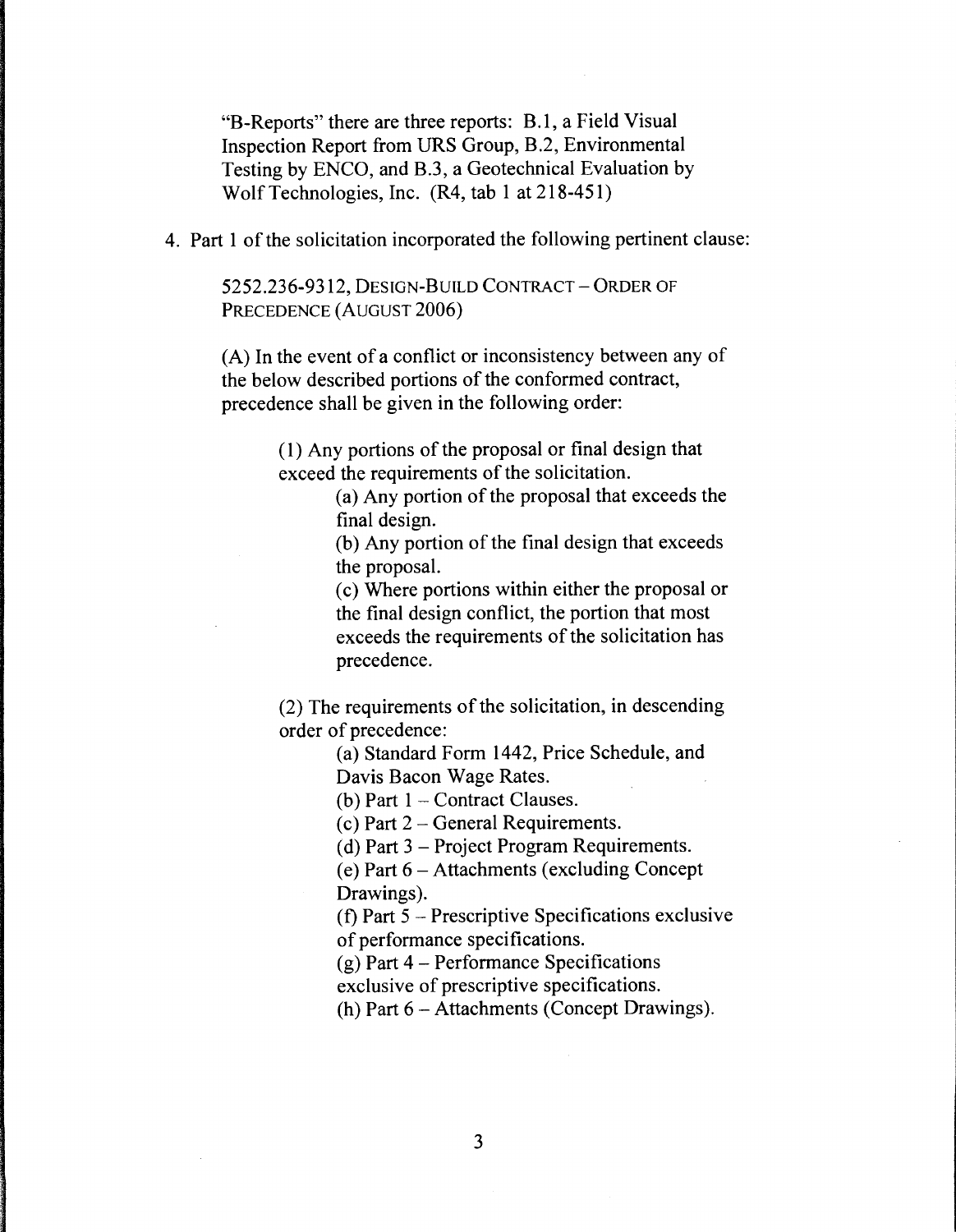(B) Government review or approval of any portion of the proposal or final design shall not relieve the contractor from responsibility for errors or omissions with respect thereto.

#### (R4, tab 1 at 40)

#### *Environmental Status of the Project*

5. In May 2008, approximately seven months prior to release of the solicitation, the government contracted with a third-party, a certified laboratory, to conduct two tests of the existing paint on the roof trusses: Totals testing and Toxicity Characteristic Leaching Procedure (TCLP) testing (app. 2nd supp. R4, tab 143). Totals testing provides the total metal content of the paint. TCLP testing is designed to determine the leachability of metals present in the paint. Essentially, TCLP testing is designed to determine the likelihood of metals leaching into a landfill, once the paint is disposed of as a waste. (Tr. 6/129-30)

6. Upon receiving the test results in May 2008, Ms. Patricia Kostic (an Environmental Site Manager working for Naval Station Mayport and the individual responsible for selecting the truss locations for testing) remarked "Chromium, Cadmium, and Lead is off the chart for worker protection but, good for Non-haz[ ardous] disposal" (app. 2nd supp. R4, tab 143 at 223). Ms. Kostic then forwarded the results to her supervisor, Ms. Cheryl Mitchell (Naval Station Mayport's Environmental Director). Ms. Mitchell also remarked that the results were "[b ]ad news for worker exposure but good news for waste disposal. You win some, you lose some." (App. 2nd supp. R4,  $tab 142 at 221$ 

7. The test results were released to the offerors as attachment B.2 of the solicitation which indicates lead, chromium and other metals in the paint. One report shows lead at 9200 "mg/kg wet" and chromium at 3300 "mg/kg wet." (R4, tab 1 at 345, 349) The report incorrectly identifies the samples as roof tiles but the chain of custody record correctly identifies them as having come from roof trusses and a schematic drawing shows the samples were taken from the trusses *(id.* at 358-59). Also included in attachment B.2 was an email from Ms. Mitchell, expressly advising offerors that:

> [T]he paint did not exceed TCLP levels for metal so it wasn't HW [Hazardous Waste] but the blast grit/paint chips are still a regulated waste that will require proper containerization & disposal through out [sic] HW facility so a line of accounting needs to be set-up & containers ord[er]ed in advance through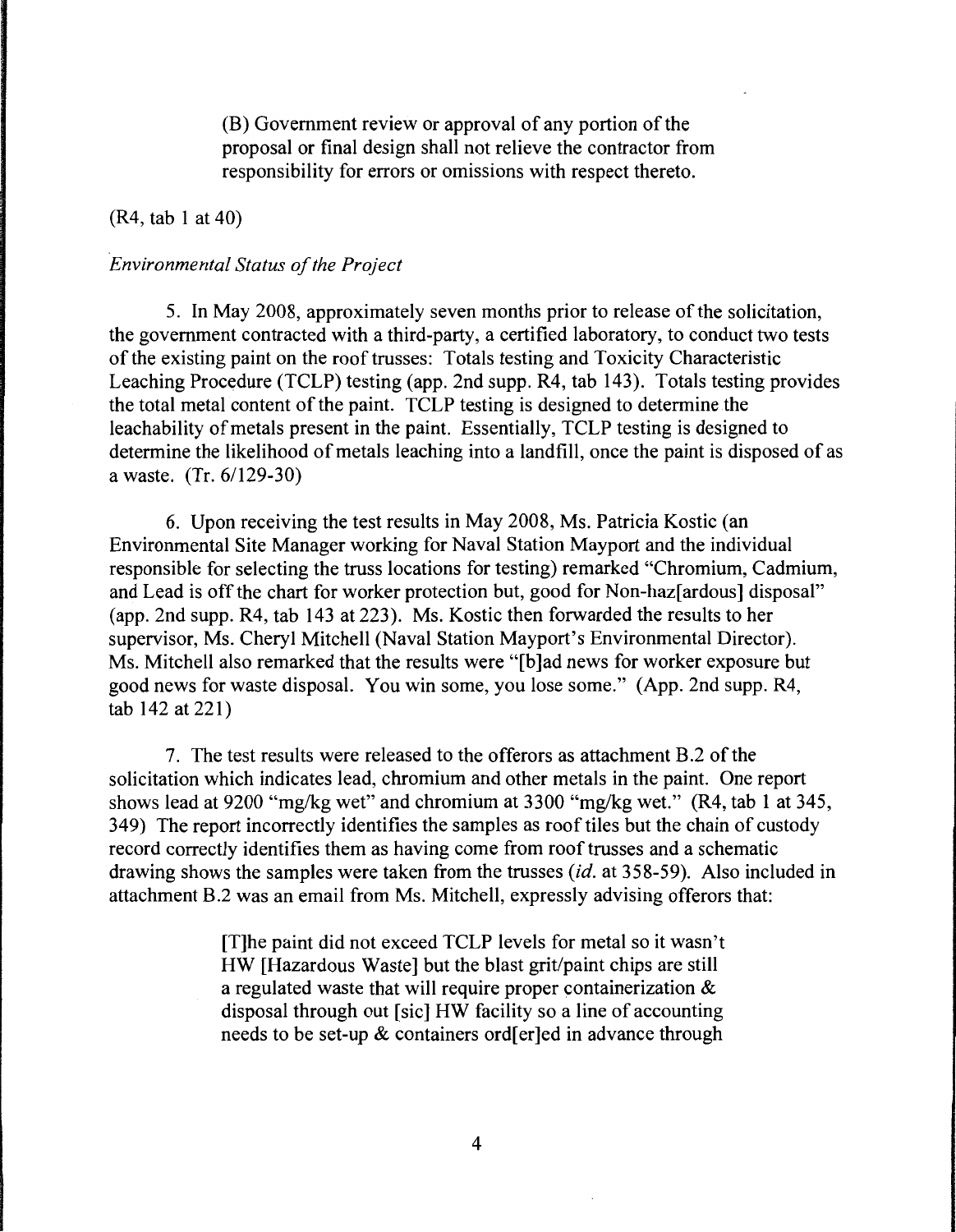the facility. Gen'l guide specs section 01575 describe that process in detail.

(R4, tab 1 at 360)

8. On 24 December 2008, and after a pre-bid site visit, the government published Amendment No. 0001 in response to a bidder's question regarding whether the "structural steel [on the hangers was] lead based." Although there was testimony that paint is considered "lead based" if it contains *any* concentration of lead (regardless of amount), the response in solicitation Amendment No. 0001 provided that "[for] basis of bid assume that the paint is not lead based, but is still regulated waste. See Attachment B.2." (R4, tab 2 at 454, Q. 11; tr. 9/143)

9. On 7 January 2009, the government issued Amendment No. 0002 to the RFP adding a requirement that the coatings subcontractor be the Society for Protective Coatings<sup>1</sup> (SSPC) QP 2 Category A certified (a certification pertaining to a contractor's proficiency with hazardous coatings removal) (R4, tab 3 at 459, 463). Two days after publication of Amendment No. 0002, Gaskins submitted a Request for Information (RFI) to the contracting officer (CO) requesting clarification, stating,

> 3. The painting requirement for SSPC-QP 2 is a nationally recognized program that evaluates the capabilities of industrial paint contractors for their ability to safely remove and properly manage hazardous coat material in the field. According to the inspection and test reports there are no hazardous materials present. The blasting material is to be treated as a regulated material and not as a hazardous material. Possibly this requirement should be eliminated? 4. Amendment #2 added an additional requirement to the QP 2 saying that the SSPC QP 2 should also be Category A Certified. *This applies to lead paint removal. Are the inspection and test reports wrong in that there is lead paint on the project?* [Emphasis added]

(App. 2nd supp. R4, tab 147)

10. On 9 January 2009, Mr. Wittman (a member of the source selection board) sent an email to Ms. Mitchell posing Gaskins' questions:

> The second question I have is a result of an RFI we received from a bidder. The current bid documents indicate that the

<sup>&</sup>lt;sup>1</sup> The Society for Protective Coatings was formerly the Steel Structures Painting Council.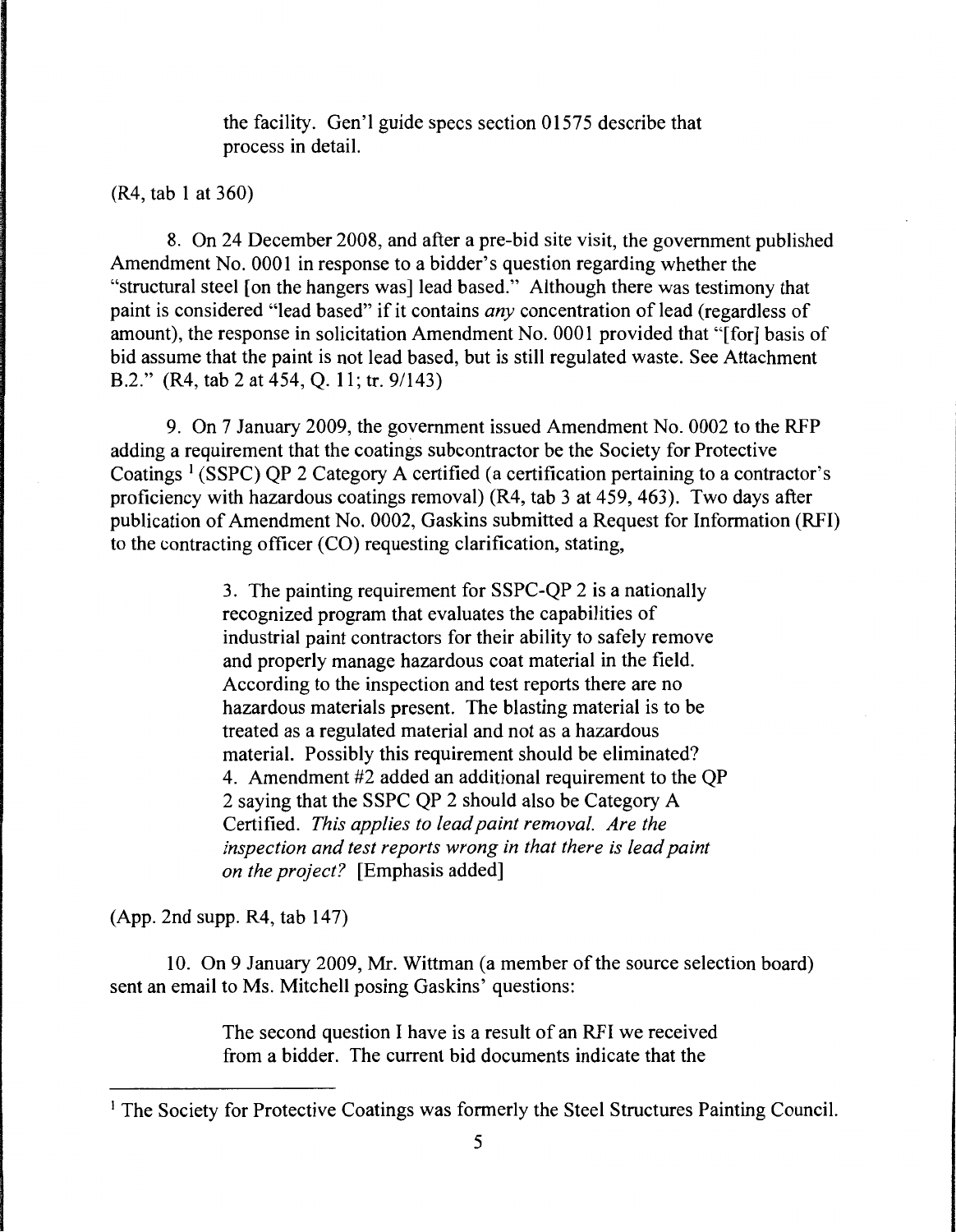Contractor should be certified per SSPC QPl and SSPC QP2 Category A. The question from the bidder is whether or not SSPC QP2 Category A certification is really necessary for this project since we don't have a Hazardous Waste. I reviewed the SSPC QP2 document and it notes that it is primarily geared towards the removal of coatings containing lead and the Category A involves systems with engineered ventilation systems providing negative pressure. Can you give me any recommendations as to whether you believe this extensive of containment is required for this project given the testing done on the existing paint?

(App. 2nd supp. R4, tab 150 at 305)

11. Ms. Mitchell forwarded Mr. Wittman's email to Ms. Racine and Ms. Julie Kaiser. She stated that if the waste was going to be non-hazardous, and going to be a lot, she was inclined to allow the contractor to dispose of the waste off-base to avoid the "painful process" of having to order Defense Reutilization and Marketing Service (DRMO, later renamed to Defense Logistics Agency (DLA)) roll-off containers for transferring waste to the on-site temporary storage facility. Ms. Mitchell also remarked that off-site disposal had been permitted on prior projects and acknowledged that the General Guide specification section she referred to in her prior email was outdated, but that "Di" (Diane Racine, another Environmental Department employee) should be able to identify the replacement specification. (App. 2d supp. R4, tab 150 at 304)

12. Ms. Racine responded explaining that the Temporary Environmental Controls specification section:

> [O]utlines exactly what the contractor will need to do to make sure that the waste is disposed properly if it is hazardous waste, and the Abrasive Blasting paragraph refers the contractor back to Solid Waste Disposal if it is not hazardous waste. We shouldn't have to add anything to the RFP.

(App. 2nd supp. R4, tab 150 at 304)

13. Mr. Wittman forwarded these emails back to the CO, commenting that the government should have someone from the Environmental Department directly respond to Gaskins' questions (app. 2nd supp. R4, tab 152 at 342). Despite this suggestion, no response was provided to Gaskins' (tr. 1/71-72, 6/216-18).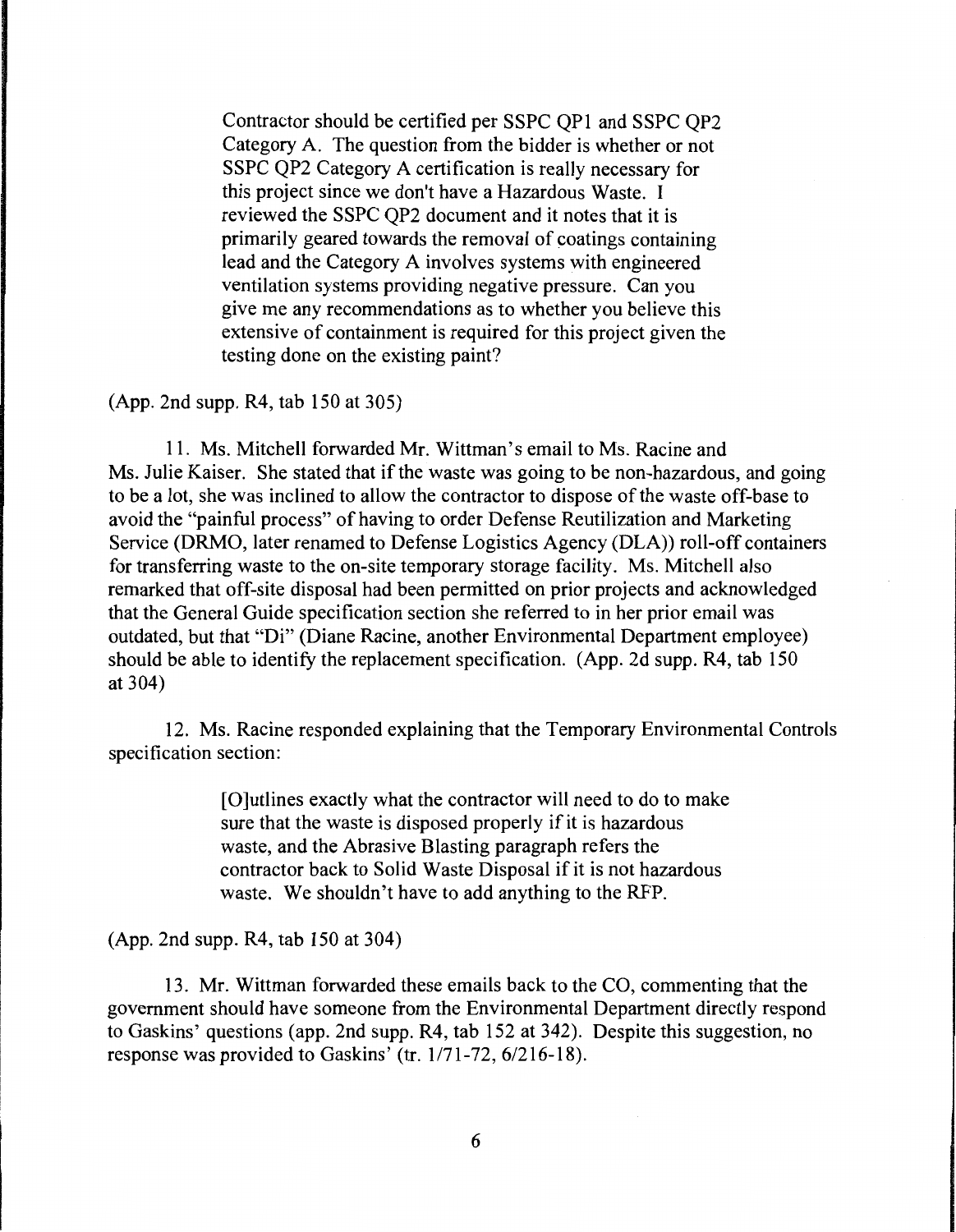# *Disposal of Abrasive Blasting Debris*

14. Removal of the existing paint on the trusses would require abrasive blasting that would generate spent blast debris (spent debris). The spent debris consisted of a combination of the existing paint and abrasive material used to blast the existing paint off the trusses. There were two possible disposal sites for the spent debris, off-site at an approved landfill or on-site through Naval Station Mayport Hazardous Waste Storage Facility (Mayport HWSF or Part B Facility)<sup>2</sup>. The Naval Station possesses a Resource Conservation and Recovery Act (RCRA) permit, known as a "Subpart B" or "Part B" permit, which allows it to store hazardous waste for up to a year before final disposal at an approved Treatment, Storage, and Disposal Facility (TSDF) off-site (tr. 61128, 140-41, 9/7). The permit requires that all hazardous waste generated on base be processed for disposal through the Mayport HWSF (tr. 9/14). The Mayport HWSF charges contractors the same commodity rate for disposal of hazardous waste and nonhazardous waste (tr. 8/147). By charging the contractor the same commodity rate regardless of the type of waste, however, the Navy assumes the price risk related to the disposal of hazardous waste (tr. 9/100).

15. Part 2 of the solicitation, General Requirements at Section 01 57 19 .00 25, Temporary Environmental Controls, both defined and directed how blasting spent debris on this project would be categorized and disposed (R4, tab 1 at 133-51 ). The definition of "Solid Waste," found in paragraph 1.2.2, expressly excluded any hazardous waste or hazardous debris *(id.* at 133). "Debris" was defined at paragraph 1.2.3 in pertinent part as "Non-hazardous solid material generated during the construction, demolition, or renovation of a structure" *(id.* at 134). In contrast, "Hazardous Debris" was defined at paragraph 1.2.4 as "debris that contains hazardous waste per 40 CFR 261." Finally, "Regulated Waste" at paragraph 1.2 .11, was defined - separately from Hazardous Waste - as "[t]hose solid waste that have specific additional Federal, state, or local controls for handling, storage, or disposal." *(Id.* at 134-35)

16. Part 2 of the solicitation, Section 01 57 19.00 25 also describes the Control and Disposal of Solid Wastes, Hazardous Wastes, Regulated Wastes and Abrasive Blasting (R4, tab 1 at 146, 148, 150-51). This part of the solicitation directs that hazardous waste be disposed of on-site through the Mayport HWSF. Paragraph 5.3.1, "Hazardous Waste/Debris Management" directs that all hazardous waste be disposed of through the Mayport HWSF *(id.* at 146). Likewise, a later provision of this same part of the solicitation, paragraph 3.7, "ABRASIVE BLASTING," pertains specifically to

<sup>&</sup>lt;sup>2</sup> The Mayport HWSF is operated by the DLA at Naval Station Mayport. Naval Station Mayport is a large quantity generator of hazardous waste, as that term is defined by the Resource Conservation and Recovery Act (RCRA).  $(R4, tab 1, 11.9.1)$ at 139; 40 C.F .R. part 261)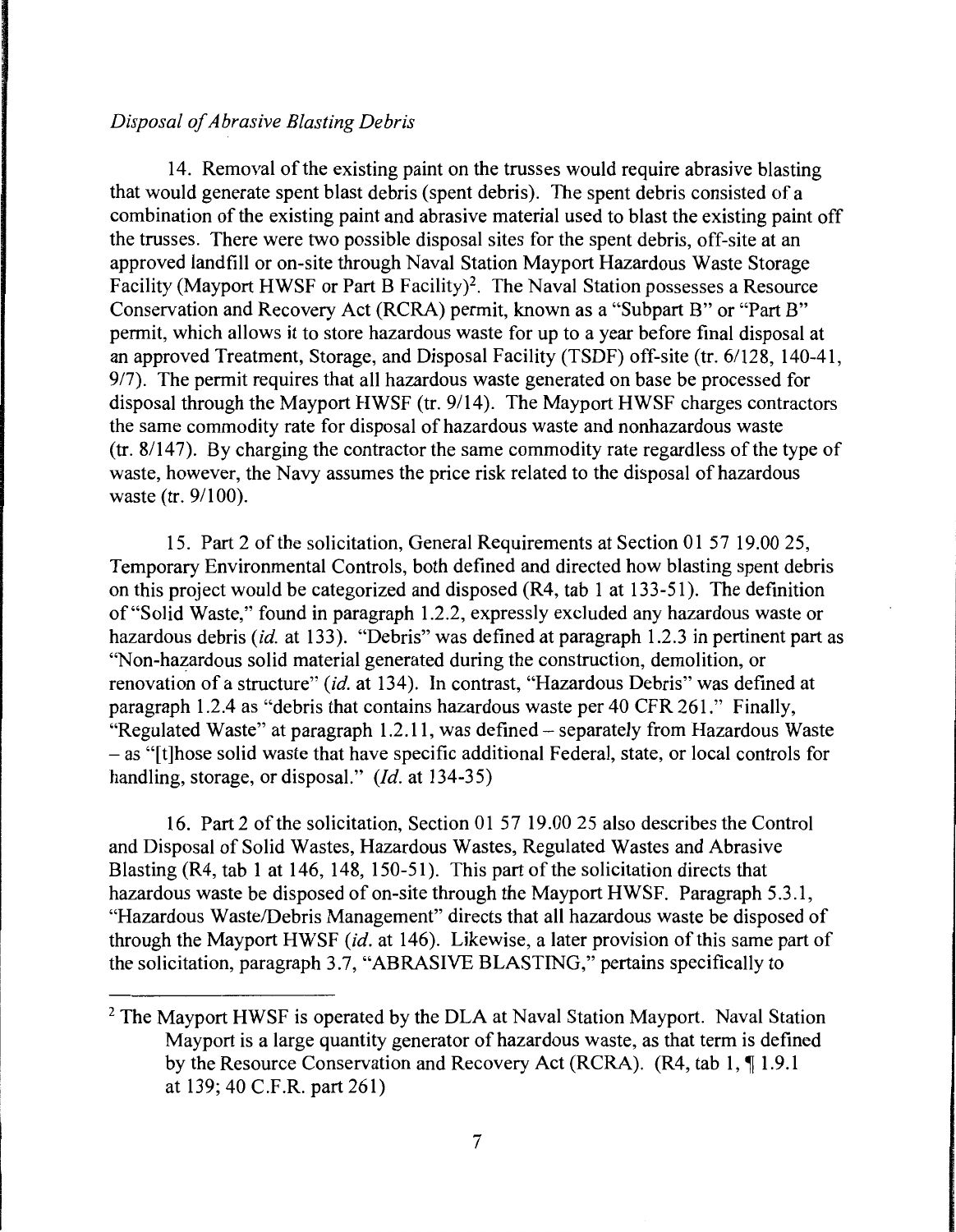requirements for abrasive blasting, directs that abrasive blasting debris will be disposed of per paragraph 3.7.2, "Disposal Requirements," which provides in pertinent part "Hazardous waste generated from blasting operations will be managed in accordance with paragraph entitled 'Hazardous Waste/Debris Management'"  $(\P 3.5.1)$ , which directs the contractor to dispose of all hazardous waste through the Mayport (HWSF) *(id.*  at 151 ). However, this part of the solicitation is internally inconsistent regarding the disposal of the blast debris if it is not hazardous; it directs disposal of regulated waste on-site but directs non-hazardous waste to be disposed of off-site despite the fact the spent blast debris is both regulated and non-hazardous waste. Paragraph 3.5.1.5, "Disposal of Regulated Wastes," requires that, "[r]egulated wastes, except for asbestos and petroleum contaminated wastes, shall be disposed through Naval Station Mayport HWSF and **shall not be taken off Station by the Contractor"** *(id.* at 148). In contrast to disposal of regulated waste  $(\P 3.5.1.5)$ , paragraph 3.7.2 mandates disposal of non-hazardous abrasive blasting debris will be in accordance with the paragraph entitled, "CONTROL AND DISPOSAL OF SOLID WASTES" (¶ 3.4) which directs the contractor to take such waste off-site *(id.* at 146).

17. Part 3 of the RFP, under Project Description, also specially addressed the disposal of the blast debris (at  $\S$  F2020 1.1.) that would necessarily be created by preparing the trusses for new paint stating it would "be treated as regulated waste and containerized for disposal through the Navat Station Mayport hazardous waste storage facility (HWSF)" (R4, tab 1 at 159). Likewise, section B201009, "EXTERIOR PAINTING AND COATINGS," specified that "blast grit and paint chips" would be treated as regulated waste in accordance with the RFP section entitled "Paint Related Work" which states the paint is not considered hazardous waste but "the blast grit/paint chips are a regulated waste that will require proper containerization and disposal through the Naval Station Hazardous Waste Storage Facility (HWSF)" *(id.* at 164-65, 170).

18. Amendment No. 0002 to the RFP also added, Part 5, Prescriptive Technical Specifications, Section 09 97 13. 27 (Exterior Coating of Steel Structures) (R4, tab 3 at 464). Subparagraph 3.6.6, Disposal of Used Abrasive, directed the coating contractor to "[d]ispose of used abrasive off Government property in accordance with Federal, State, and Local mandated regulations" *(id.* at 482).

### *Gaskins' Proposal*

19. Gaskins' initial proposal, submitted on 15 January 2009, provided in pertinent part the following statement describing how it intended to prepare the surface of the trusses and dispose of the particles, blast grit, and debris resulting from the surface preparation  $-$  "[s]urface preparation and the removal of existing paint requires that the truss be shrouded during the preparation phase and that all particles, blast grit and debris be treated as regulated waste and containerized for disposal through the Naval Station Mayport hazardous waste storage facility" (R4, tab 5 at 589). This language remained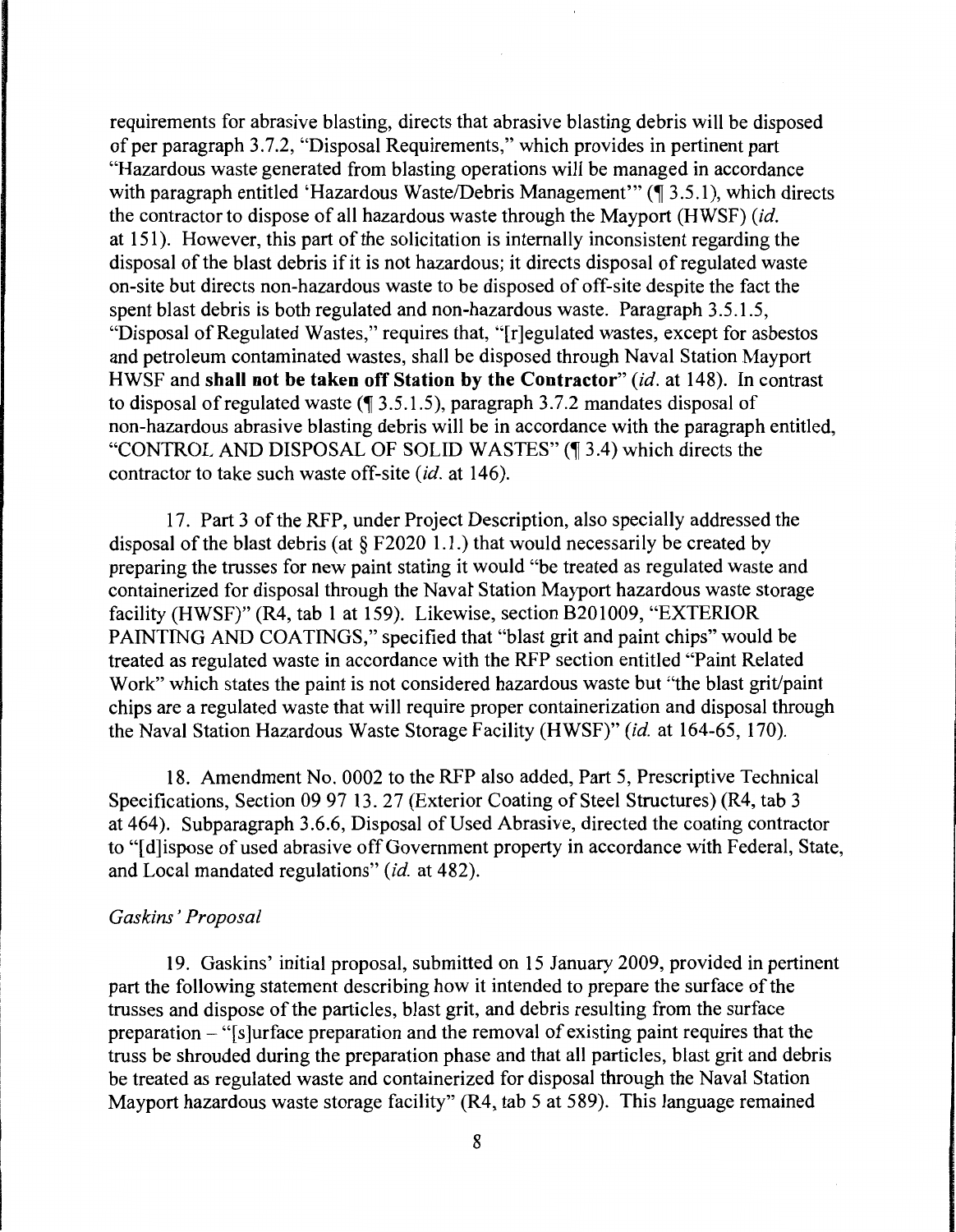the same through each of Gaskins' revised proposals and its Best and Final Offer (BAFO) *(id.).* The proposals were evaluated by a Source Selection Board (SSB) that consisted of three voting members: Angela Hocutt, Adam Hocutt, and Kurt Wittman (tr. 6/219, 7/204-05, 8/165). All three members of the SSB testified at trial that they understood the statement in Gaskins' proposal about disposing of blast debris through the Mayport HWSF to mean Gaskins would dispose of the blast debris through the Mayport HWSF, and that they relied on that statement in recommending award to Gaskins (tr.  $6/210$ , 7/214-16, 81166-67).

20. Mr. Frost (Gaskins) testified that he supervised Mr. Malcom Beasley, the proposal estimator, and reviewed Gaskins' proposal before it was submitted (tr. 1/61). Gaskins' subcontracted with DACA for the blasting and painting scope of the work and relied upon DACA for that part of their proposal (tr. 1/72-73). Based upon DACA's inputs, the proposal for the blasting and painting scope of the job was based upon the understanding that this was a no lead job (tr.  $1/61$ ,  $71-72$ ,  $2/77$ ,  $5/245$ ). Gaskins' final bid incorporated DACA's bid submittal to Gaskins for the blasting and coatings scope of work (tr. 1/72-73, 103-04). Because Amendment No. 0001 told offerors to bid the job as involving no lead-based paint, Gaskins and DACA did not include any costs of handling or disposing of lead-based paint in its bid. Instead, Gaskins and DACA assumed that  $-$  if lead-based paint was discovered – the government would provide additional compensation. (Tr. 5/51) DACA bid the blasting and coatings work at a total cost of \$424,891.00, using nine workers, and anticipated a start date of 15 August 2009, and a finish date of20 December 2009 (app. 2nd supp. R4, tab 288; tr. 3/75-77). The proposal and all revisions were signed by Mr. Gaskins (R4, tab 5 at 501).

21. Regarding disposal of the spent debris, DACA based its proposal on solicitation Amendment No. 0002, § 09 07 13 .27, Part 3 .6.6, i.e., that the spent debris would be disposed of off-site (app. 2nd supp. R4, tab 128). Mr. Mike Mingle, who prepared and submitted DACA's bid to Gaskins, testified that he read the entire RFP and calculated DACA's price for disposing of the spent debris off-site disposal. However, he did not remember ever communicating this to Gaskins. (Tr. 5/230, 277) The bid submitted to Gaskins does not describe the method of disposing of the spent debris (app. 2nd supp. R4, tab 270). Mr. Frost testified it was his understanding that the section proposing to dispose of all spent debris on-site was the result of a "cut and paste" error by the architect-engineering firm (A&E) hired by Gaskins (tr. 5/75). Neither Mr. Gaskins nor Mr. Beasley, who prepared the proposal, testified at the hearing.

22. Gaskins was awarded Contract No. N69450-09-C-5068 on 12 March 2009 (R4, tab 8 at 627-28). The contract completion date (CCD) was 26 June 2009 for contract line item number (CLIN) 0001 and 7 May 2010 for CLINs 0002, 0003, and 0004 (id. at 631). Additionally, the contract incorporated Gaskins' technical proposal as part of the contract documents *(id.* at 664). Thereafter, on 16 April 2009, Gaskins entered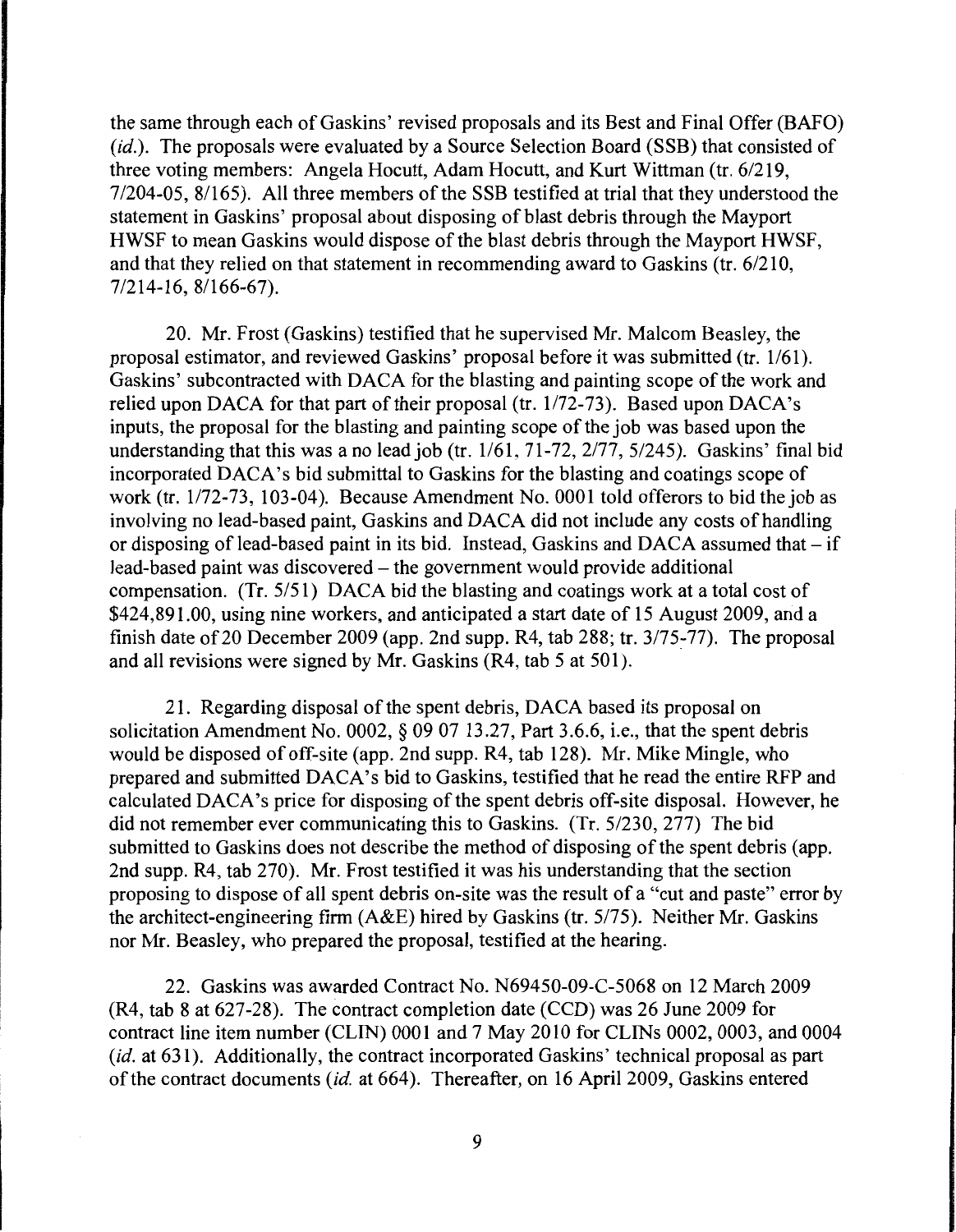into a subcontract with DACA to perform the paint removal and recoating requirements of the contract (app. supp. R4, tab 101 at 895).

# *Surface Preparation and Coating Plans, Blasting and Coating Plans and Vacuum Plans*

23. Gaskins was contractually required to submit and obtain approval of various site specific environmental plans prior to commencing work. Pertinent to this appeal, Gaskins (DACA) submitted various versions of a Site Specific Workplan for Surface Preparation and Coating Application (Surface Preparation and Coating Plan), Site Specific Environmental Plan for Blasting and Coating Activities (Blasting and Coating Plan), and a Site Specific Vacuum Plan for Vacuuming Spent Blast Media Activities (Vacuum Plan) for government review. Government witnesses who were involved in the review process testified that the submittal process began in the fall of 2009 and described the submittal process as "piecemeal," and that DACA repeatedly altered its plans and did not adhere to the submittal review process (tr. 8/12-13). One witness testified the submittal process was "chaotic" as a result the government had trouble tracking Gaskins' submittals because they were often incomplete (tr. 7/234, 236-37). A review of the record supports these witnesses' testimony and also confirms the government could not, or did not, control the process.

24. Pertinent to this appeal, the Surface Preparation and Coating Plan specifically addressed where the spent blasting debris would be sent for disposal. Gaskins submitted DACA's initial Surface Preparation and Coating Plan on 15 December 2009 but this initial draft plan did not specify the disposal location of abrasive blast media or waste disposal (R4, tabs 78, 79 at 71,  $\P$  10.3.1, at 82,  $\P$  20.2). The CO informed Gaskins on 21 December 2009 that the plan was rejected and provided specific comments dated 17 December 2009 (R4, tab 80 at 1, 3-4). Comment No. **1,** regarding section 10.3.1, stated in pertinent part, "disposal is to be through the Mayport Part B Facility in accordance with (iaw) SOPA(ADMIN)MYPTINST 5090.lSERIES" *(id.* at 3). Comment No. 2 similarly stated: "all **industrial process waste and hazardous waste is to remain on-Base and be disposed through the Mayport Part B Facility"** *(id.* at 4 ). Subsequently, on 11 January 2010, Gaskins revised a draft Surface Preparation and Coatings Plan stating the spent abrasive would be disposed of at the Mayport Part B facility (R4, tab  $350(g)$  at 32 of 33, ¶ 20.3).

25. Thereafter, in late January 2010, DACA began taking the position that the spent debris could be taken off base to a landfill. Mr. Mingle, DACA's regional manager, met with government personnel including, Ms. Joann Mason, Ms. Julie Kaiser (Moleski)<sup>3</sup> and Mr. David Moody, at NAVFAC's environmental office to discuss disposal of abrasive blast waste (tr. 8/46-48).

<sup>&</sup>lt;sup>3</sup> Ms. Julie Kaiser's last name by the time of the hearing was Moleski. Since her name was Kaiser during the contract, this decision will use the name Kaiser.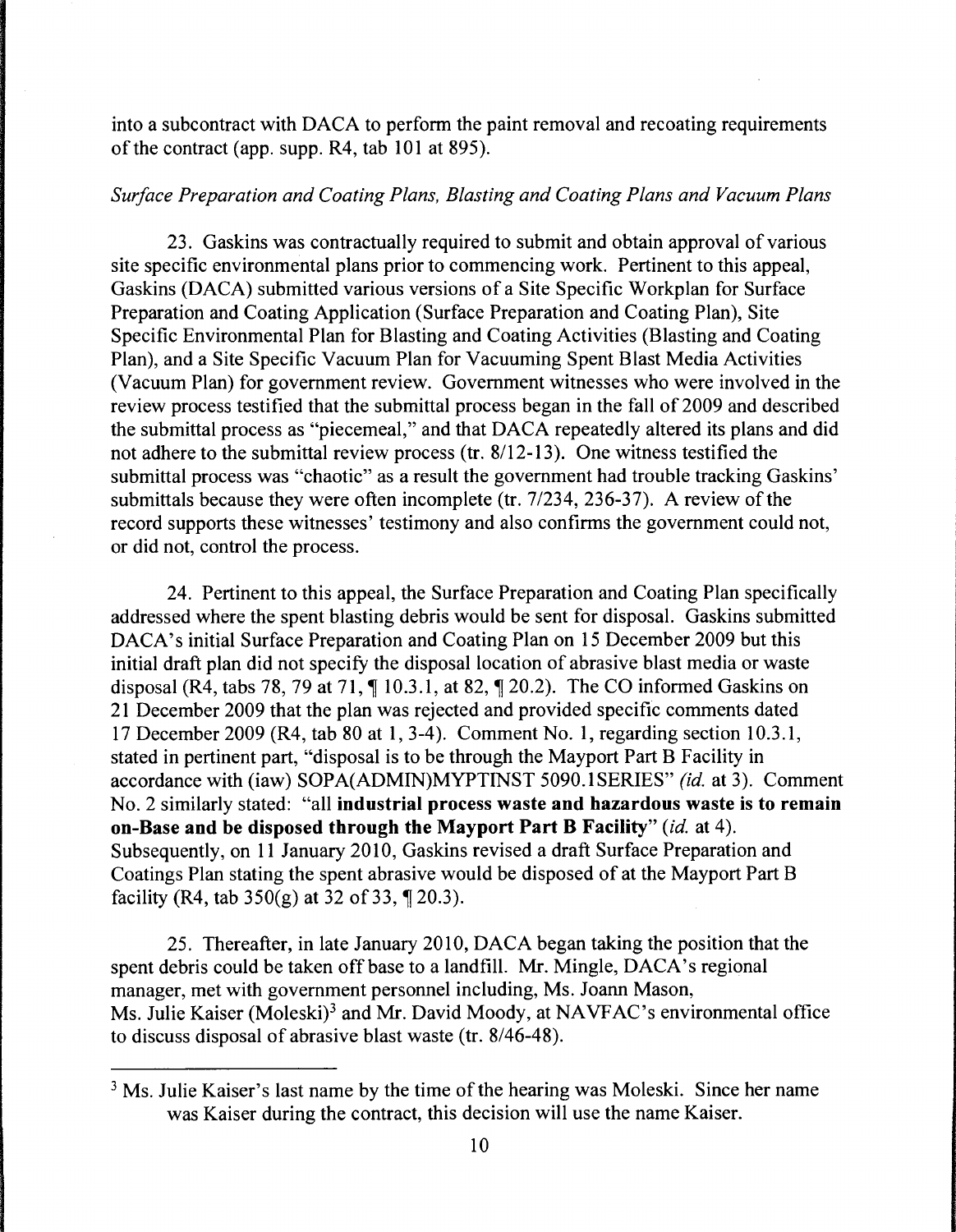26. Mr. Mingle (DACA) was of the opinion the waste could be disposed of off-base based upon his reading of the specification added by Amendment No. 0002 to the RFP, which,  $\hat{\mathbb{I}}$  3.6.6 Disposal of Used Abrasive, states "[d]ispose of used abrasive off Government property in accordance with Federal, State, and Local mandated regulations" (tr. 8/46-47, 50-51). On 26 January 2010, Mr. Mingle forwarded a letter to Gaskins' project manager, in which he referred to "our meeting on Monday, January 25 at the job site regarding hazardous waste disposal" and stated, "[t]he owner [Navy] agrees with the position ofDACA, Inc., that any hazardous waste will be disposed of off-site by DACA consistent with Amendment 2, Section 09 97 13.27, Part 3.6.6. This is the specification to which DACA bid the project." (App. 2nd supp. R4, tab 128) That same day, DACA (Mr. Mingle/David Ogletree) sent a change order request form to Gaskins asserting that the change in disposal methods from what was specified in paragraph 3 .6.6 of Amendment No. 0002 of the solicitation would amount to a \$528,803 impact on DACA. The description of the change referred to "comments dated 12/17/2009 [presumably the government's comments on DACA's Surface Preparation and Coating Plan] all waste to be disposed of on-site at the Part B facility." (R4, tab 90)

27. The record is devoid of evidence corroborating Mr. Mingle's account of the meeting or that the CO was aware of the meeting or approved Mr. Mingle's position. Contrary to Mr. Mingle's recollections, Ms. Mason testified that she and Ms. Kaiser told Mr. Mingle during the meeting that they understood the contract to require disposal of abrasive blasting waste through the Mayport HWSF (tr. 8/48-49). Mr. Mingle could not remember ever receiving any written confirmation of his position from the government (tr. 5/268). Mr. Anderson (Gaskins) testified he never attended any meeting where a government employee told Gaskins or DACA it was acceptable to dispose of spent debris at an off-site facility (tr. 5/200-02). Likewise, the CO testified she could not recall attending any meeting in January 2010 with Mr. Mingle or Mr. Anderson, had never seen Mr. Mingle's letter to Gaskins, and never approved any off-site disposal of waste (tr. 7/22-23).

28. Gaskins submitted a revised draft Surface Preparation and Coating Application Plan on 1 February 2010 that stated spent abrasive debris would be "hauled to a landfill for disposal" (R4, tab  $350(h)$  at  $32-33$  of  $33$ ,  $\P$  20.3). This plan was followed by another draft on 23 November 2010 which also specified disposal at a landfill but for the first time specified a specific landfill, the Chesser Island Road Landfill in Folkston, Georgia (R4,  $350(n)$  at 26 of 26  $\parallel$  19.2.1). The government provided comments, on Gaskins "Revised CWP & ABP for Hangar 1552" on 1 February 2011 stating: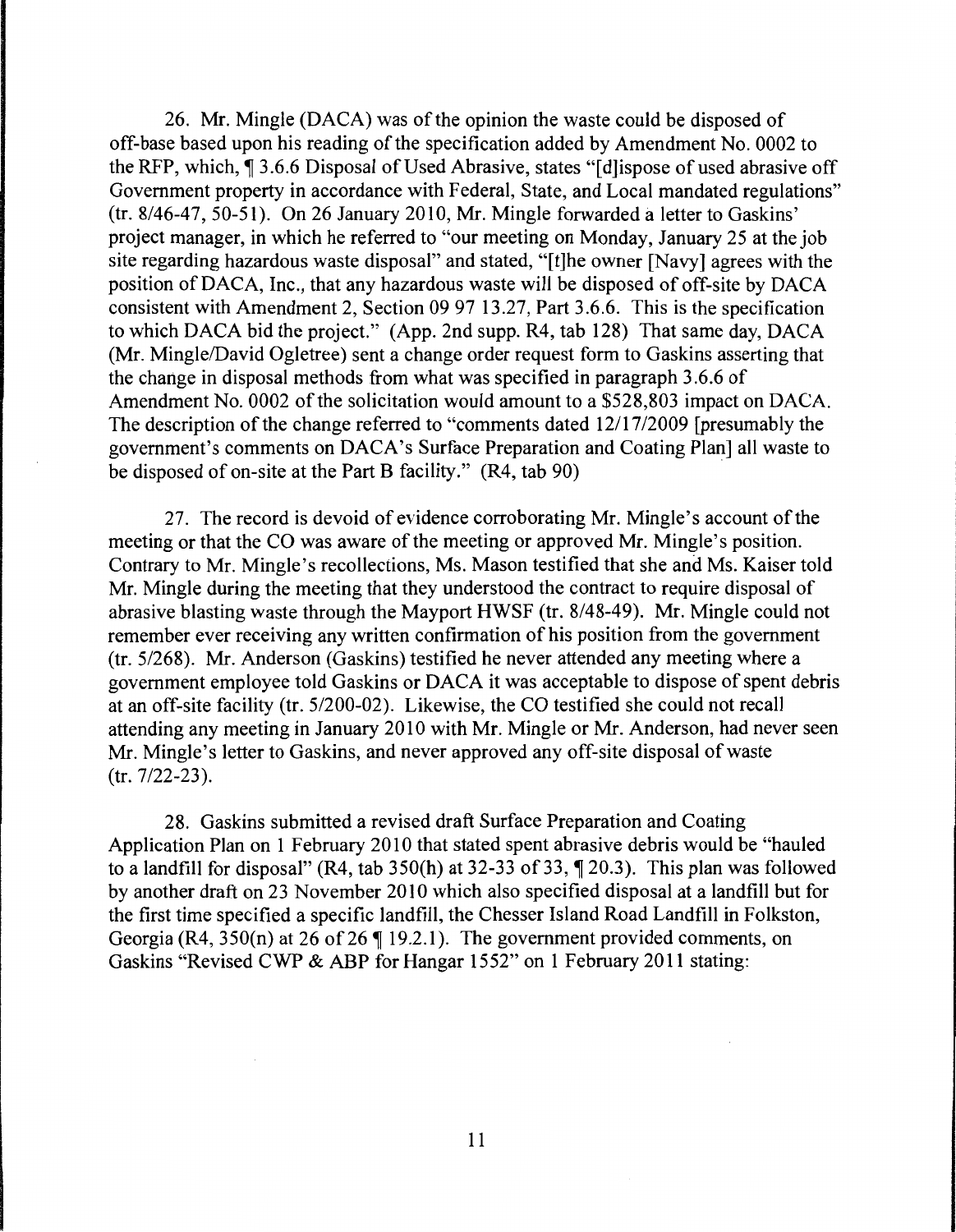| Page 26 of 26,  | Plan states: "The spent abrasive will then be characterized,   |
|-----------------|----------------------------------------------------------------|
| Section 19.2.1, | manifested, and transported to Chesser Island Road Landfill in |
| Waste           | Folkston, GA"                                                  |
| Management and  |                                                                |
| Disposal        | All spent blast media regardless of characterization (i.e.     |
|                 | hazardous and/or non-hazardous) is to be disposed through      |
|                 | the Mayport HWSF. NO blast media is to be disposed at          |
|                 | the Chesser Island Road Landfill in Folkston, GA"              |

(R4, tab 350(a) at 22)

29. Despite the plans submitted the same month, on 9 February 2010, that specified disposal at a landfill off-site, DACA (Mr. Mingle) submitted a Blasting and Coating Plan which stated both hazardous waste and regulated waste were to be "managed" by the Mayport HWSF (R4, tab 95 at 3, 8). On 10 February 2010, Brian Price (NAVFAC SE) emailed Gaskins, copying the CO, Ms. Bushey, "[i]n an effort to move forward, the Blasting and Coating Plan is approved, w/ comments. Since it appears the comments require pages to be inserted into our copies, please email those pages to us." (App. 2nd supp. R4, tab 157 at 1, tab 158 at 1) The forwarding email referenced "Site Plan Submittal #4." Comments are included at that Rule 4 tab but they do not mention disposal or reference which revision the comments are associated with. Additionally, the draft plan is not included in the file with the comments. *(Id.)*  Consequently, it is impossible to tell whether this copy of the plan was ever approved.

30. The record includes an 11March2010 email forwarding revision 6 of DACA's site specific workplan to the government (app. 2nd supp. R4, tab 159 at 374). A copy of a site specific workplan is included in the record behind the email purporting to be the attachment. This plan specifies disposal off-site. *(Id. at 406,* 120.3) However, this plan is dated some seven months later (22 October 2010) than the email ( 11 March 2010) and does not identify a revision number *(id.* at 375). Again, it is impossible to tell whether this plan was approved.

31. On 30 March 2010, Gaskins forwarded DACA's Revised Vacuum Plan to the CO (app. 2nd supp. R4, tab 277). DACA's approved Vacuum Plan does not specifically address disposing of waste off-base. The Vacuum Plan included an email from Mr. Price to Mr. Ryals (DACA), on 4 June 2010, stating: "Your Vacuum Plan is approved w/ one comment" which related to labeling the containers to be disposed *(id.* at 1119). The Vacuum Plan includes a map of the base labeled "HAUL ROUTE" indicating a route from the work site to the "CONTRACTOR'S GATE" *(id.* at 1121).

32. The Vacuum Plan submittal also included a revised Blasting and Coating Plan and a Surface Preparation and Coating Application Plan, which were specifically revised to indicate disposal off-base (app. 2nd supp. R4, tab 277 at 1126, 3708). DACA included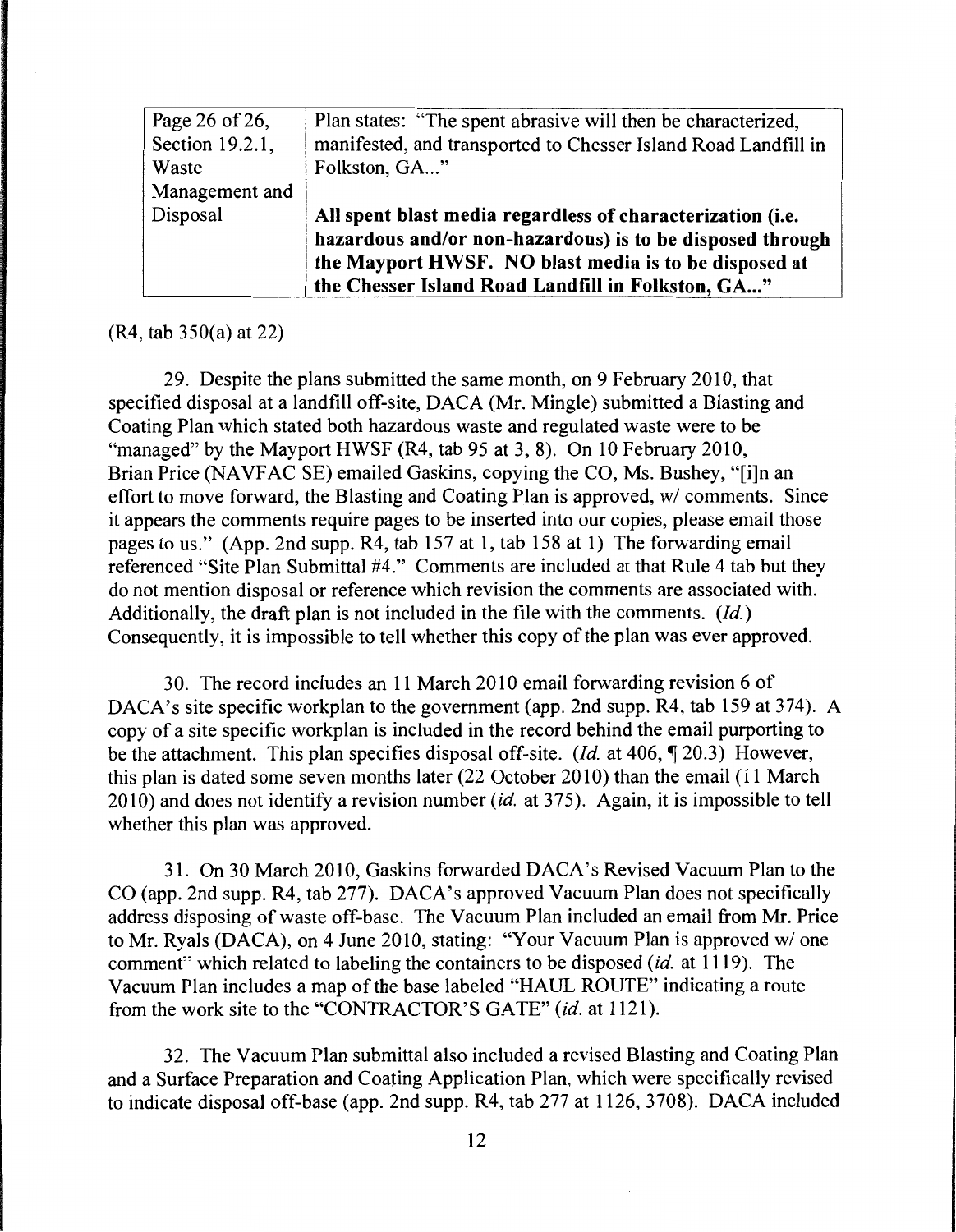a cover page to the included Surface Preparation and Coating Application Plan that states that one revision has been made to the plan "paragraph 20.3" *(id.* at 1126). Paragraph 20.3 states in pertinent part, "[t]he spent abrasive will then be characterized, manifested and hauled to Chesser Island Road Landfill in Folkston, GA by Enviro Vac Industrial & Environmental Services for disposal" *(id.* at 1158). Likewise, DACA made one revision to the Blasting and Coating Plan adding a paragraph to the section addressing "Hazardous Waste Prohibition" stating in pertinent part, "Once the spent blast media is tested and passed it will be profiled, manifested and hauled to Chesser Island Road Landfill in Folkston GA by EnviroVac Industrial & Environmental Services" *(id.* at 1161, 1167). Perhaps consistent with disposal off-base, the plan also includes an attachment of a map with a designated "HAUL ROUTE" *(id.* at 1171). However, the section on "Disposal Documentation for Hazardous and Regulated Waste," as in the original submittal, states "not applicable because it will be managed by NS Mayport's HWSF" *(id.* at 1164). We find it is impossible to determine from the record whether the government ever approved the specific revisions to these plans.

33. We find that most of the plans in the record lack a date or fail to indicate whether they are revised submittals. It is almost impossible to correlate government comments with specific submitted plans. This problem is compounded by the fact that most submittals and government approvals and comments were forwarded by emails with attachments. Most attachments are not included in the record, only the forwarding email. This results in making it impossible to correlate government comments/approvals with a specific submittal. In those few instances where we can correlate the comments with a specific plan, the government consistently required on-site disposal.

# *Steel Profile Issue: Additional Layer of Intermediate Paint/Modification No. (Mod.) P00003*

34. Shortly after starting its work in March 2010, DACA discovered that the existing profiles of the trusses were deeper than indicated by the Specifications (R4, tab 105). The contract specified a coating thickness to be achieved after the application of all coating layers. The test blasting indicated the standard three-coat system specified by the solicitation and adopted by the Designer of Record would not achieve the required thickness. (Tr. 8/149-150) The CO suspended work on 31 March 2010 and by 26 May 2010, both the government and Gaskins agreed to resolve the steel profile issue by the application of an additional intermediate layer of paint (R4, tab 115 at 2; tr. 8/150-51).

35. On 16 June 2010, the government internally agreed that Gaskins' proposal, requesting \$508,979 and assuming a 5 July 2010, re-start date, was "fair and reasonable." (app. 2nd supp. R4, tab 173; R4, tab 118). On 3 August 2010, the government issued Gaskins a notice to proceed and stated a modification was forthcoming. The email explained the government agreed with Gaskins' and DACA's costs for the new work and application of the intermediate coating application (\$249,175) but not the time and cost regarding the associated delay. As a result, the modification would include an extension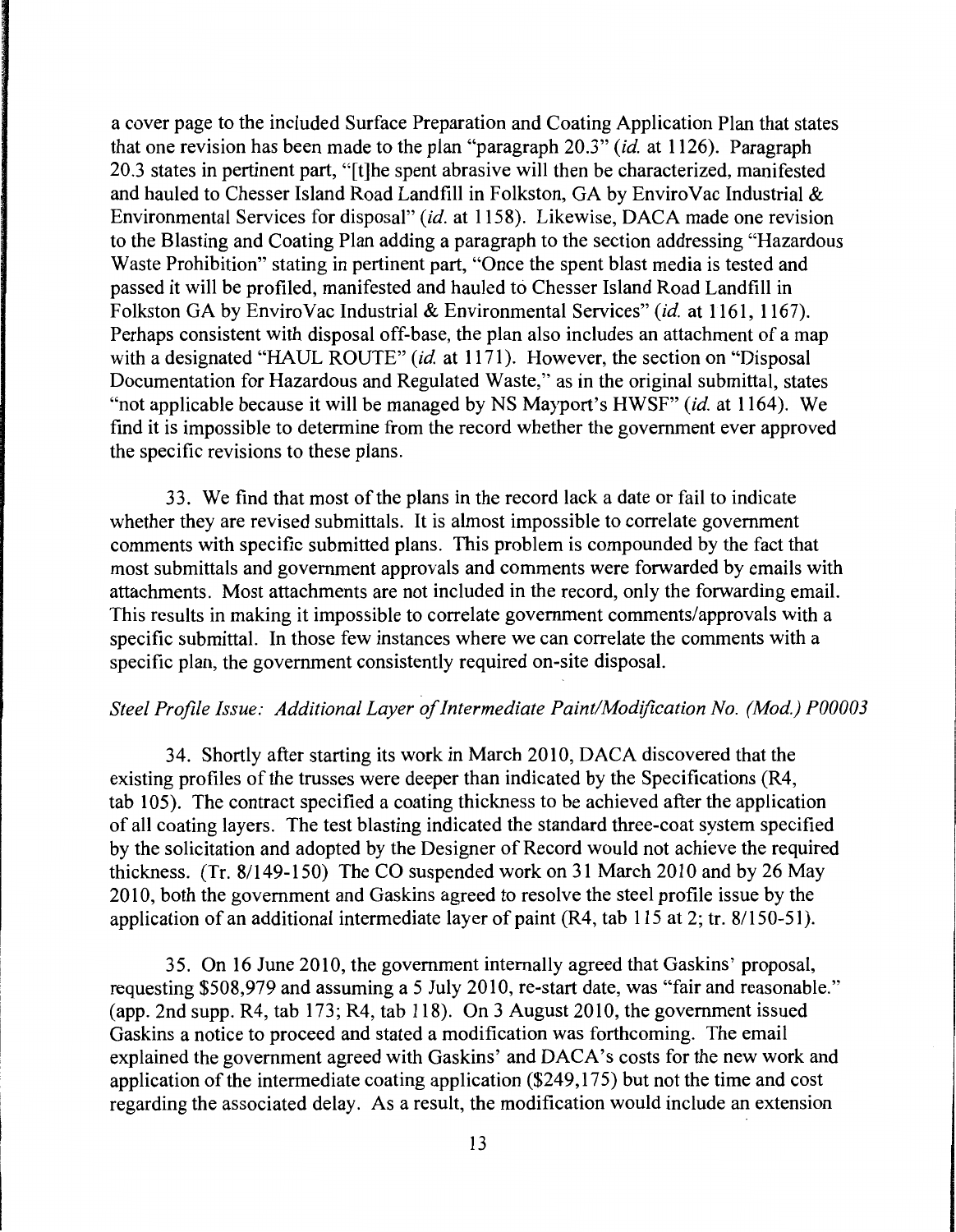of 34 working days to apply the additional layer of intermediate paint (thereby extending the contract completion date by 53 calendar days from 30 July 2010 to 20 September 2010) until the delay and associated costs could be negotiated. (R4, tab 130)

36. Unilateral Mod. P00003 was issued on 30 September 2010 increasing the price by \$466,988.36 and adding 159 calendar days to the schedule (R4, tab 11). This amount was less than Gaskins' proposal of \$508,979, which assumed that the notice to proceed would be issued a month earlier than it was (app. 2nd supp. R4, tab 173; R4, tab 118 at 1).

3 7. The combination of new work and delay days added to the contract also extended the contract completion period over a second Christmas holiday not anticipated by the original schedule or the solicitation (R4, tab 11; app. 2nd supp. R4, tab 252). However, Mod. P00003 counts the holiday period as part of the time in which Gaskins would be permitted to perform the additional work (tr. 7/69).

# *Perry Roofing*

38. During the performance of CLIN 0001 in 2009, Gaskins' roofing subcontractor, Perry Roofing, made dozens of penetrations in the hangar roof to facilitate installation of temporary shoring (tr. 8/41-42). Mr. Richard Erdman, Perry Roofing's senior field superintendent, testified Perry Roofing's original plan was to start work in the fall of 2009 and complete its work in May 2010 (tr. 3/56-57). Instead, Perry Roofing could perform only minor work prior to November 2010 and lower roof work (constituting approximately 20% of its scope) between November 2010 and July 2011 (tr. 3/59-60). Perry Roofing did not complete its scope until January 2012 (tr. 3/64). The start-and-stop periods resulted in Perry Roofing incurring greater administrative costs than it could foresee prior to execution of its subcontract (tr. 3/60-61). Mr. Erdman also testified that although the government allotted Perry Roofing a small staging area which permitted Perry Roofing to purchase, store, and invoice for 20% of the required materials - Perry was nonetheless unable to purchase, store, or invoice for the remaining 80% of required materials until a later point in time, after expiration of its purchasing window and during a time of increased materials costs (tr. 1/60-64; app. 2nd supp. R4, tab 309). Contradicting Mr. Erdman's testimony, Ms. Mason testified that Perry asked permission to store roofing materials at the project site in February 2011, which was granted and the government paid for the materials to be stored. The materials constituted 80% of the materials required for the roof and were paid for during February 2011. (Tr. 8/42-46) The vendor notices related to Mr. Erdman's reference to increased material costs were not effective until 1 March 2011 (app. 2nd supp. R4, tab 309).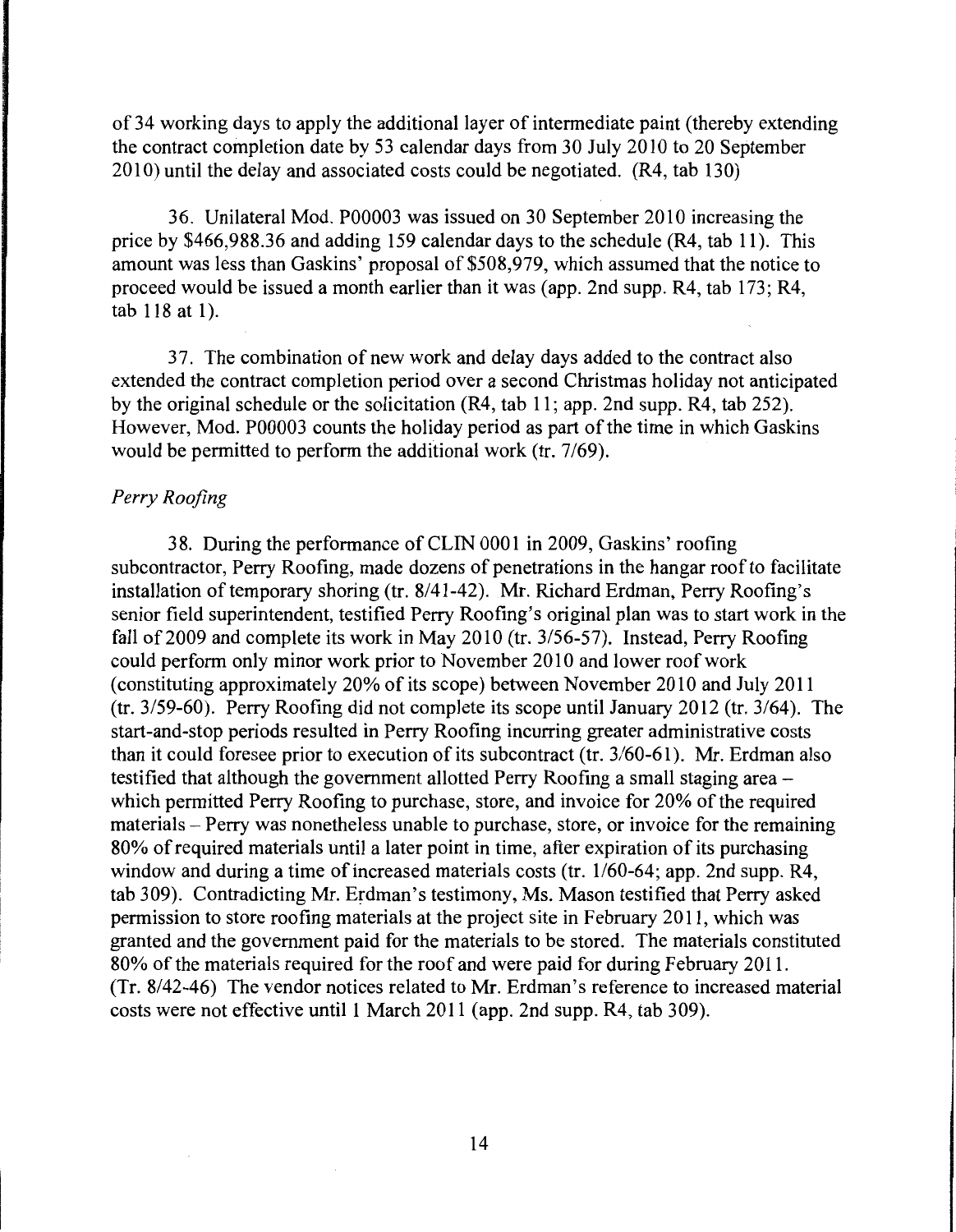### *Discovery of Defective Welds on the Trusses*

39. CLIN 0002 of the contract required Gaskins to repair external structural trusses involving welding certain truss members to strengthen old welds that were failing (R4, tab I at 3). Under the contract, Gaskins was responsible for inspecting and testing the welding work for quality control (R4, tab 352 at 52,  $\parallel$  3.2). Per the contract, Gaskins chose to contract with a third-party, certified weld inspector (CWI), Ellis & Associates, Inc. (Ellis), to verify that the newly installed welds met contract requirements.

40. On 12 April 2010, Mr. Brian Thomas, an independent "NACE"4 (coatings) inspector hired by DACA, forwarded DACA (Mr. Page Wright) a summary of his observations that some welds on the trusses appeared to be defective (R4, tab 108 at 3-4). Mr. Wright documented Mr. Thomas' observations in two reports which he forwarded to DACA and Gaskins the following day (R4, tab 110 at I; tr. 2/247-48). Mr. Wright testified that Gaskins verbally responded advising him that no corrective action would be taken because the government had already "bought off' on the welds. He documented this conversation in a Work Condition Report and then forwarded it to DACA's corporate office. (R4, tab 109; tr. 2/251-52)

41. Neither Gaskins nor DACA notified the government about Mr. Thomas' concerns regarding the defective welds (tr. 719, 8/29). Additionally, the government's ability to independently discover the defects in the welds was hindered because Gaskins' CWI, Ellis, had previously submitted reports to the government approving the same welds and in early 2010 the government implemented a safety "stand down," unrelated to the welding, prohibiting NAVFAC SE employees from climbing scaffolding (where they might have detected the defective welds) until they had undergone retraining in fall protection (tr. 8/29-30).

42. The government only learned of Mr. Thomas' concerns a month or two later when Ms. Mason discovered Mr. Wright's reports among documents Gaskins submitted to the government in support of a request for additional time relating to the steel profile issue (tr.  $7/8$ ,  $8/28-30$ ,  $154-55$ ). Upon examining the reports, Ms. Mason inspected the trusses, identified defective welds and prepared a report for the CO reflecting her findings (R4, tab 121; tr. 8/32).

43. On 29 June 2010, the CO notified Gaskins' president, Mr. Larry Gaskins, of the defective welds and demanded the removal of the Gaskins employee who was

<sup>&</sup>lt;sup>4</sup> The National Association of Corrosion Engineers (NACE) International is an organization that sets standards for inspection in the protective coating industry and provides certification programs in various areas, including a coating certification program.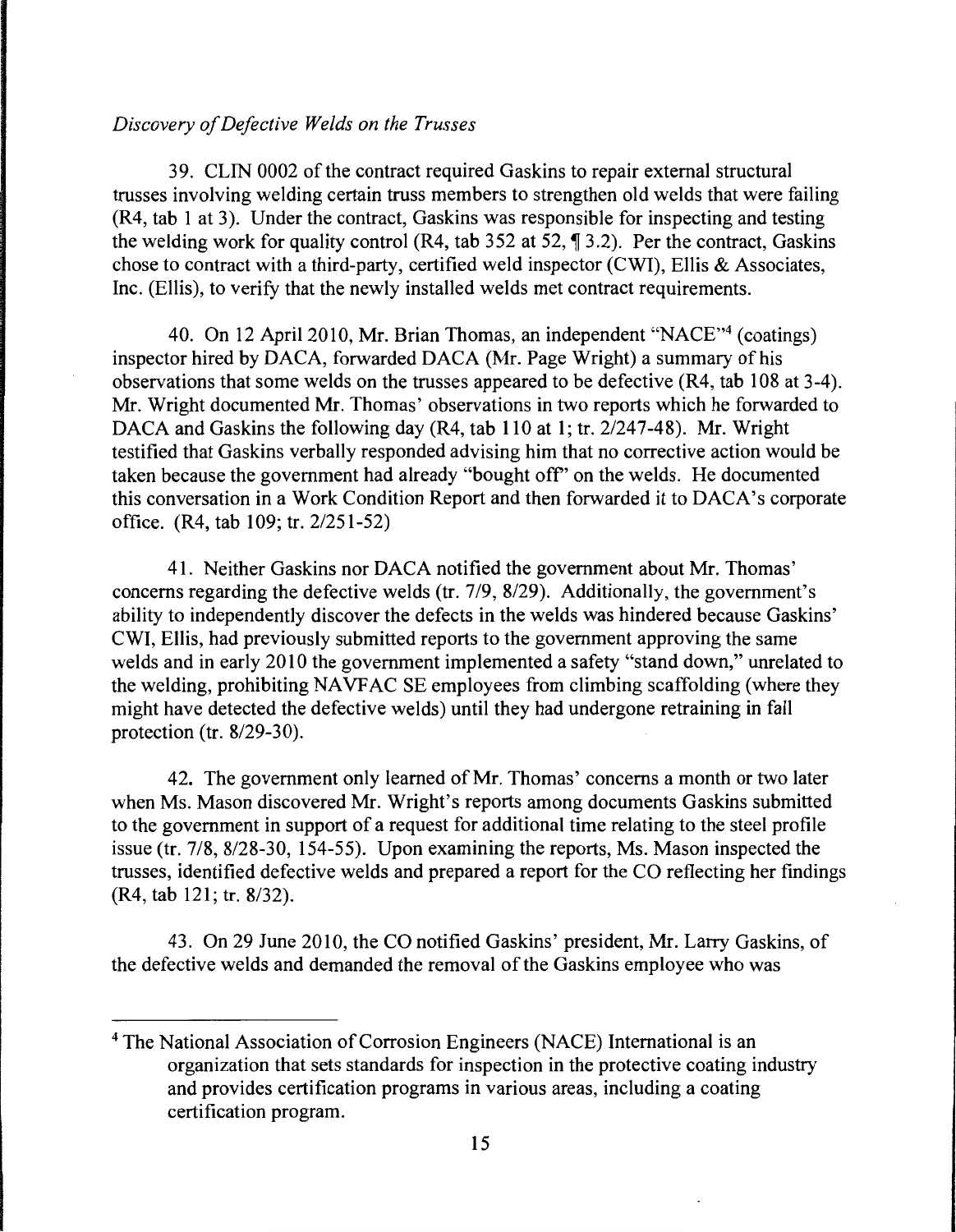functioning as its quality control manager at the time<sup>5</sup> (R4, tab 124). Gaskins responded by disputing that any welds were defective, but proposed to have Ellis appoint an independent certified welding inspector. Ellis identified Mr. John Champion, who in  $2009$  had previously inspected unrelated welds on the project.<sup>6</sup> (R4, tab 125) Mr. Champion testified that when he arrived to investigate the concerns raised by the government, he was instructed by Gaskins to inspect the truss apexes, which he had not previously inspected (i.e. the new welds performed by Garrison Steel, Gaskins' steel subcontractor) (tr. 7/130-32). Gaskins did not offer any evidence to refute Mr. Champion's testimony that he was told to inspect only welding performed by Garrison Steel.

44. Mr. Champion found that on each of the 34 truss apexes there were one or more welds that did not comply with the weld acceptance criteria published by the American Welding Society (AWS). Defects he observed included, but were not limited to, rolls, cracks, and undercut and undersized welds.  $(Tr. 7/107)$  He testified that each one of these types of defects, as well as others, could result in failure of the affected welds (tr. 7/109). He documented his findings in reports and contemporaneous photographs that he provided to both Ellis and Gaskins (R4, tab 352 at 97-190 (reports), tab 355(b) (photographs); tr. 7/94-95). During his testimony, Mr. Champion described at length the defective welds depicted in several of his photographs, generally characterizing the welds as "extremely bad" (tr. 7/164-65). Mr. Champion also testified that no one at Gaskins ever expressed any disagreement to him about the conclusions in his reports (tr. 7/148).

45. Michael Herring, a NA VF AC senior structural engineer with 36 years of experience, who was qualified as an expert in structural engineering, testified at trial that the defects observed by Mr. Champion were located on structural welds, i.e. welds designed to support a structural load (tr. 7/179). Mr. Herring expressly refuted earlier testimony of Harry Frost and Tim Anderson, of Gaskins, that the defective welds were "non-structural" and that rework was only necessary to ensure the quality of the coating application (tr.  $7/198-99$  (Herring),  $1/200-01$  (Frost)). Mr. Herring also testified that if the defects documented by Mr. Champion had not been discovered and corrected, the welds could have failed, resulting in a "major catastrophe" by causing the roof to collapse on people and equipment inside the building (tr. 7/202). We find Mr. Herring's testimony more credible than that of Mr. Frost and Mr. Anderson.

<sup>&</sup>lt;sup>5</sup> The removal demand was issued per the "Materials and Workmanship" clause, 52.236-5(c) (R4, tab 124 at 3).

<sup>&</sup>lt;sup>6</sup> The government initially hired its own welding inspector but after a short period of concurrent inspections developed sufficient confidence in Mr. Champion to move forward solely with him (tr. 8/156).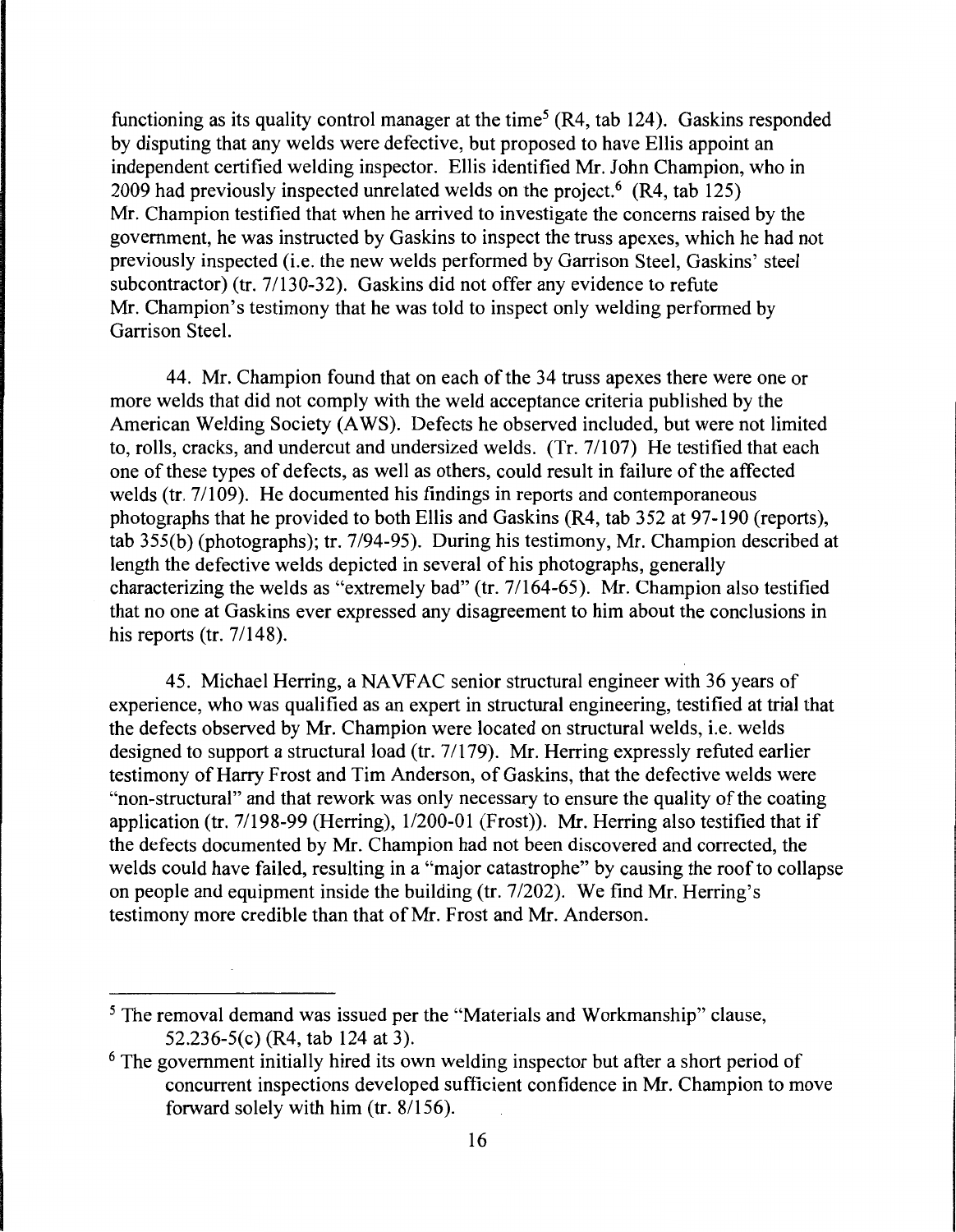#### *Hazardous Waste Confirmed in Spent Blast Debris*

46. On 12 October 2010, DACA provided Gaskins the analytical results for the first group of spent blast debris. Gaskins provided the same to the government on 13 October 2010. (App. 2nd supp. R4, tab 92) Ms. Kaiser (the Mayport hazardous waste program manager), confirmed that the results were "[n]on-haz, but the '2nd Analysis of spent abrasive Truss 2' has HIGH chromium  $(4.0 \text{ mg/L} \text{ and } 5.0 \text{ mg/L} \text{ is HW})$ . I need to verify with Cheryl [Mitchell] that she is ok sending off base." (App. 2nd supp. R4, tab 185) On 14 October 2010, Ms. Kaiser sent an email to Ms. Mitchell asking the following question in the subject line: "Do you have a problem with 4.0mg/L TCLP Chromium Black Beauty blast grit going off as NONHAZ???" (app. 2nd supp. R4, tab 188). That same day at 11 :06 AM, Ms. Kaiser sent the following message to Mr. Brian Price (the CO's representative) and Ms. Joann Mason (the CO's engineering technician):

> Spoke with Cheryl regarding the analysis. Additional information from the contractor is required for a decision on disposal.

1- Where does the contractor intend to dispose the blast media?

IA- Chester Island road landfill, Permit #024-006D PO Box 128 Folkston Ga. 31537

2- Will the contractor be completing a waste profile at the disposal facility for Env. review and signature)? 2A- Yes, once the blast media is delivered to landfill, a manifest stating the amount. A waste profile will then be sent to you and Joann Mason for review.

3- How many tons of blast grit were generated for trusses 4-6?

3A- Approx 10-12 tons. This is for trusses 4 and half of truss 5.

4- Has the contractor already blasted trusses 1-3? If yes, where did this blast grit go for disposal? 4A- In truss group #1 only truss #1 and the apex's on trusses #2  $&$ #3 have been blasted. No disposal at this time.

5- Did the contract specify disposal through the Mayport HWSF?

5A- This has not been determined Hazardous material Per the TCLP (see attached results)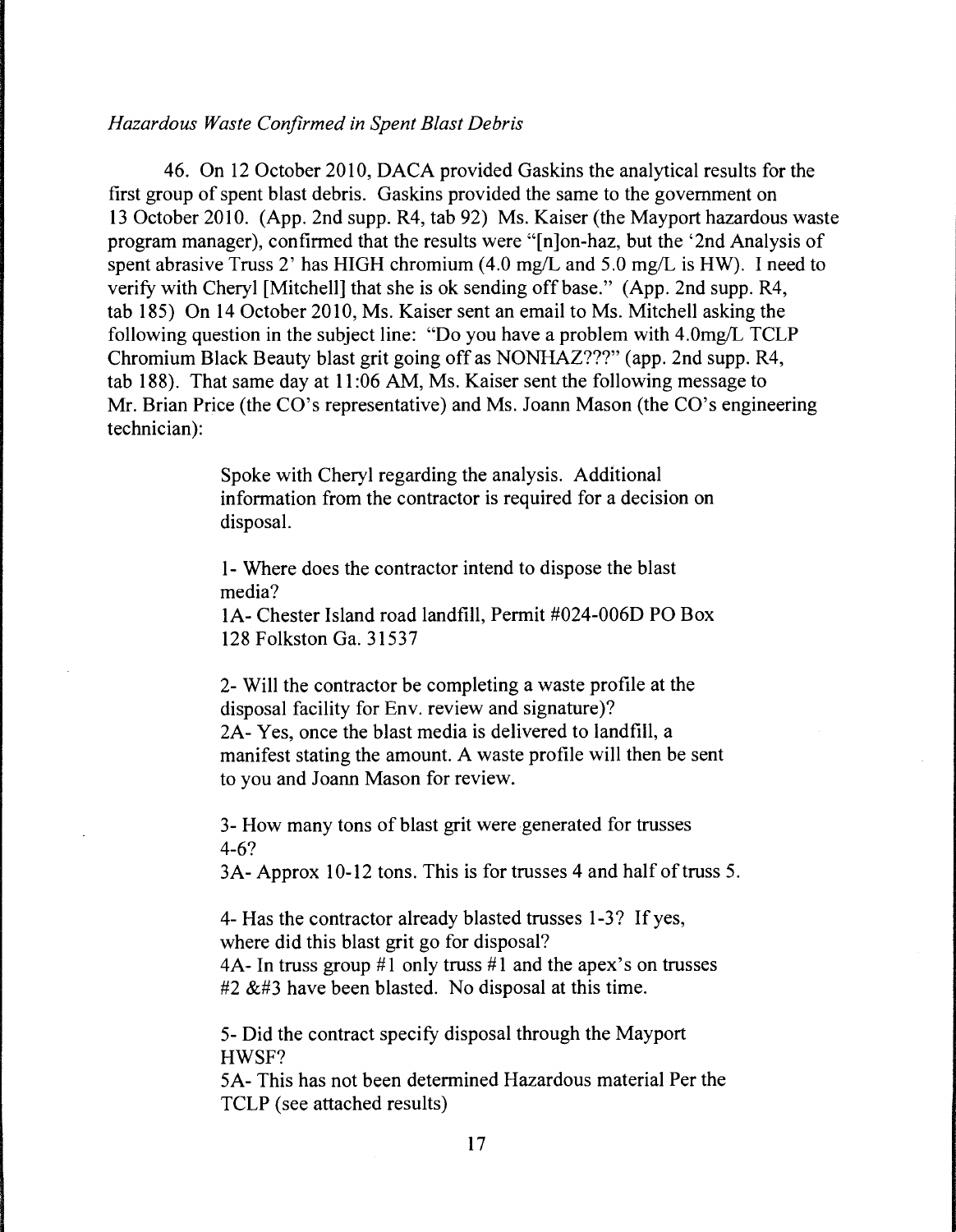Unfortunately, I will be on leave from tomorrow through next Tuesday (returning 10/20/10). If you can get this information to me today, I will try to have an answer before I leave. Thanks, Julie

(App. 2nd supp. R4, tab 186 at 464-65) Ms. Kaiser then forwarded this entire exchange to Mr. David Moody (a Gaskins Superintendent) at 1 :24 PM *(id.* at 464).

4 7. Separately at 1: 14 PM, Ms. Mason emailed Ms. Kaiser the following answer to her questions:

> Item# 1 - landfill Folkston Georgia Item # 2 - assume is required. Item # 3 - Contractor does not know the weight at this time, will provide upon delivery to the landfill/or estimated until turned in. Item # 4 - response is the contractor has not blasted trusses 1-3, with exception of the trusses for the welding inspection/corrections. Item # 5 - Media is allowed to be disposed off-site if it is non-hazardous.

(App. 2nd supp. R4, tab 190 at 490)

48. Ms. Mitchell testified that waste disposal requires a waste manifest to maintain a chain of custody throughout the disposal process. This document provides the government with notice of the circumstances of the disposal and an opportunity to approve or disapprove the disposal. Normally, at Mayport, this document would be filled out and signed by an employee in the environmental office. (Tr. 6/151-52) However, these procedures were not followed in this case. Without notice of approval from the government, Envirovac (under contract to DACA) disposed of the first batch (two containers) of spent blast debris off-site at the Chesser Island Landfill on 18 October 2010 (R4, tab 155). Mr. Wright (DACA) improperly signed the manifests in lieu of the environmental office. The manifest and the associated documents also misidentified the waste generator as DACA, rather than Mayport, identified the point of contact as the contractor (rather than a government employee required by the contract) and misidentified the waste as "sandblast media" (tr. 9/38-40). The government did not learn of the disposal until later on 22 October 2010 when Gaskins emailed the disposal tickets to the environmental office (app. 2nd supp. R4, tabs 197-98).

49. At 1:02 PM on 20 October 2010, after returning from leave, Ms. Kaiser provided the following response, directly to Gaskins: "I am good with Che[ss]er Island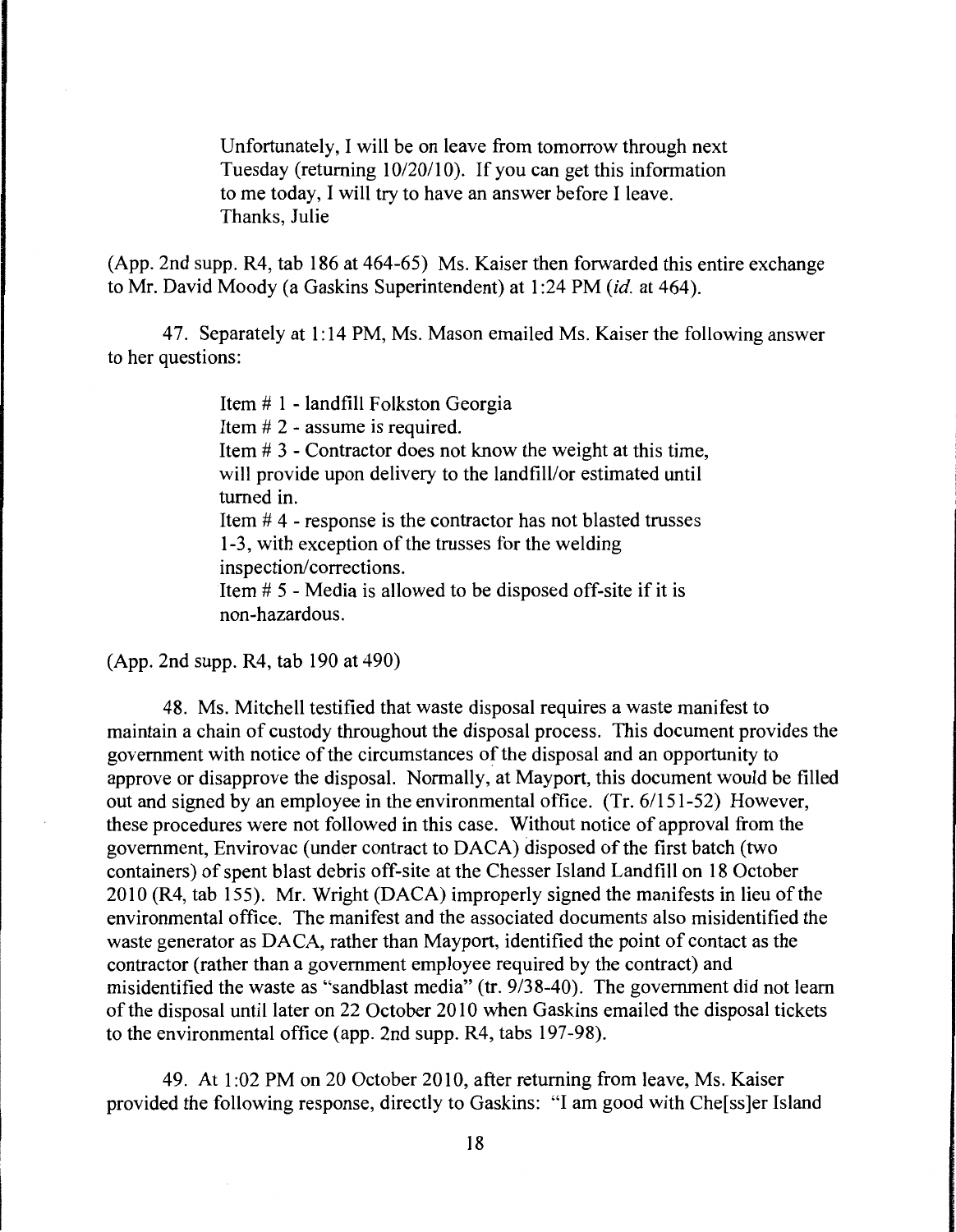Road Landfill (note the spelling).... With respect to question 5. I need to read the language in your contract. While the waste is technically non-hazardous, it came close to HW levels for chromium." (App. 2nd supp. R4, tab 192 at 495) At 2:44 PM that same day, Ms. Mason responded – with a "cc" to the CO, Ms. Angela Hocutt,  $\frac{7}{1}$  stating "Team, Please see the enclosed amendment 0002 page that specifically allows for off-site disposal." Attached to Ms. Mason's email was paragraph 3.6.6 of the "Exterior Coating of Steel Structures" specification section, as added to the RFP as part of Amendment 0002. (App. 2nd supp. R4, tab 195 at 521)

50. Two minutes after receiving Ms. Mason's email attaching paragraph 3.6.6, Ms. Kaiser provided, "Joann, Thanks, that was what I needed. Please be aware that the chromium level is high, but is below the HW limit for chromium. However, Chesser Island Road Landfill does have the right to reject acceptance of the waste (I don't think they will, but it is conceivable)." (App. 2nd supp. R4, tab 192 at 495)

51. Ms. Hocutt testified that Ms. Mason did not have authority to change the terms of the contract. Ms. Hocutt's testimony establishes that she read the email and disagreed with Ms. Kaiser and Ms. Mason's representations that the contract allowed disposal off-site but did not take any action to correct the statements made to the contractor. Her explanation for remaining silent was that at the time she did not think she had an action because she expected the contractor to request a variance to the contract. She also understood the email was directed to Gaskins as well as the government personnel. (Tr. 7/47-50)

52. On 3 December 2010, DACA received the testing results for the next group of spent blast debris, which Gaskins forwarded to the government on 6 December 2010. The government characterized the results as Hazardous Waste, based on the chromium value of 9.6 mg/L (almost twice the Hazardous Waste threshold of 5.0 mg/L). Upon receiving the results, Ms. Kaiser found both the results and the sampling techniques used by DACA and its third-party laboratory to be valid. (App. 2nd supp. R4, tab 202)

53. On 14 December 2010, Gaskins sent a follow-up letter to the government requesting direction for how to proceed in light of the chromium discovery (R4, tab 194). On 17 December 2010, the CO responded by email to Gaskins' 14 December letter that the contract required Gaskins to dispose of "all particles, blast grit chips, and debris" through the Mayport HWSF. In addition, the CO directed that that no additional blasting could be performed until DACA submitted another site specific sampling plan to replace its previously approved, stating, "It has also come to our attention that the required waste determination has not been properly performed. Per Part 2, Section 07 57 19.00 25, Paragraph 1.5 LABORATORY ANALYSIS." (R4, tab 19)

<sup>7</sup> Ms. Hocutt's name at the time of the email was Angela Bushey.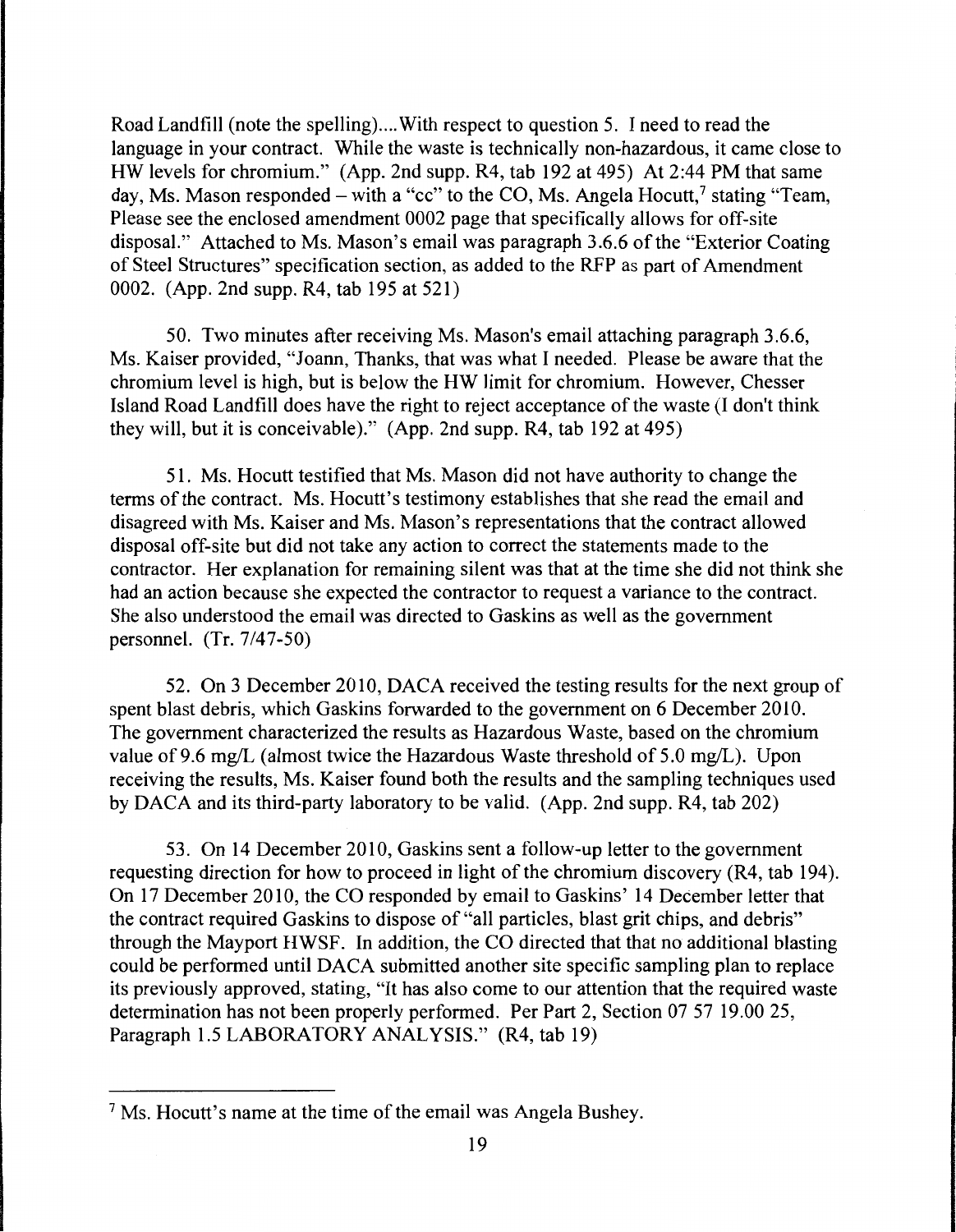54. On 7 January 2011, Gaskins and the CO participated in a discussion concerning the discovery of hazardous waste (R4, tab 203). In an email sent directly to Gaskins' personnel and summarizing the meeting, the CO provided that she:

> Reiterated email of December 17th stating that Part 3 and [the] contractor's technical proposal indicated spent media would be disposed of as regulated waste through Part B so that portion of the effort was not considered a change. However, is [sic] material did re-test as hazardous using new approved sample plan and having representative results, the difference in the containment and PPE required would be a change provided that it wasn't the virgin media causing the hazardous material results.

(R4, tab 203 at 32175) Also in an email dated 7 January 2011, Ms. Mason confirmed that DACA re-tested the virgin media (i.e., the abrasive material without any addition of existing paint) and the virgin media results were non-hazardous *(id.* at 58144).

55. Gaskins responded by letter on 19 January 2011 questioning the CO's direction and informed the CO it had already disposed of two containers of spent blast media off-site (R4, tab 20 at 720-21).

56. On 24 January 2011, the CO authorized the blasting efforts to proceed, based upon the fact DACA's revised Site Specific Abrasive Sampling Plan was in the government review process (app. 2nd supp. R4, tab 214).

57. The CO responded to Gaskins' 19 January 2011 letter on 27 January 2011 and again directed Gaskins to dispose of spent blast media at Mayport's HWSF (R4, tab 22). Mr. Joiner (DACA) testified that the on-site rates, during DACA's performance, exceeded what DACA paid for Envirovac to directly dispose of the waste at an off-site landfill (tr. 3/95-96).

58. On 2 February 2011, Gaskins notified the CO that Gaskins had taken six additional samples that when tested indicated "extremely high levels of chromium." The letter continued stating:

> The RFP indicated that chromium levels in the existing coatings were below the action level. ... [T]he attached test results conflict with the RFP, therefore ... please consider this as notice of a differing site condition....

Additionally, since Paragraph (a) of FAR Clause 52.236-2 requires that we notify you 'before the conditions are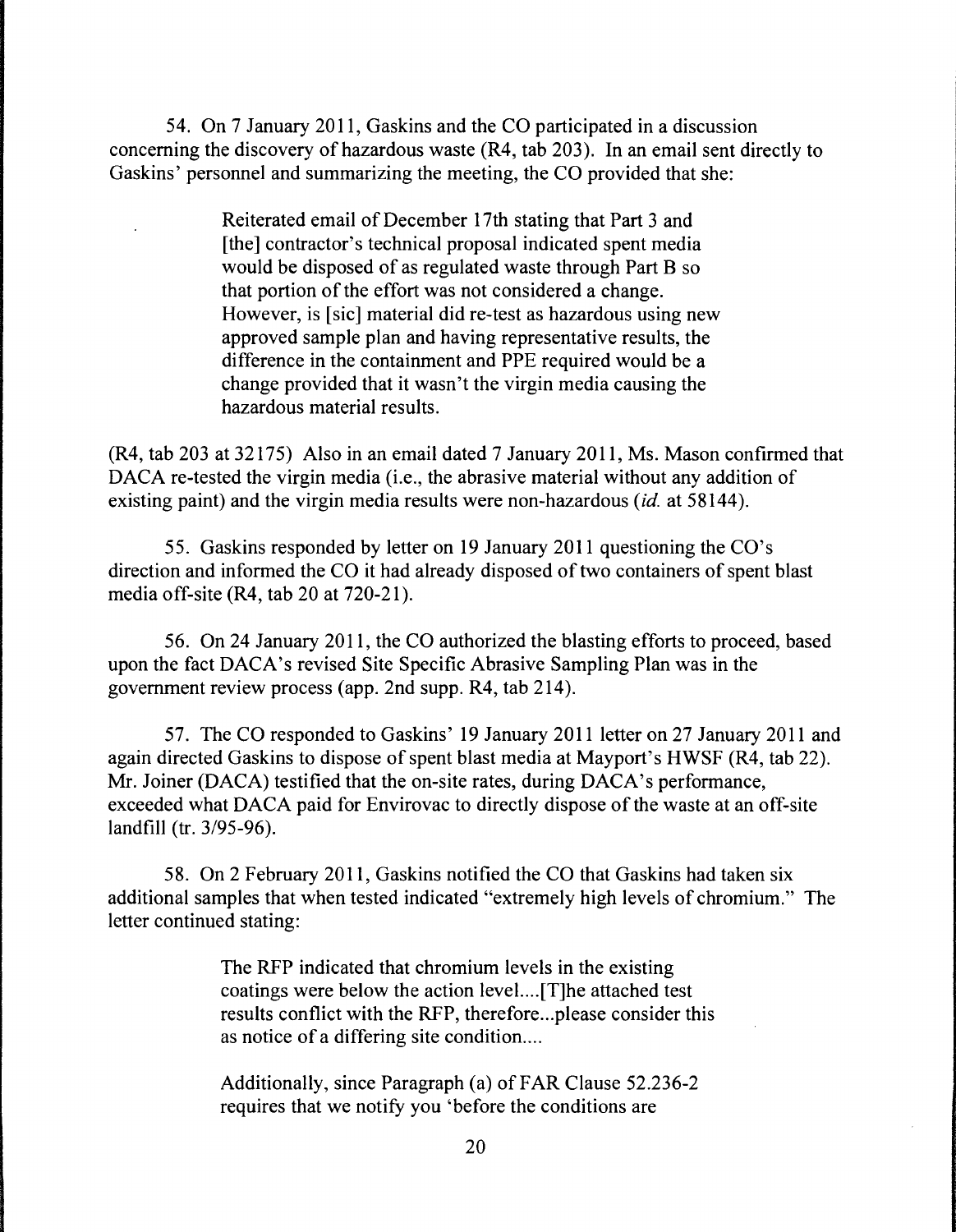disturbed,' we will suspend all surface preparation activities until we receive direction from you on how to proceed.

## (R4, tab 24)

59. On 17 February 2011, the CO responded to Gaskins' 2 February 2011 notice of a differing site condition explaining that, regardless of the TCLP test results, the solicitation required that all paint removal debris, whether hazardous or regulated, be treated as regulated waste and disposed of at Mayport's HWSF, which would be the same cost under either circumstance (R4, tab 26).

60. Gaskins submitted four claims between 11 March and 3 May 2011 (R4, tabs 25, 30, 33, 34). On 9 November 2011, Gaskins submitted a consolidated claim, on behalf of itself and its subcontractors, seeking \$6,225,235.82 resulting from the discovery of hazardous materials, as well as other impacts (R4, tab 36 at 1111, 1121). On 2 January 2012, the government acknowledged receipt of Gaskins' claim and provided notice the CO would issue a contracting officer's final decision (COFD) by 30 June 2012 (app. supp. R4, ex. 3). The CO did not issue a COFD by 30 June 2012 and Gaskins appealed the CO's deemed denial to the Board on 11 February 2013. We docketed their appeal as ASBCA No. 58550.

# *Worker Protection/Personal Protective Equipment (PPE) & Environmental Containment*

61. Mr. Mingle (DACA) testified regarding the impact the discovery of high levels of chromium in the spent blast debris had on DACA. He testified that DACA was required to dispose of its previously approved personal protective equipment (PPE) as a Hazardous Waste, due to the hazardous, abrasive debris residue contaminating the PPE. Because the PPE was now classified as a Hazardous Waste, DACA could not reuse the PPE, as it had originally planned to do. Instead, DACA was required to continually dispose of the PPE at Mayport's on-site hazardous waste storage facility, at a cost, and purchase new PPE. (Tr. 5/258-59) Mr. Frost (Gaskins) testified that the delay from December 17th through January 24th caused by the CO's directive that DACA submit another sampling plan to replace its previously approved sampling plan, and the inefficiency of using the DLA-provided roll-off containers, required DACA to increase its workforce from the as-bid 9 workers to  $-$  at times  $-$  up to 20 workers, in an attempt to keep up. Each of these new workers needed to be outfitted with PPE. (Tr. 3/97-99) Mr. Hames (DACA) testified that DACA erected a second containment for its workers to remove the PPE (outside of the primary containment) because the dust from workers' PPE could not be released beyond the containment and, as a result, workers were not permitted to remove their PPE within the containment (tr. 21127).

62. Mr. Mitchell Blum provided an expert report, a supplemental report incorporating testimony provided at the hearing, and testified during the hearing as a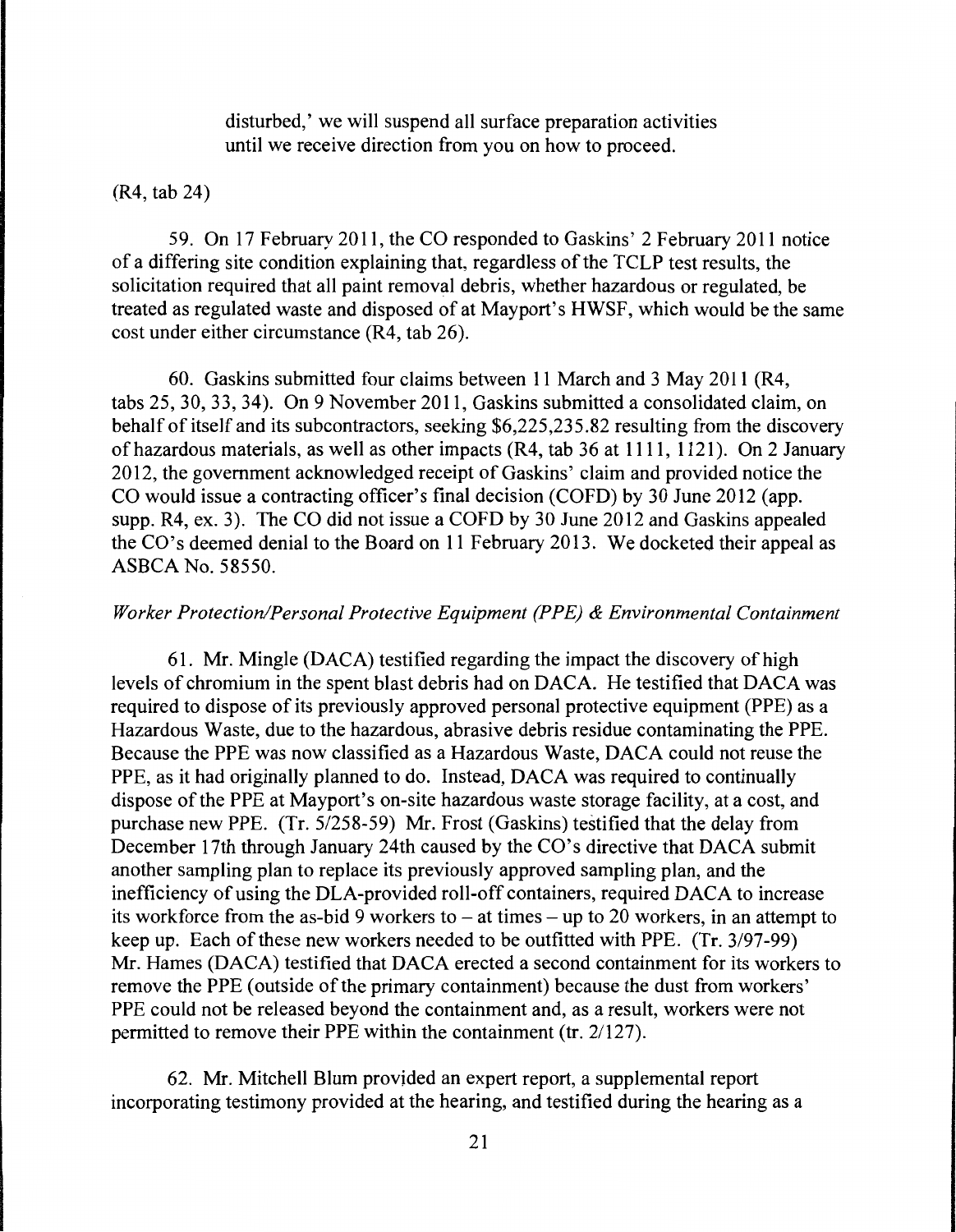government expert witness qualified in Construction Health and Safety and Hazardous Material Management (R4, tabs 41(a), 41(b); tr. 9/125-52). His report specifically addressed alleged changes in required level of containment and worker protection resulting from the discovery of elevated levels of chromium in the spent abrasive waste (R4, tab 41(b) at GOV4-12,  $\P$  $\uparrow$  2.1, 4.0). His overall conclusion was that the discovery of elevated levels of chromium in the spent debris did not change the required level of worker protection or containment.

# *Worker Protection*

63. Mr. Blum opined that, contrary to Gaskins and DACA's claims and testimony, the level of worker protection is not determined by the level of hazardous waste found in the spent abrasive waste or by the tests (the TCLP test results) included in the solicitation regarding the level of heavy metals in the paint. The level of worker protection for this project was controlled by OSHA regulations and the USACE in EM 3 85-1-1. Those regulations do not set any minimum levels for metals in paint at which a project meets any criteria as a "lead" or other metals "project." Instead, the level of worker protection is determined by the level of exposure indicated by exposure monitoring during performance.  $(R4, tab 1 at 93-94, tab 41(b) at GOV9)$ 

64. Internal DACA emails establish that DACA understood this in February 2011. On 6 February 2011, Mr. Gram asked Mr. Morgan, "What you set up with the CIH was based on the original two TCLP readings. Now that we have 5 of 6 with Chromium and such high levels, does that change the need for a different setup?" Mr. Morgan responded the next day stating, "The TCLP tests are irrelevant. If there is a suspected hazard, you must follow protocol until you can prove there is not a hazard. Air monitoring is used to determine if there is no risk to the employees. TCLP is for waste stream determination." (R4, tab 221 at 2) Mr. Anderson (Gaskins) also recognized that worker protection was not determined from TCLP tests in a February of 2011 letter to Mr. Joyner (R4, tab 232).

65. Mr. Blum's report also noted that Gaskins and DACA recognized the requirement for exposure monitoring prior to the discovery of the elevated levels of chromium in the spent debris. Gaskins' Safety, Health & Accident Prevention Plan, dated 7 May 2009 and its Abrasive Blasting Plan acknowledged that "[a]ir sampling will be conducted during the initial phase of the project to determine the presence of toxic air contaminants commonly contained in industrial coatings to include RCRA Metals." (R4, tab 4l(b) at GOV137, *ii* 1.3)

66. However, worker exposure monitoring was not conducted at the start of the project. On 18 November 2010 DACA's project Certified Industrial Hygienist (CIH) stated, "Air sampling for RCRA metals has not been completed by PIHS" (R4, tab 4l(b) at GOV145, § 1.3). Mr. Blum's report indicates a 3 March 2011 email to DACA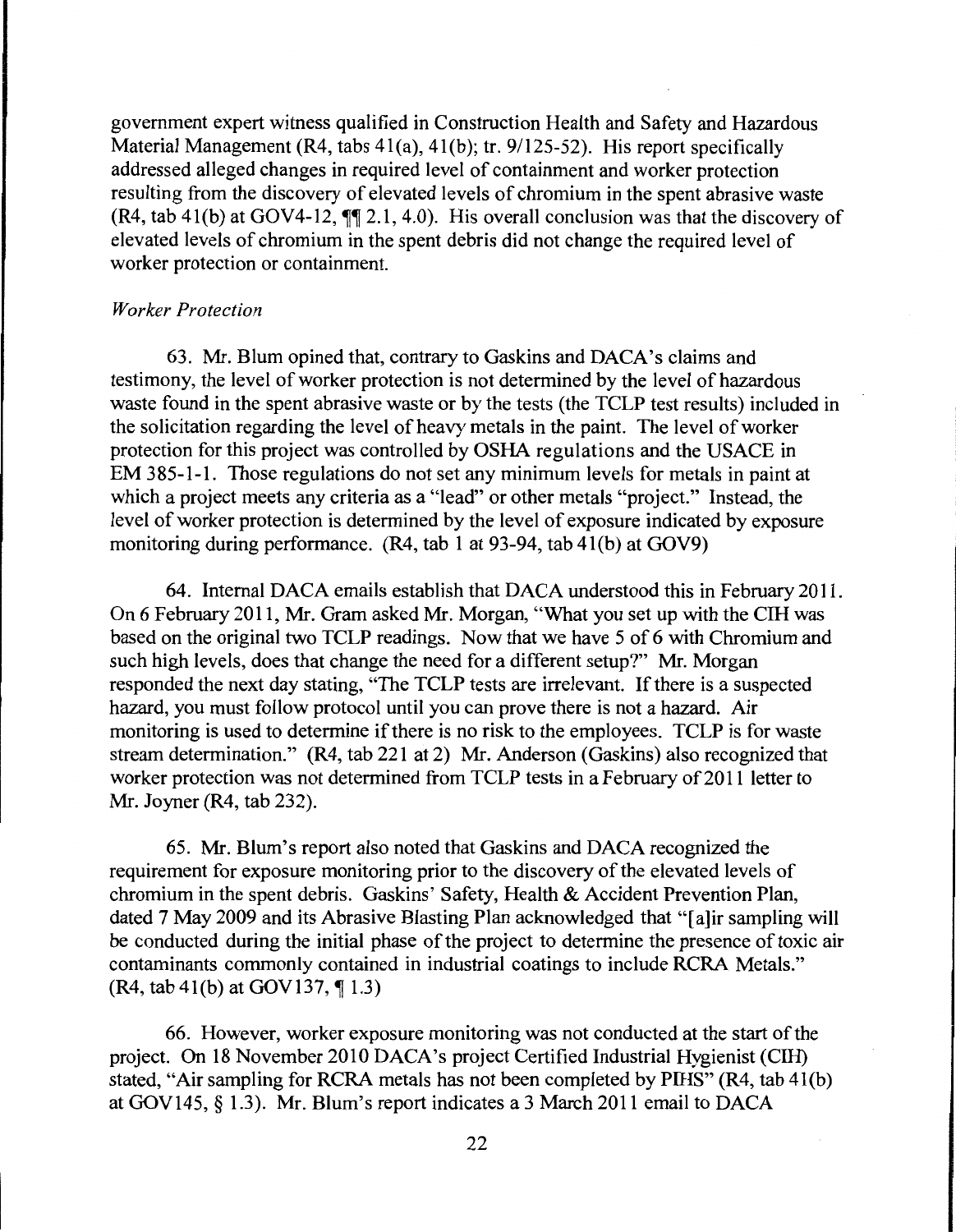regarding air sampling results appears to be the first record of worker exposure monitoring conducted on the site *(id.* at GOV 10, -149).

67. Additionally, Mr. Blum's report directly contradicted Gaskins and DACA's assertions that the level of chromium required changes in PPE (R4, tab  $41(b)$ ) at GOVl0-12). His review disclosed Gaskins' Safety, Health & Accident Prevention Plan dated 7 May 2009, along with all subsequent submittals by DACA indicated the level of worker protection required and the level of respiratory protection for the abrasive blaster did not change, nor did the level of personal protective equipment *(id.*  at GOVlO).

68. Mr. Blum's conclusions related to worker protection are summarized as follows:

> OSHA and the USACE EM 385-1-1 require the contractor to conduct an assessment as to the hazards of the job and determine the level of PPE. I believe that the initial level of PPE as selected by both Gaskin and DACA, and maintained all the way through Mansfield Industrial, was adequate for the workers on this project. In fact, the level of worker protection used on this project is similar to most of my current projects involving lead or other recognized health hazards to the workers. What Gaskins and DACA failed to do in the way of worker protection was to conduct initial, appropriate air monitoring of their workers, provide proper training for its employees and conduct the appropriate medical testing.

(R4, tab 4l(b) at GOV13)

69. Mr. Blum did not express an opinion regarding the need to hire more employees (and PPE) resulting from the alleged delay from 17 December through 24 January caused by the CO's directive that DACA submit another sampling plan to replace its previously-approved sampling plan and the inefficiency of using the DLA-provided roll-off containers.

#### *Containment*

70. DACA notified Gaskins by letter on 28 April 2011 that a change in containment would be required because of the presence of heavy metals, specifically, from a Class 2 to a Class 1 containment (R4, tab 304). Additionally, Mr. Hames testified the secondary containment was also required for transferring the waste from the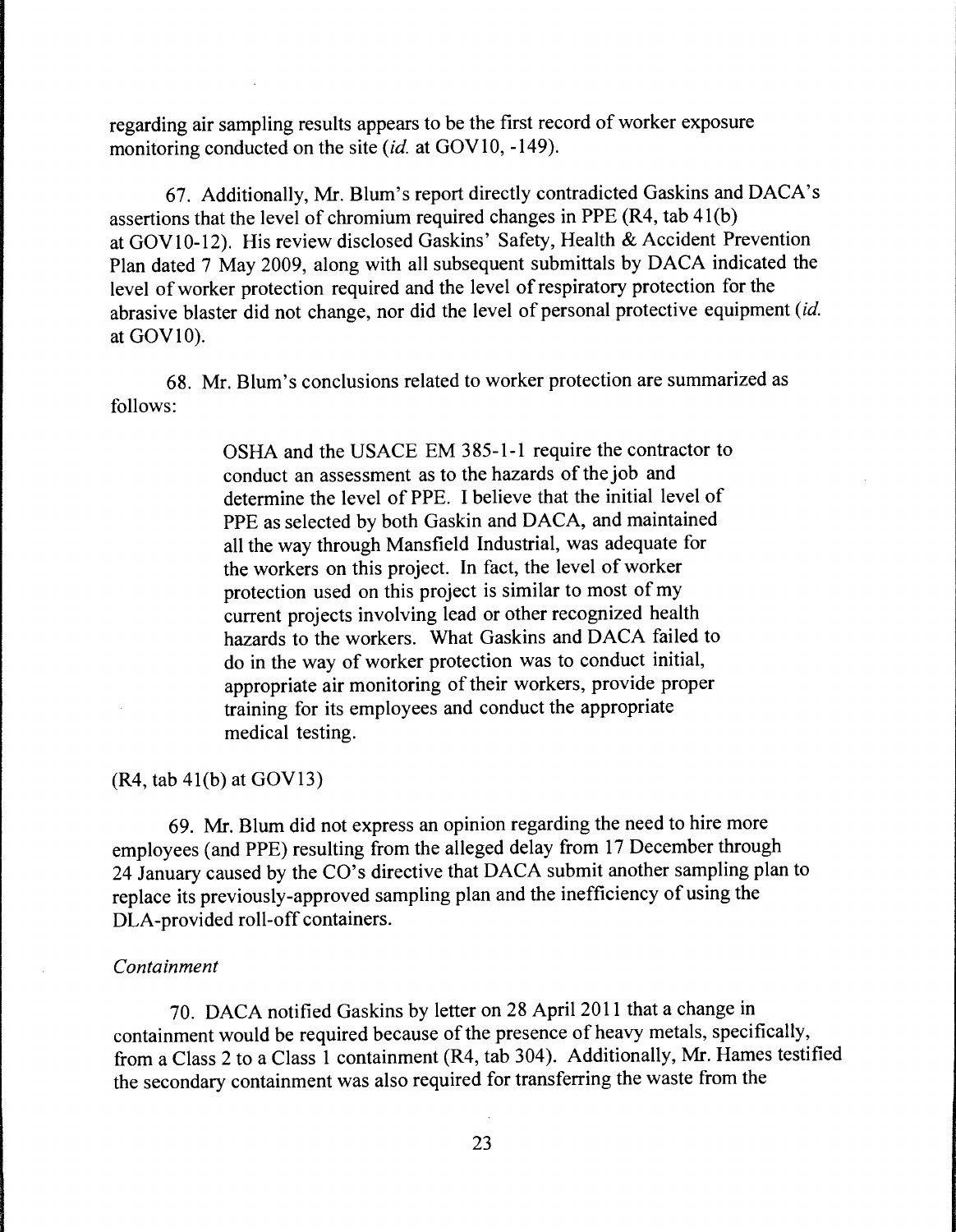Envirovac vacuum boxes to the DLA-containers provided by the government for DACA use after the discovery of Hazardous Waste (tr. 2/164).

71. Mr. Blum's report explains that SSPC Guide 6 does not dictate the level of containment required but instead is an industry guide on how to construct a containment to meet criteria established by the owner (here, the government) (R4, tab 4l(b) at GOVS). The contract, by Amendment No. 0002,  $\S$  09 93.37  $\P$  3.5.1 required the contractor to design a containment system to meet the requirements of SSPC Guide 6, Class 2 (R4, tab  $3$  at 479,  $\degree$  3.5.1). SSPC Guide 6, Class 2A and Class 1A containment both require negative pressure to be maintained throughout the use of the containment  $(R4, tab 41(b))$ at GOV6). Additionally Mr. Blum opined that, based upon his review of the Gaskins' and DACA's submitted plans, there was no intention of meeting the SSPC Guide 6 Class 2 containment requirements *(id.* at GOV7).

72. Mr. Blum did not address Mr. Hames' testimony regarding the requirement for a secondary containment for transferring the waste from the Envirovac vacuum boxes to the DLA-containers provided by the government for DACA use after the discovery of Hazardous Waste.

#### *Directed Use of DLA* - *Provided Containers*

73. The government directed Gaskins and DACA to use only DLA-provided containers for transferring the waste to the Mayport HWSF (R4, tab 197). The government then informed Gaskins that the Mayport HWSF was unable to provide DLA boxes or accept third-party vacuum boxes (R4, tab 254). As a result of the government's direction, DACA transferred the spent blast debris from the Envirovac vacuum boxes to HWSF supplied roll-off containers. Mr. Wright (DACA) testified that the on-site facility did not have containers readily available and, to avoid even further delays, DACA transferred the material to the available Envirovac boxes while it waited for available DLA containers. (Tr. 2/163-64) In April 2011, Ms. Mason was informed that the Mayport HWSF "will not deliver anymore roll-offs [containers] until the (2) on-site [containers] are turned in and it may take 15 days before they can replenish the roll-off." This resulted in limiting DACA to storing two DLA roll offs at the worksite at any given time and that the pickup and drop off services (provided by the government) could be delayed by up to 15 days. (R4, tab 281) .

## *DACA 's Termination and Settlement Negotiations*

74. On 7 October 2010, DACA's attorney emailed Gaskins' attorney, Mr. Haire, copying Gaskins (Mr. Joiner and Mr. Ogletree) complaining that DACA's progress was being impeded by Gaskins' welding subcontractor who was performing work in the same area as DACA, stating, "DACA cannot absorb the cost of this interference" and "DACA will be financially ruined" if the situation is not corrected  $(R4, tab 145)$ . The email also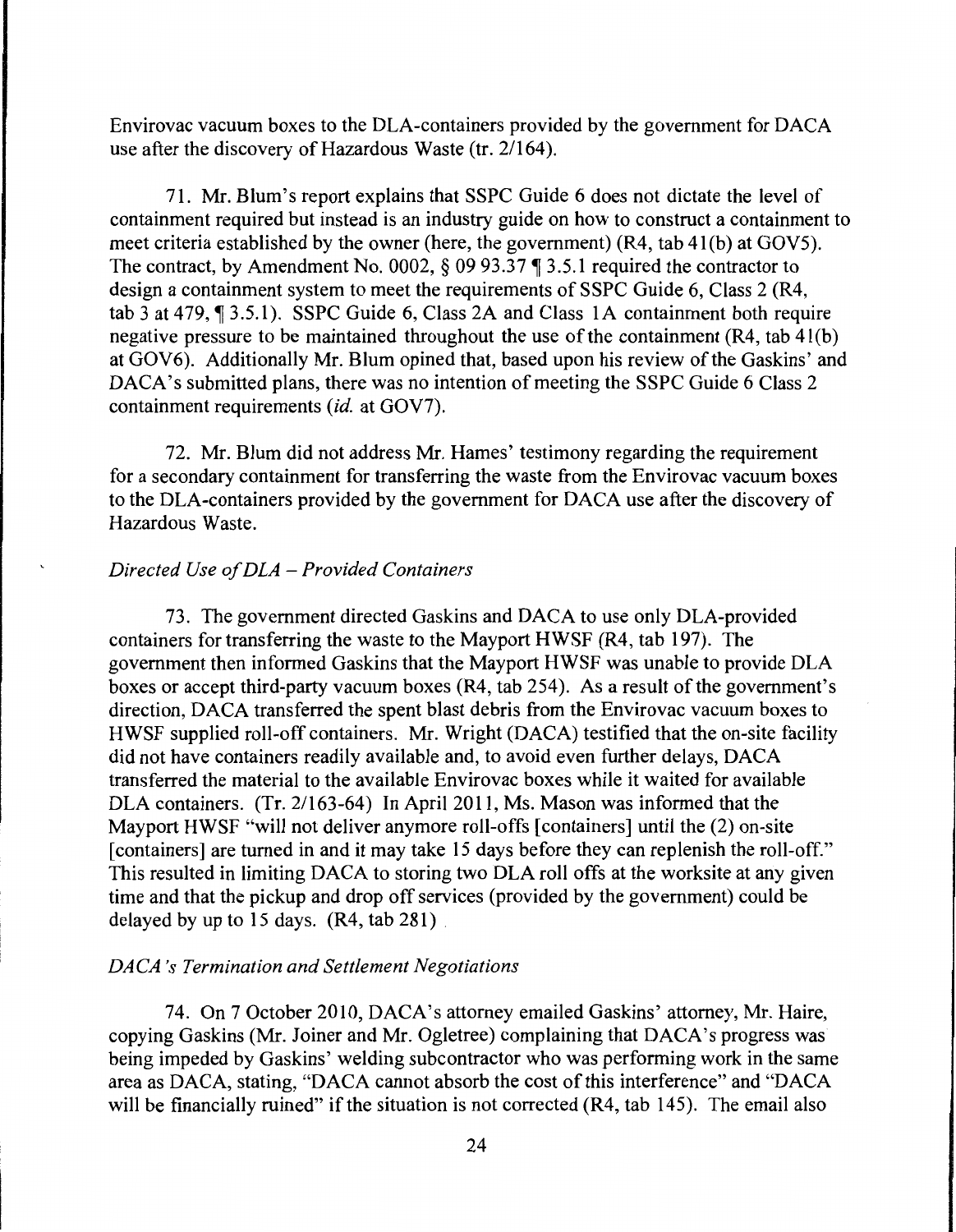stated that DACA had already spent \$100,000 while only performing 1% of the work. DACA again complained to Gaskins on 8 October 2010 about the interference caused by the welding contractor (R4, tab 146). Gaskins responded that same day with a letter taking the position that DACA should have anticipated the actions of the welding subcontractor as part of the required scope of the job (R4, tab 147).

75. On 17 November 2010, Gaskins issued a cure notice to DACA, citing DACA's failure to maintain the schedule it submitted to Gaskins (R4, tabs 176). DACA responded on 19 November 2010 acknowledging the schedule slippage but blamed the delays upon defective welding work by Gaskins' welding subcontractor, Garrison Steel (R4, tab 178 at 16540). Subsequently, on 22 November 2010, Gaskins issued a second cure notice to DACA (R4, tab 182). DACA submitted a notice of claim letter to Gaskins on 7 December 2010 seeking compensation for and a time extension resulting from interference and delays caused by Gaskins' welding subcontractor, Garrison Steel (app. supp. R4, tab 27).

76. Gaskins notified the government on 2 February 2011 after heavy metals were discovered in the paint on the trusses in early February 2011 (R4, tab 24). Thereafter, DACA also submitted numerous claim letters to Gaskins seeking compensation for the heavy metals discovered on the trusses. By 7 March 2011 DACA had submitted three letters to Gaskins with estimates of the impact of the change pressing Gaskins to submit their claim to the government (app. supp. R4, tab 37). By April 2011, DACA informed its surety of the issues described above, and DACA's surety notified Gaskins on 28 April 2011 that it was prepared to revoke DACA's performance bond for a "cardinal change" (app. supp. R4, tab 53 at 486; tr. 1/91-92).

77. On 5 May 2011, the government notified Gaskins that it was concerned about Gaskins' ability to meet the current contract completion date and directed Gaskins to provide an explanation how it would meet its contract obligations (R4, tab 311 at 2). Gaskins responded on 16 May 2011 notifying the government that it was in talks with several potential subcontractors to supplement or replace DACA (R4, tab 315 at 2).

78. Internal government communications establish the CO and her team were aware ofDACA's claims against Gaskins but not involved in the resolution of the dispute between Gaskins and DACA. Gaskins forwarded an email to the CO's attention with the subject "Change to work hours and meeting request" on 5 May 2011. (App. 2nd supp. R4, tab 249) The CO was puzzled why she was the recipient of this email and forwarded it to her team. Although the attachment is not in the record, the context of internal government email chain indicates part of the attachment related to the dispute between Gaskins and DACA. The information was passed up the management chain and Ms. Butler informed LCDR LeBeau that,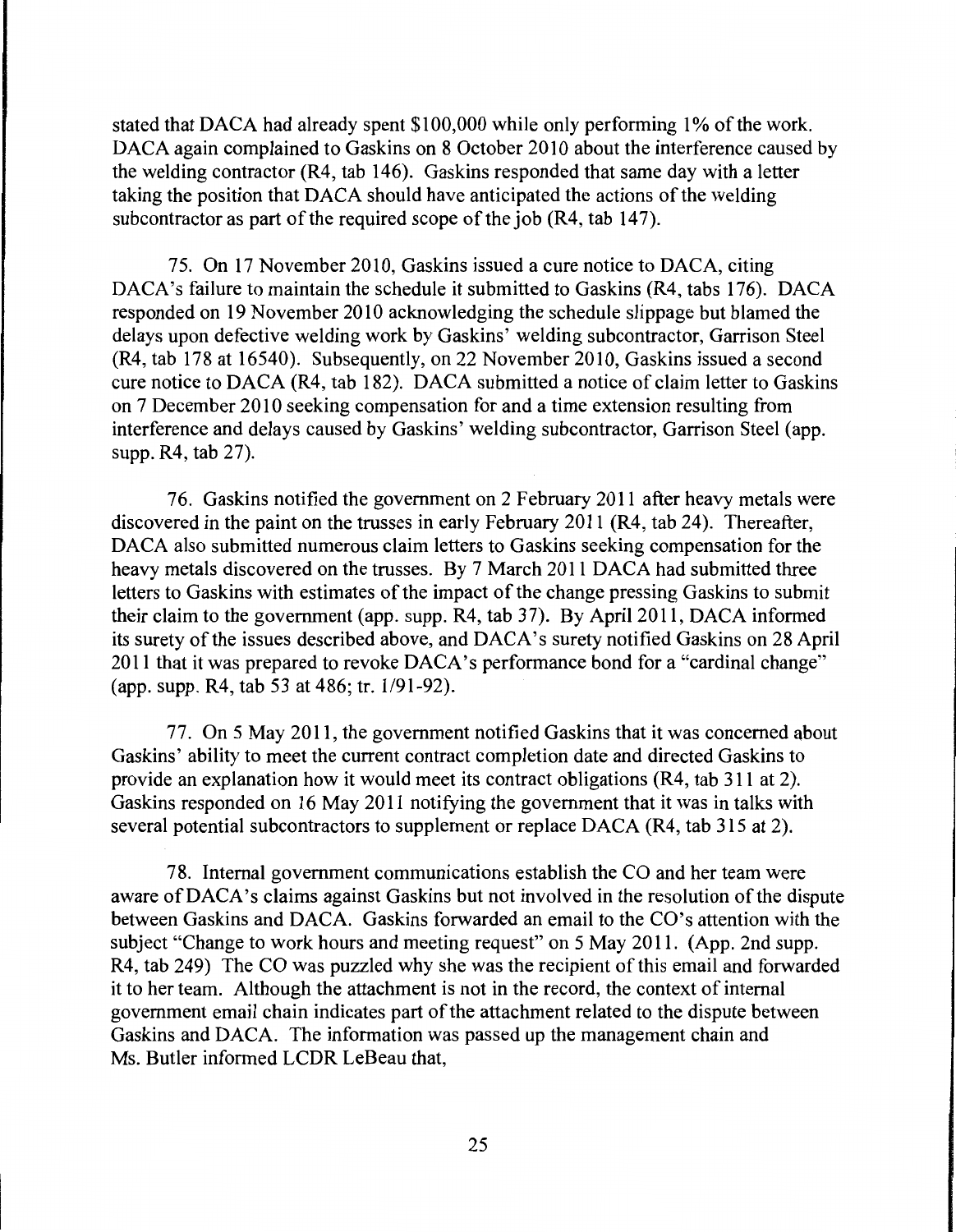We 'have' read and understood, this 1st surfaced (to us) at last week's QC mtg when DACA brought this up and was info'd he was to take this matter up directly with Prime (LCG), LCG is responsible to work this out with their sub, if they cannot reach agreement they need to get another contractor in to take over for DACA. The Government cannot directly solve the issue with DACA. Gov re enforced that at last week's Mtg. Sandra and I are conf calling Tim to find out their course of action.

*(Id.)* Later, on 18 May 2011, LCDR LeBeau informed the CO and her team that Mr. Anderson (Gaskins) told him of DACA's claims against Gaskins and there would be an upcoming meeting between Gaskins and DACA to resolve DACA's future on the contract (app. 2nd supp. R4, tab 250).

79. In May 2011, DACA's representatives, Gaskins' representatives, Gaskins' parent company's representatives, legal counsel for both DACA and Gaskins, and DACA's surety met to discuss potential solutions to address the situation (tr. 1/93; 3/104-05). On 19 May 2011, Gaskins and DACA agreed to terminate DACA's subcontract for convenience. Pursuant to the Termination Agreement, Gaskins agreed to compensate DACA for the reasonable and allowable costs (as judged by FAR and Defense Contract Audit Agency (DCAA) standards) of its actual performance and demobilization. (R4, tab 36 at 1171) Mr. Frost testified that Gaskins decided to terminate DACA:

> Because it became evident that, DACA's a small company, and with the additional cost and requirements that the job was piling up on, they could not, they couldn't, we felt they wouldn't be able to finish the job on time, certainly, and maybe not at all.

> We thought it was in the best interest of the project to terminate them for convenience, pay them their reasonable costs, as it says here, and then get somebody else to finish the work.

(Tr. 1/94)

80. Mr. Frost and Mr. Anderson spoke with Ms. Sandra Shelton, the CO, on 20 May 2011 and informed her that Gaskins had severed ties with DACA and DACA would begin demobilizing the next week. Ms. Shelton forwarded this information to Ms. Butler that same day. (R4, tab 317) DACA began demobilizing on 20 May 2011 and was completely demobilized from the work site by 31 May 2011, having completed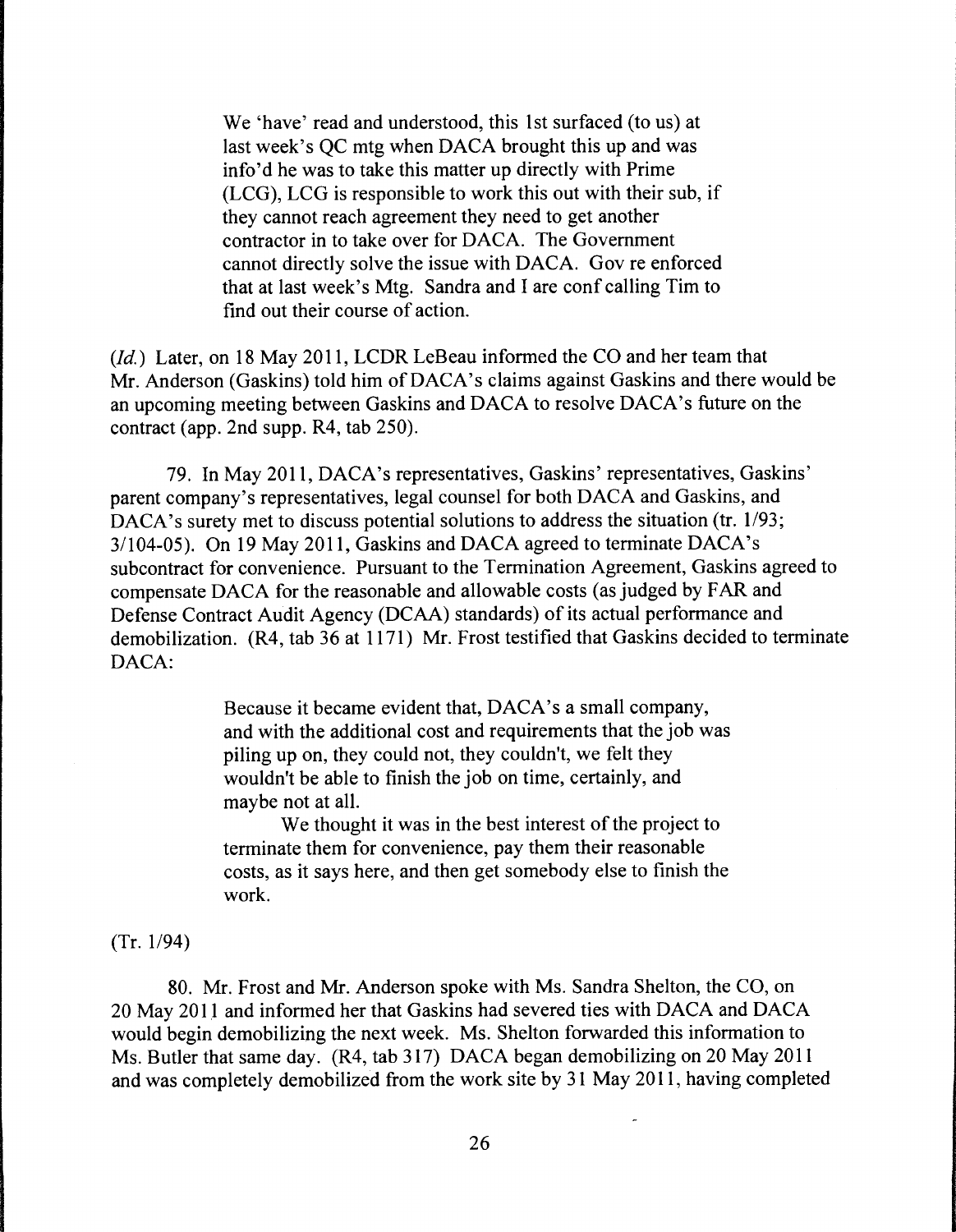only approximately 15% of its scope of work at the time of the termination agreement (tr. 6/43-44; app. 2nd supp. R4, tab 311 at 2011 ).

81. On 1 June 2011, the government issued a cure notice to Gaskins stating that it considered Gaskins' removal ofDACA to be a serious breach creating a work stoppage and delay (R4, tab 321 at 2). Gaskins responded by letter on 3 June 2011 informing the government that it would replace DACA with Mansfield Industrial (Mansfield) (R4, tab 326). Gaskins then contracted with Mansfield to complete the remainder of DACA's scope of the work. Mansfield began to mobilize on 22 June 2011 and began work by 28 June 2011 (app. 2nd supp. R4, tab 311 at 2148). Mansfield completed the work by 24 October 2011, three days ahead of its projected completion date of27 October 2011 (R4, tab 39A at 17 of 22).

82. DACA provided Gaskins with its settlement proposal of its incurred costs for performing the work (tr. 1/95). Gaskins reviewed  $DACA's$  submittal, found the costs too high and told DACA to scrub their numbers and resubmit them. After DACA resubmitted its costs and Gaskins again rejected them, DACA served Gaskins with a demand for arbitration and filed for arbitration on 13 September 2011. (Tr. 1/95-97; R4, tab 334) Thereafter, Gaskins and DACA entered into arbitration over a 12-14 month period culminating in a settlement requiring Gaskins pay DACA a fixed amount and agreeing to submit the agreed fixed amount plus the remainder of DACA's claimed damages in a certified claim to the government (R4, tab 316).

83. On 9 November 2011, while still in settlement negotiations with DACA, Gaskins submitted a certified claim to the government requesting \$6,225,235.82 and a time extension of 250.5 calendar days as a result of encountering hazardous materials in the coatings on the trusses, constituting a differing site condition (R4, tab 36 at 1112, 1118, 1124).

84. On 11 February 2013, Gaskins filed a notice of appeal and complaint (complaint) with the Board which was docketed as ASBCA No. 58550. The complaint asserted causes of action for differing site conditions, changes, and government caused delay requesting that the Board grant it an equitable adjustment in the amount of \$8,911,078.86, plus interest, and a 361.5 calendar day extension to the contract.

## *Gaskins' Delay Claims*

85. Gaskins' delay claim includes both excusable and compensatory delay incurred in performing work under CLINs 0002, 0003 and 0004 of the contract.<sup>8</sup> The

<sup>8</sup> The contract consisted of four CLINs (R4, tab 8 at 629). CLIN 0001 's original completion date was extended by Mod. P00001 to 13 July 2009 (R4, tab 9 at 666). Work on CLINs 0002, 0003 and 0004 could not begin until work on CLIN 0001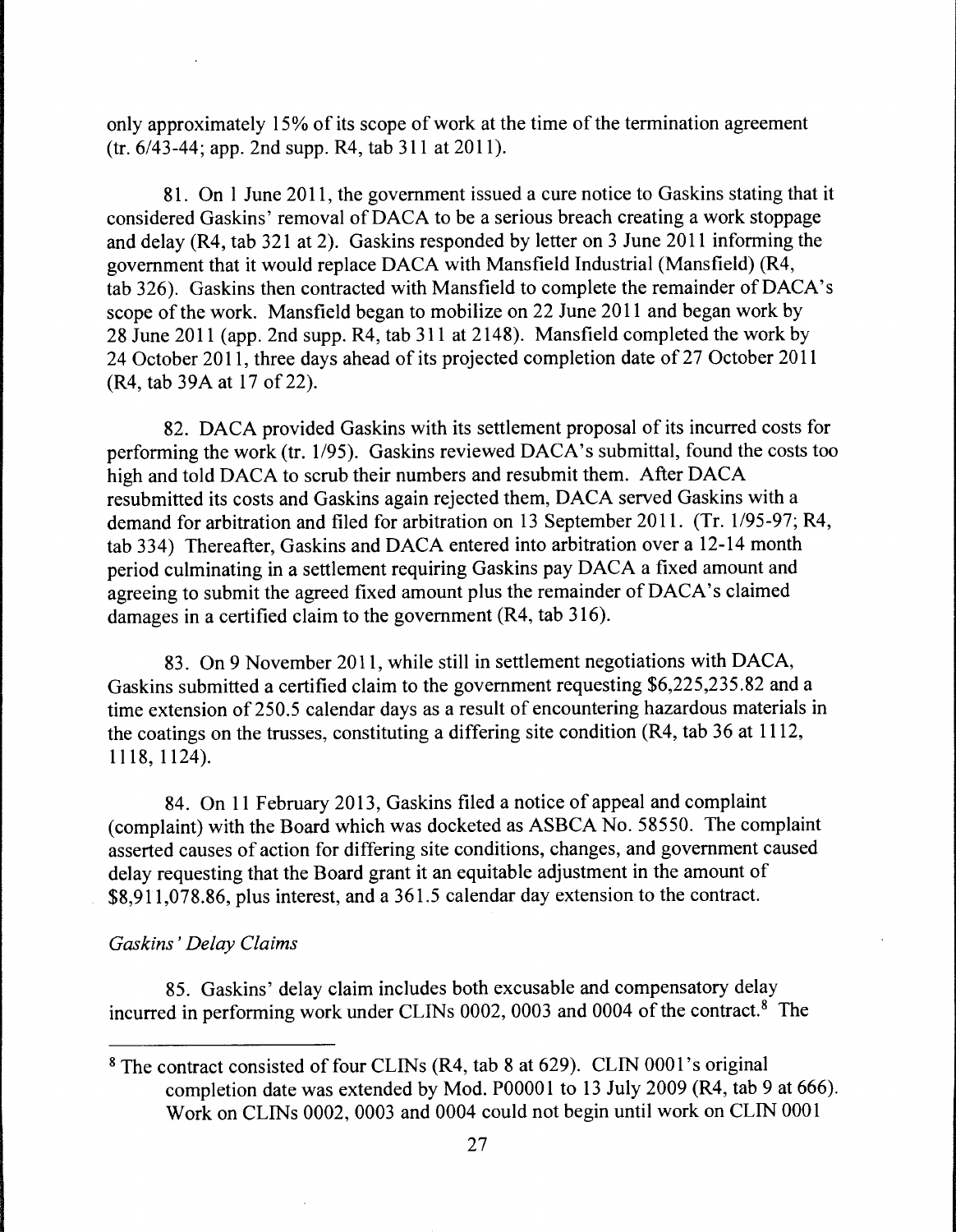12 March 2009 award letter established a completion date of 7 May 2010 (421 days) for CLINs 0002, 0003 and 0004 (R4, tab 7). However, there were eight modifications (P00002-P00009)9 that ultimately extended the completion date for CLIN 0002, 0003 and 0004 to 19 September 2011, an additional 500 days. Gaskins achieved substantial completion on 21 October 2011 (R4, tab 344 at 2).

86. Gaskins asserts entitlement to a total schedule extension of 361.5 calendar days of excusable delay based upon the following six issues:

| Gaskins' Delay Claim                                    | Days Requested |  |
|---------------------------------------------------------|----------------|--|
| Replacement with Mansfield Industrial                   | 43             |  |
| Perry Roofing                                           | 55             |  |
| Discovery of Hazardous Materials                        | 91.5           |  |
| Dispose of Spent Media at Mayport B Facility            | 36.5           |  |
| Transfer Spent Media to DLA Dumpsters                   | 36.5           |  |
| Application of Intermediate Layer of Paint: Mod. P00003 | 99             |  |
| Total                                                   | 361.5          |  |

(Compl.  $\P$  64, 88, 96, 100-14) Additionally, Gaskins asserts entitlement to compensation for 411.5 days of compensatory delay for additional labor, equipment, material, and other direct charges (361.5 based upon the issues above, as well as, an additional 50 days that were not compensated by Mod. P00009) (compl.  $\P\P$  115-18).

# *Evidence from Gaskins' Delay Expert*

87. Gaskins retained Trauner Consulting Services, Inc. (Trauner Consulting) to perform a review of Gaskins' delay claims, evaluate the time extensions granted in modifications 1 through 9 and the government's claim for liquidated damages assessed in Mod. 010 (app. 2nd supp. R4, tab 287 at 1518). Mr. J. Scott Lowe, of Trauner Consulting, authored an expert report (Lowe Report) and was accepted as Gaskins' expert in construction scheduling and delay analysis. Mr. Lowe rejected the use of Gaskins' project schedules finding they were not adequate to serve as a basis for quantifying critical project delays (tr. 4/16-17; app. 2nd supp. R4 tab 311 at 2008). Instead, he developed a project critical path from an as-built plot derived from the daily reports. Mr. Lowe's as-built plot begins on 5 January 2010 with the review ofDACA submittals, not contract award, and progresses through thirteen critical path tasks until completion on 21 October 2011 (app. 2nd supp. R4, tab 311 at 2008). Mr. Lowe

was completed (R4, tab 17 at 701). Since Gaskins completed the work on CLIN 0001 on time, Gaskin's claim does not include any delays associated with CLIN 0001 (app. 2nd supp. R4, tab 311 at 2010).

<sup>&</sup>lt;sup>9</sup> All but two of the modifications were bilateral. Those two modifications are the only ones pertinent to Gaskins' delay claim - P00003 and P00009. (R4, tabs **11,** 17)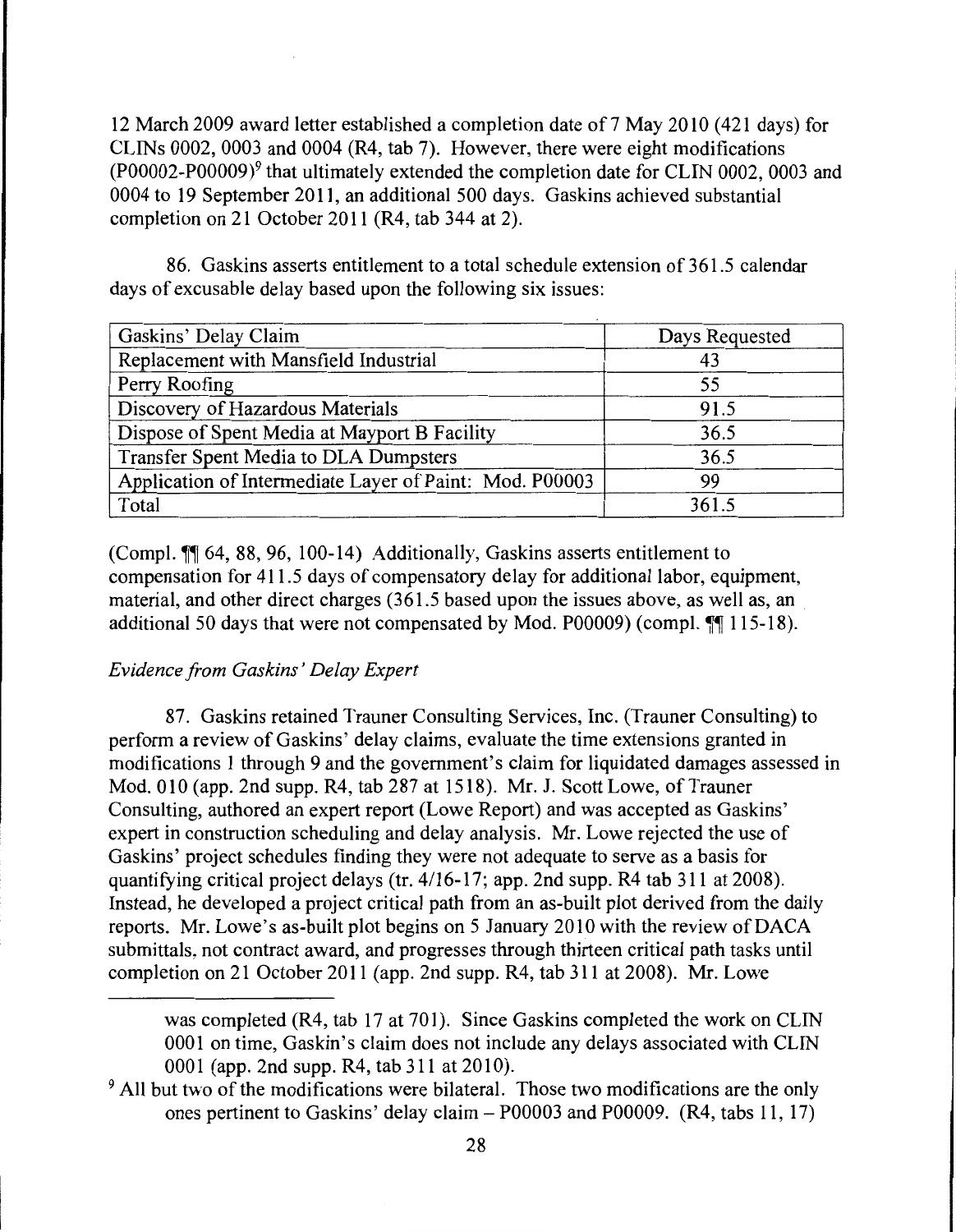explained during his testimony that he began his review 5 January 2010 because his focus was upon issues in dispute and there were not any issues in dispute until after 5 January 2010 (tr. 4/21-22). Mr. Lowe's analysis focused upon each of the issues asserted by Gaskins and concluded that Gaskins is entitled to 361.5 additional calendar days of excusable delay and 313 days of compensable delay (app. 2nd supp. R4, tab 311 at 2025, 2027).

# *Evidence Submitted by the Government's Delay Expert*

88. The government retained Delta Consulting to evaluate Gaskins' schedule and any delays on the contract (R4, tab 39(a) at 1 of 22).<sup>10</sup> Mr. Charles Heckman, of Delta Consulting, authored a report and was accepted as the government's expert in construction scheduling and delay analysis. In contrast to Mr. Lowe's approach, Mr. Heckman employed an "'As Planned vs. As Built Analysis" as the basis for his conclusions. The As Planned schedule was submitted by Gaskins and approved by the government (pre-dispute).  $(R4, tab 39(a)$  at 5 of 22) Mr. Heckman noted the plan provided for an early completion date of 4 March 2010, resulting in 64 calendar days of float on the planned critical path *(id.* at 4 of 22). The As Built data was derived from Gaskins' submitted schedule updates and spot checked for accuracy with information contained within Gaskins' daily reports. Mr. Heckman's approach, in contrast to Mr. Lowe's approach, was to progress through the As-Built schedule reconciling observed delays and applicable contract modifications *(id.* at 5 of 22). Mr. Heckman concluded the project was delayed 532 calendar days and that Gaskins was responsible for 232 calendar days of non-excusable delay over the course of the project. However, he also found that bilateral contract modifications, as well as Mansfield's successful performance, reduced Gaskins' delay responsibility from 232 calendar days to 32 calendar days. *(Id.* at 21 of 22)

# *Discovery of Hazardous Materials and Replacement with Mansfield Industrial Delays*

89. Mr. Lowe did not express an opinion on the existence of a differing site condition but did analyze the impact such a condition would have had on the critical path (tr. 4/37). He likewise did not distinguish between the existence of a differing site condition and the replacement with Mansfield, combining the delay attributed to discovery of chromium in the paint on the trusses and DACA's replacement by Mansfield (tr. 4/39; app. 2nd supp. R4, tab 311 at 2010). He concluded that the discovery of elevated levels of chromium and the replacement of DACA with Mansfield Industrial resulted in a critical path delay of 74 calendar days. His opinion was based upon the fact that: Gaskins issued a notice of a differing site condition to the government on 2 February 2011; the daily reports documented that by 15 April 2011 Gaskins had

<sup>&</sup>lt;sup>10</sup> The government's Rule 4 file designated Mr. Heckman's initial report as tab 39(a) and his supplemental report as tab 39(b).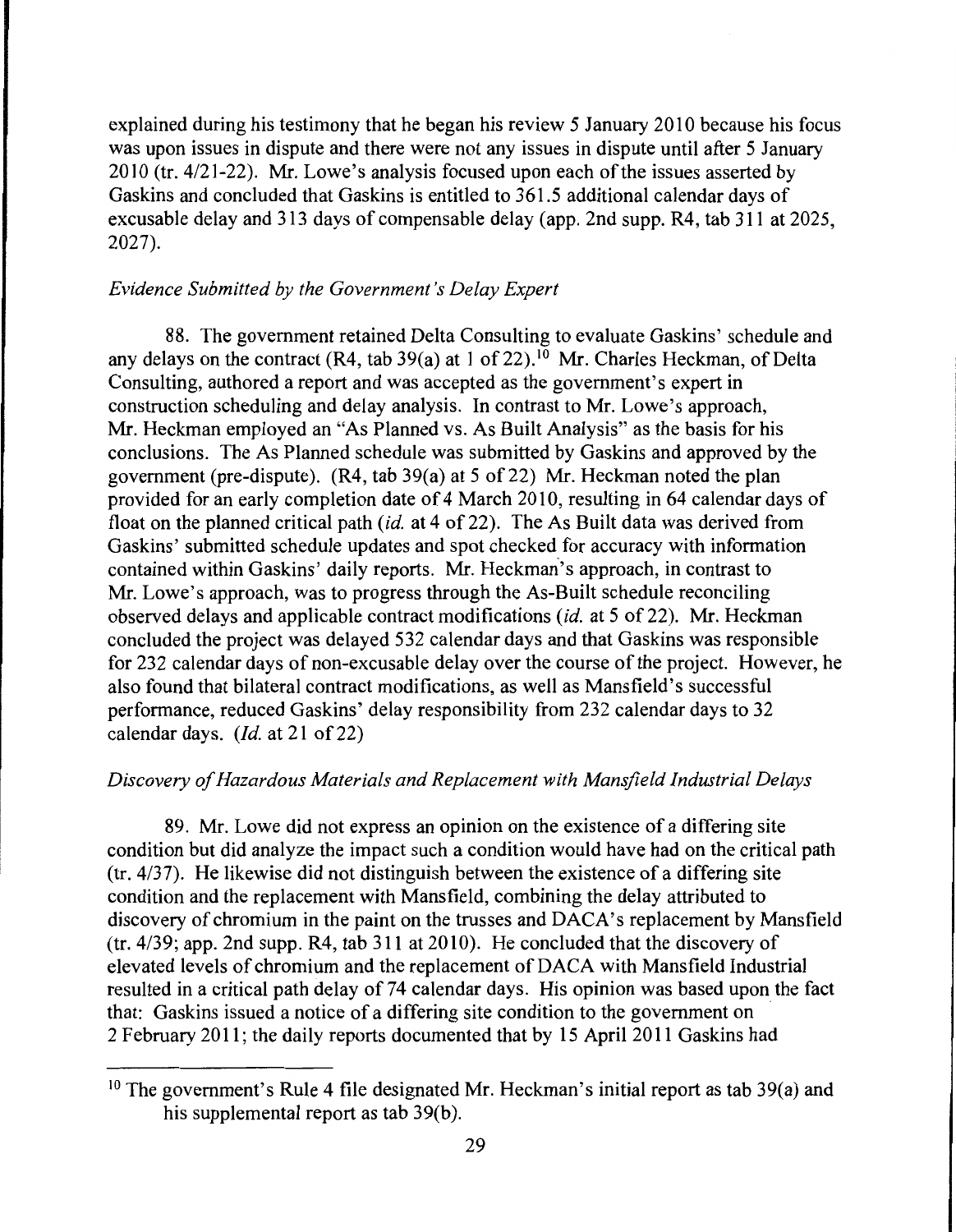stopped blasting and painting on the project; Gaskins terminated DACA for convenience on 19 May 2011 and replaced DACA with Mansfield; and, Mansfield did not begin work until 28 June 2011. (App. 2nd supp. R4, tab 311 at 2011-12)

90. In contrast, Mr. Heckman did not directly address the discovery of hazardous materials issue, assuming the government's position in his analysis. However, he did address the issue of Gaskins' replacement of DACA with Mansfield. His assessment was there was a 39 calendar day delay from DACA's termination till Mansfield began work which would be attributable to Gaskins.  $(R4, tab 39(a)$  at 16 of 22)

91. After the discovery of hazardous waste in the spent debris, on 17 December 2010 the CO directed DACA to stop work until a replacement sampling plan was developed and approved by the government (R4, tab 19). The CO's direction states, "It has also come to our attention that the required waste determination has not been properly performed. Per Part 2, Section 07 57 19.00 25, Paragraph 1.5 LABORATORY ANALYSIS." *(Id.* at 717) The revised plan was submitted on 19 January 2011 and approved with comments and direction to proceed on 24 January 2011 (app. 2nd supp. R4, tab 214).

# *Perry Roofing Delays*

92. Gaskins complaint also alleges the discovery of hazardous materials delayed one of its subcontractors, Perry Roofing (Perry), work resulting in a 55-day delay in the project schedule (compl. ¶ 96). Mr. Lowe's conclusion from his review of the as-built plot was that the roofing work was not on the critical path but was concurrent with the blasting and painting activities at the trusses. With regard to the claimed delay related to work, he found that the work was started late and "the daily reports do not document substantial periods where rain impacted the progress of Perry's work." (App. 2nd supp. R4, tab 311 at 2012-13) Consequently, he did not allocate any excusable delay to this issue. Mr. Heckman did not address this issue in his report. We find Gaskins is not entitled to any excusable delay or compensable delay related to this issue.

# *Disposal of Spent Media at Mayport HWSF and Transfer Spent Media to DLA Dumpsters Delays*

93. Mr. Lowe found that although the alleged change may have resulted in additional costs, "it does not appear that the critical path of work was delayed by the requirement to dispose of the hazardous waste at the Mayport B facility" (app. 2nd supp. R4, tab 311 at 2013). Likewise, Mr. Lowe found that, "it [transfer of the spent media to DLA Dumpsters] does not appear that the critical path of work was delayed by the requirement" *(id.* at 2014). Thus, he also did not find any excusable delay resulting from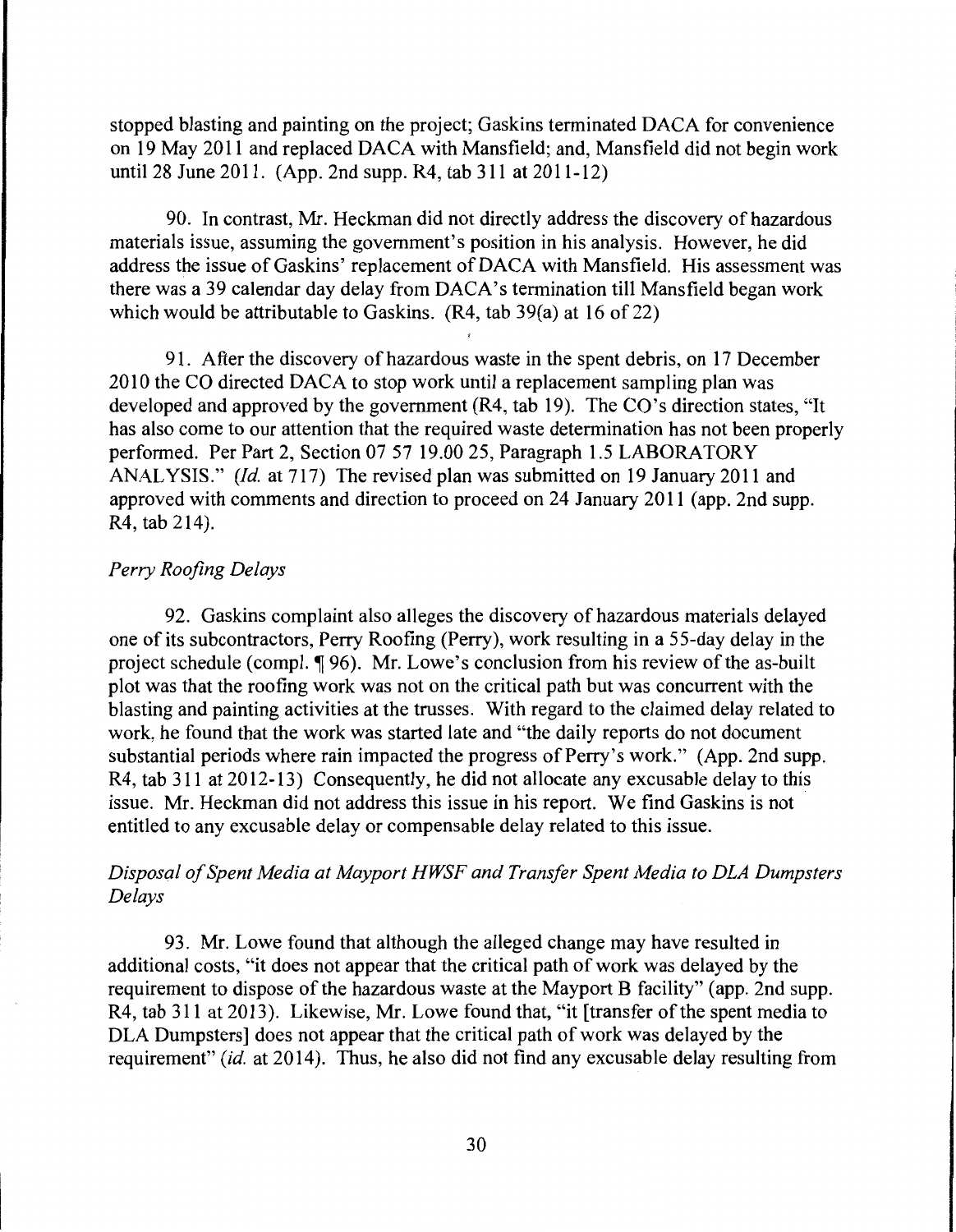this issue. Mr. Heckman did not address this issue in his report. We find Gaskins is not entitled to any excusable or compensatory delay related to this issue.

# *Steel Profile Issue: Additional Layer of Intermediate Paint/Mod. P00003 Delays*

94. In March 2010, Gaskins discovered that the surface profile was deeper than anticipated in the specifications and the 2 to 3 millimeter required profile would not be attainable without a change to the contract *(see* finding 34 ). Mr. Lowe found that the daily reports confirm that Gaskins suspended its work pending direction from the government as to how to proceed. On 24 June 2010 the government approved a solution proposed by DACA for the coating issue and the associated cost but the government did not issue a Notice to Proceed until 3 August 2010 (app. 2nd supp. R4 tab 311 at 2014-15).

95. On 30 September 2010, the government executed Mod. P00003 for the additional layer of intermediate paint required to obtain the necessary profile, which provided a 159 calendar-day time extension to the contract *(see* finding 36). <sup>11</sup>Gaskins refused to sign the modification and on 14 February 2011 submitted a letter to the government stating its basis for entitlement to more time and describing how the additional 99 days of delay was calculated ( app. 2nd supp. R4, tab 311 at 2015 (citing ex. 21 at 2179)).

96. Although Mod. P00003 recognized only 159 calendar days of delay, Mr. Lowe found Gaskins was actually due 214 calendar days. In his opinion, Gaskins was prevented from making progress on the critical path from 31 March 2010, when the condition was acknowledged by the government, to 3 August 2010, when the Notice to Proceed was issued, a period of 125 calendar days of delay. In addition, he reviewed the government's 3 1 May 2011 internal memo that confirmed the government agreed Gaskins was entitled to an additional 14 days for remobilization, and 7 days for containment repair. Since these 21 days represent a 21-day critical delay to the project and this delay was the result of the amount of time the government took to provide direction, Mr. Lowe opined Gaskins is entitled to a 21-day time extension for this delay. (App. 2nd supp. R4, tab 311 at 2016)

97. Gaskins stated that the additional work took 34 days that was not accounted for in Mod. P00003. On 17 June 2010, the government confirmed that Gaskins was due 34 days to complete the new work (R4, tab 120). Gaskins' proposal dated 20 June 2010, also included a 34-workday duration for the change work (app. 2nd supp. R4, tab 311

<sup>&</sup>lt;sup>11</sup> Gaskins complaint mistakenly states Mod. P00003 extended the schedule by 158 calendar days (compl.  $\llbracket 107 \rrbracket$ ). It actually extended the schedule by 159 calendar days (R4, tab 11 at 677). Mr. Lowe mistakenly also used the 158 number in his analysis (app. 2nd supp. R4, tab 311 at 2015-18).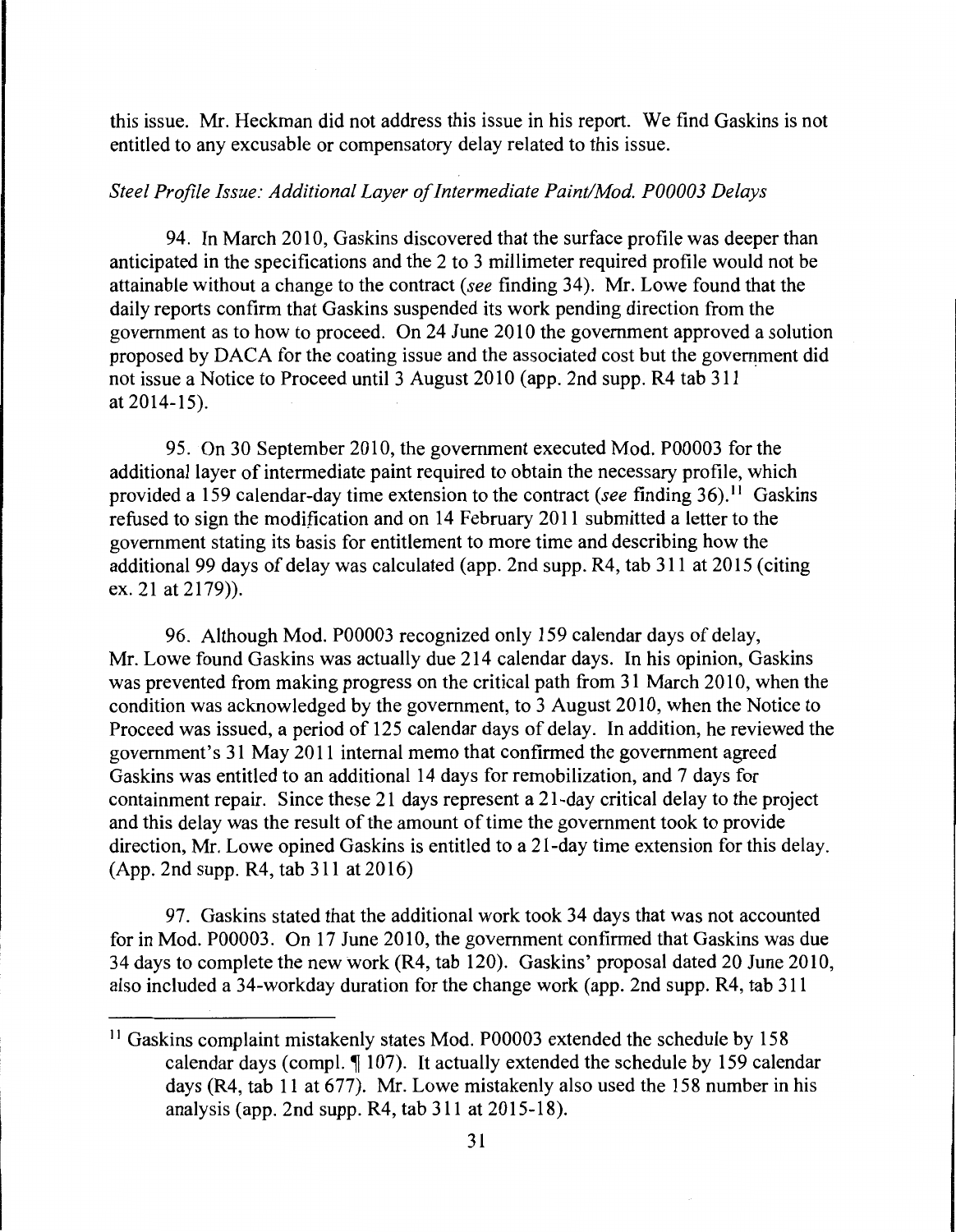at 2192). This conclusion, was confirmed by an email dated 3 August 2010, where the government stated that the delay resulting from the additional work was 34 working days, and extended the contract completion date from 30 July 2010 to 20 September 2010, or a total of 52 calendar days (R4, tab 130). Because the work associated with providing an intermediate paint layer was critical, Mr. Lowe opined this entitled Gaskins to 52 calendar days (34 working days) of excusable delay (app. 2nd supp. R4, tab 311 at 2017).

98. In addition Mod. P00003 extended the schedule from 30 July 2010 to 5 January 2011. This period fell over the Mayport Christmas shutdown but the modification did not take this period into account. Regarding such a shutdown, the specifications stated, "No work shall be performed during the period **December 24, 2008 to January I, 2009 (9 days),** inclusive, without prior written approval of the Contracting Officer." (R4, tab 1 at 54,  $\S$  01 14 00.05 20,  $\P$  1.3.3 Exclusionary Period) Mr. Lowe's review of the daily reports documented that Gaskins worked on 17 December 2010, but did not return until 3 January 2011, incurring 16 calendar days of delay ( 18 December  $2010 - 2$  January 2011) (app. 2nd supp. R4, tab 311 at 2017). Although the specification holiday work exclusion period only references the 2008/2009 holiday period that was contemplated at award, we find that the intent of the contract was to exclude these dates from any applicable extensions to the contract performance period. Consequently Gaskins is entitled to 9 days of excusable delay for this issue.

99. Mr. Lowe concluded that the intermediate layer of paint issue resulted in a total critical path delay of 214 calendar days, as follows:

| Acknowledgment of differing site condition through<br>NTP and the time required for [the government] to<br>provide direction | 125 |
|------------------------------------------------------------------------------------------------------------------------------|-----|
| DACA re-mobilization                                                                                                         | 21  |
| Time to perform additional work in calendar days                                                                             | 52  |
| Mayport Christmas shutdown                                                                                                   | 16  |
| Total                                                                                                                        | 214 |

(App. 2nd supp. R4, tab 311 at 2018) Since Mod. P00003 granted an excusable delay of 158 days, Mr. Lowe found that Gaskins would be entitled to an additional 56 calendar day time extension *(id.).* Mr. Heckman merely accepted the 159 calendar day extension found in Mod. P00003 in his analysis  $(R4, tab 39(a)$  at 10 of 22). Based upon the one day mistake in Mr. Lowe's report of the number of days granted by the government in Mod. P00003 (158 versus 159) and our finding that Gaskins is only entitled to 9 calendar days for the holiday exclusion, we find Gaskins is entitled to 48 calendar days of excusable delay for this issue.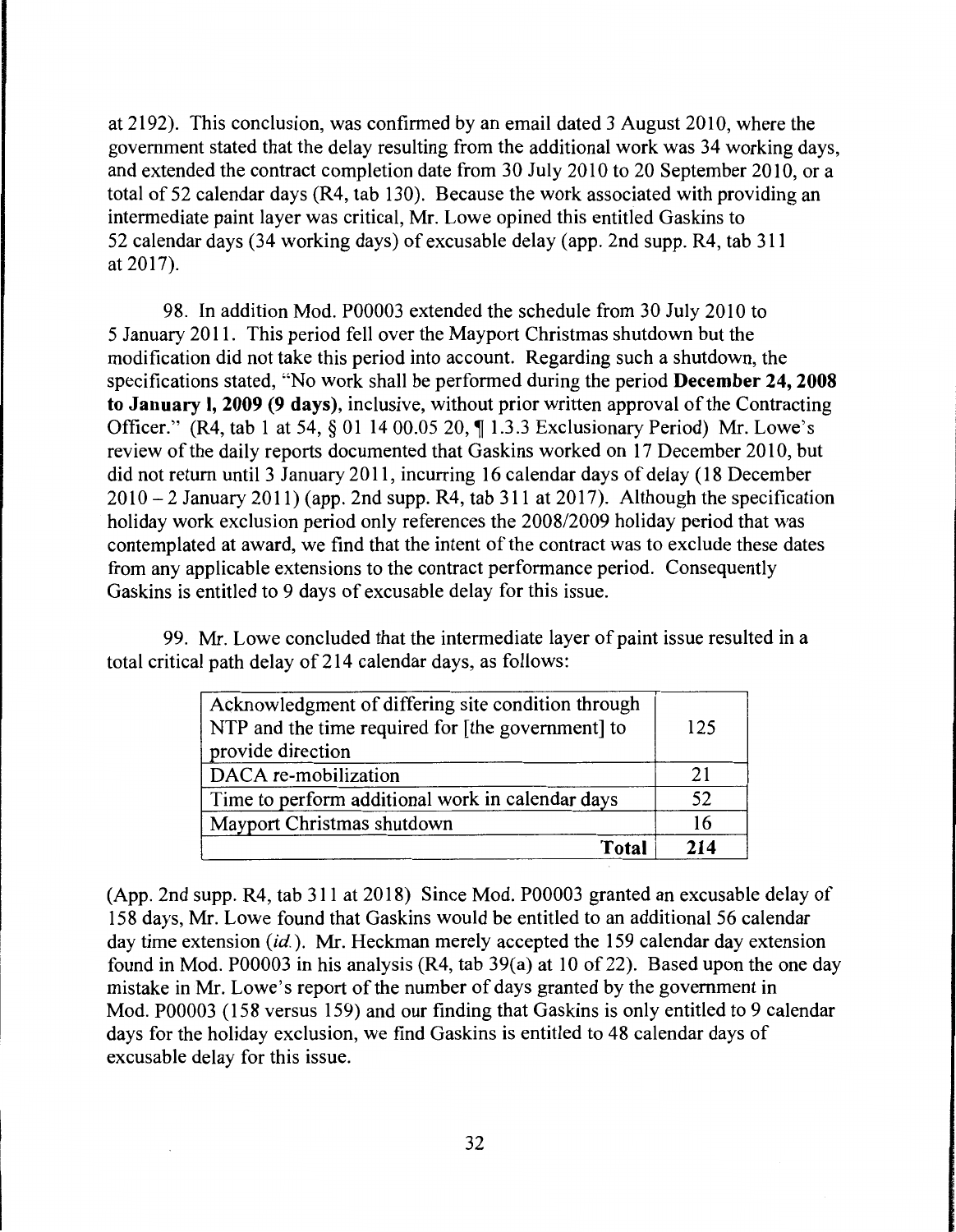## *Delay Associated with the Welding Rework Concurrent with the Steel Profile Issue*

100. Mr. Heckman submitted his initial report on 15 April 2015, finding the duration of the welding rework period to be 104 calendar days total of delay attributable to Gaskins/Garrison Steel but that a 70 calendar day portion of this period overlaps and is concurrent with the Steel Profile issue period- 29 June 2010 through 11 October 2010. Mr. Heckman later submitted a supplement to his report, revising his conclusions. (R4, tab 39(b)) After submitting his report, Mr. Heckman interviewed Mr. Champion, the welding inspector hired to inspect the defective welds. Mr. Heckman determined that Mr. Champion was regularly on the site from September 2010 through October 2011 and, as a result of Mr. Champion's interview, Mr. Heckman changed his opinion of the concurrency of the delay at the end of the project. He opined that the welding rework interfered with the progress of the on-going work (critical path) through the end of the project. As a result, his revised opinion is that the concurrent delay was 95 calendar days. (R4, tab 39(b) at 2-3 of 6)

101. Mr. Lowe did not address the welding delay in his report and testified it was not on the critical path (tr. 4/74-75). We find Mr. Heckman's conclusions more persuasive and find the welding delay was on the critical path and 95 calendar days of concurrent delay associated with the steel profile issue is attributable to Gaskins' welding subcontractor, Garrison Steel. Consequently, we find that Gaskins is entitled to 48 calendar days of excusable delay and no compensable delay.

# *Compensable Delay under Mod. P00009* - *Delay in Approval to Erect Multiple Containments*

102. Under the contract, Gaskins was restricted to erecting only two containment systems on the project. On 9 April 2010, Gaskins submitted a request to erect four (two additional) containment systems on the project and, having received no response, Gaskins followed-up with a second request on 8 September 2010 (app. 2nd supp. R4, tab 311) at 2279-81). The government requested additional information which was provided on 14 September 2010. The contract required that the government respond to such a request within 21 days, 5 October 2010 (14 September - 5 October 2010) (R4, tab 1 at 78, § 01 00. 05 20,  $\P$  1.4.2.1). The government did not respond until 24 November 2010, 50 calendar days later than required by the contract (5 October 2010 - 24 November 2010). The government responded to Gaskins' request on 16 November 2011 granting its request for additional containments and agreed Gaskins was entitled to a 50 calendar day time extension for the delay but denied Gaskins was entitled to any compensation for the delay (app. 2nd supp. R4, tab 311 at 2283).

103. The government executed Mod. P00009 on 14 October 2012, granting a 50 calendar day extension to the contract for the delay associated with the approval of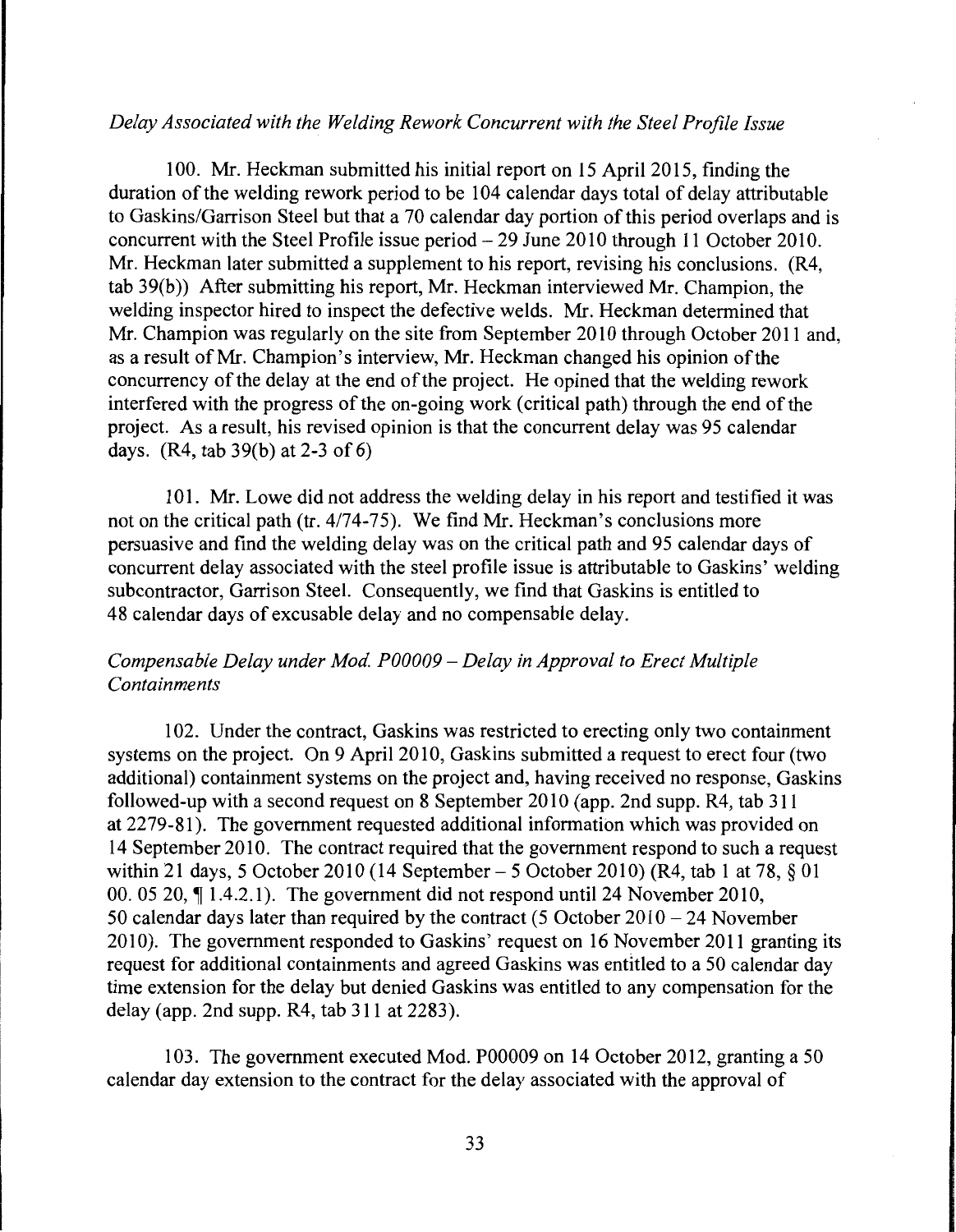multiple containments (R4, tab 17).<sup>12</sup> Gaskins executed Mod. P00009 on 28 September 2012 but reserved its rights to "to pursue time extensions and monetary damages" *(id.*  at 701, 704). Mr. Lowe concluded Gaskins was entitled to a compensable delay of 25 days (half the total delay) because he found that the work impacted by this delay was critical and that granting Gaskins' request would have doubled its productivity (app. 2nd supp. R4, tab  $311$  at  $2024$ ). Mr. Heckman did not analyze this issue but adopted the time allotted in Mod. P00009 of 50 calendar days (R4, tab 39(a) at 14).

104. Mr. Lowe concluded that Gaskins is entitled to an additional 130 calendar days of excusable delay and 313 days of compensable delay (app. 2nd supp. R4, tab 311 at 2025-27).

# Government Affirmative Claims

*Government Assessment of Liquidated Damages: ASBCA No. 59902* 

105. The government issued Mod. POOOlO (Mod. 10) on 5 September 2014, assessing, \$92,000.00 in liquidated damages, stating:

> As of modification P00009, the contract completion date is 19 September 2011. Acceptance was taken 21 October 2011. 32 days of liquidated damages are being assessed as follows.

CLIN 0002 32 days at a liquidated damages rate of \$2,000.00 per calendar day =  $$64,000.00$ CLINs 0003/0004 32 days at a liquidated damages rate of \$875[.]00 per calendar day= \$28,000.00 Total liquidated damages being assessed - \$92,000.00

(R4, tab 344) A COFD was issued on 8 December 2014 asserting a claim for  $\hat{S}94,000.00^{13}$  in LDs and retained the assessed amount from Gaskins' final payment (R4, tab 346; tr. 8/123-24).

<sup>&</sup>lt;sup>12</sup> Mod. P00009 also provided an additional 17 day time extension to correct an oversight in Mod. POOOO 1. However, this delay is not in dispute in this appeal.

<sup>&</sup>lt;sup>13</sup> The amount of \$94,000.00 assessed by the COFD appears to be a clerical error (R4, tab 346 at 1). Mod. 10 only assessed \$92,000.00 (a copy of which is attached to the COFD) *(id.* at 5). Additionally, a LD calculation chart attached to the COFD also reflects the \$92,000.00 assessment, despite the fact it mistakenly recognizes 34 rather than 32 days of delay *(id.* at 10).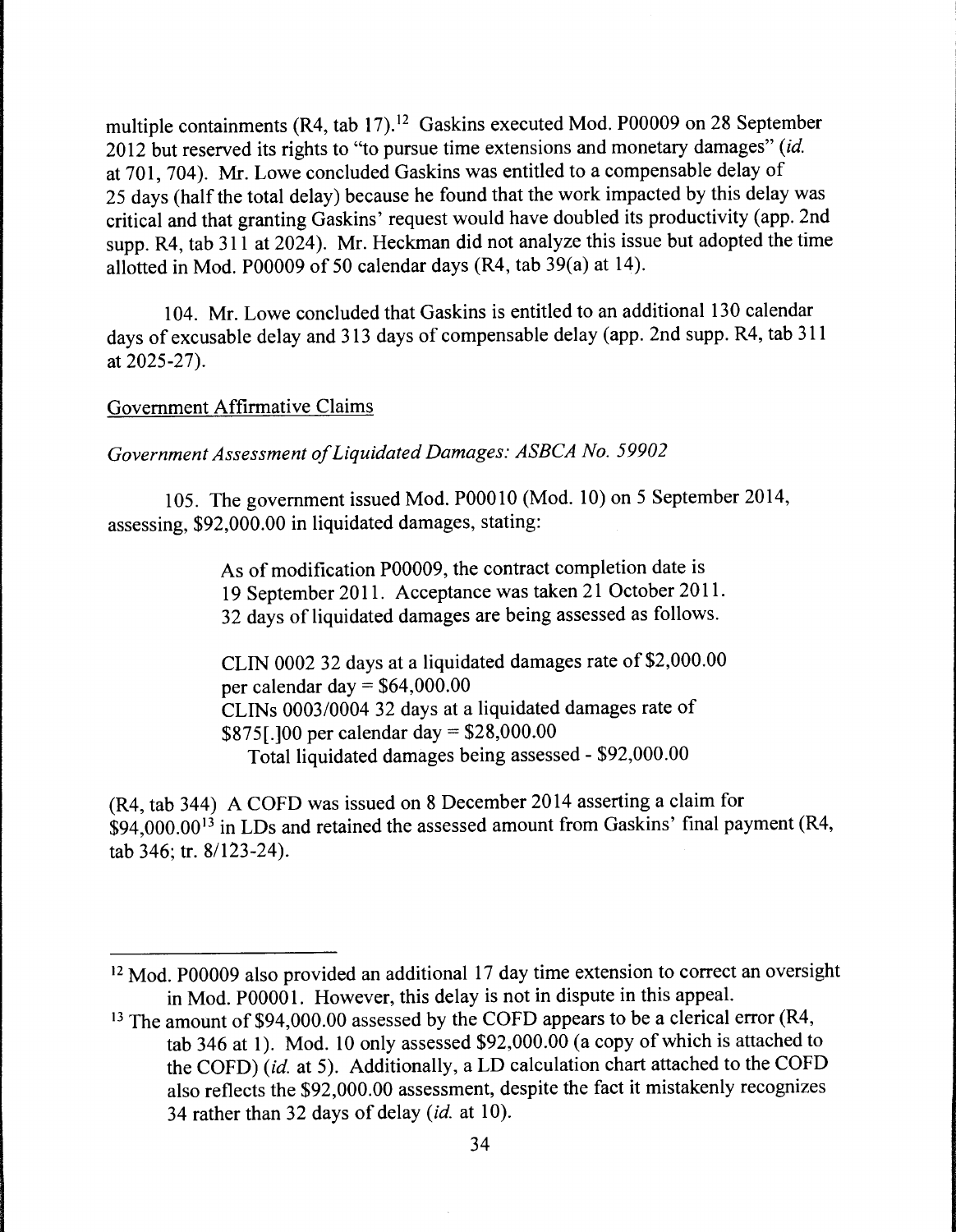*Government Assessment for Defective Welding and Deficient Quality Control: ASBCA No. 59901* 

106. The same COFD that assessed LDs on 8 December 2014 also assessed costs in the amount of \$80,268.31 resulting from defective welding and deficient quality control. This sum was comprised of the cost of the welding inspection services (\$7,115.00) and a portion of the cost incurred by the government under the follow-on contract for hangar 1552 (phase II) attributable to the defective welds, deficient quality control and the required re-work under the contract (\$73,153.31). The damages relating to the suspension of Phase II was based on a "pro rata" share of the damages the government paid out for suspending Phase II, which the government found was proportionately the responsibility of Gaskins. The calculation of this amount was based upon the premise that Phase II of the project was suspended for a period of 437 days at a cost of \$925,000.00 paid out under a subsequent contract, of which 32 days was attributable to Gaskins. (R4, tab 346)

107. Gaskins appealed the 8 December 2014 COFD to the Board on 27 March  $2015$ <sup>14</sup> The government claim for defective welding was docketed as ASBCA No. 59901 and the claim for LDs was docketed as ASBCA No. 59902.

#### DECISION

#### Fraud in the Inducement

The government asserts three fraud-related affirmative defenses: (a) fraud related to the representation in Gaskins' proposal that spent blast debris would be disposed through the on-site facility; (b) fraud related to  $DACA$ 's lack of QS-1 certification at the time of award; and (c) fraud related to Gaskins' alleged concealment of defective welds approved by Gaskins' welding inspector. Gaskins addresses all three defenses in its brief (app. reply br. at 28). However, it appears the government has abandoned its defense in the case of the certification issue and the defective welding claim because it does not address these issues in its post-hearing briefs. Therefore, we consider these two defenses to have been waived. Since a ruling for the government in the fraud or misrepresentation in the inducement defense related to the waste disposal issue would render the contract void *ab initio,* thus barring appellant's claims in their entirety, it is a threshold issue that we will address before addressing the merits of the claims in these appeals.

The common law defense of fraud in the inducement may be established by proof of fraud or material misrepresentation. RESTATEMENT (SECOND) OF CONTRACTS § 164( 1) ( 1981 ). However, unlike the Court of Federal Claims, the Board does not have

<sup>&</sup>lt;sup>14</sup> Due to a mistake the COFD was not mailed until 18 December 2014 and received by Gaskins on 29 December 2014.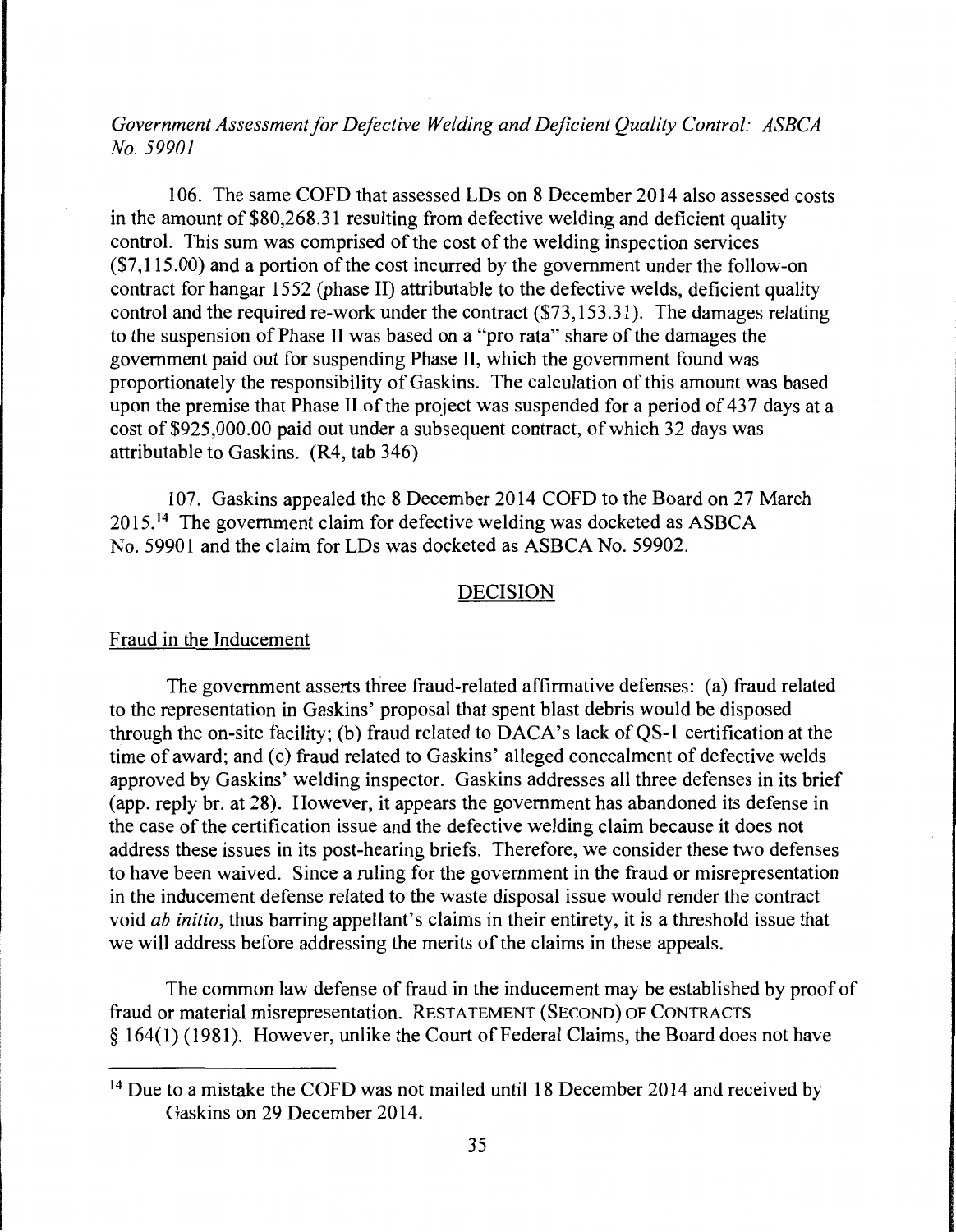jurisdiction to impose civil or criminal penalties and forfeitures for a fraudulent claim. *Supreme Foodservice GmbH, ASBCA No. 57884 et al., 16-1 BCA ¶ 36,387 at 177,400 n.17* (citing *United Technologies Corp., ASBCA No. 46880 et al., 95-2 BCA* 127,698 at 13 8,079 n. l.) The only time the Board may base its determination regarding this defense upon fraud grounds is when a court of competent jurisdiction has determined that a fraud occurred. *Supreme Foodservice*, 16-1 BCA ¶ 36,387 at 177,384 n.17; *Environmental Systems, Inc., ASBCA No. 53283, 03-1 BCA* 132,167 at 159,053 (on recon.) (citing *Martin J. Simko Construction, Inc.* v. *United States,* 852 F.2d 540, 547-48 (Fed. Cir. 1988)). In instances where there has not been fraud found by a court, we may make findings as to the material facts relating to misrepresentation and the contract and how the acquisition regulations, statutes and contract clauses operate given those findings. *Supreme Foodservice, 16-1 BCA* 136,387 at 177,384; *Servicios y Obras Isetan S.L., ASBCA* No. 57584, 13 BCA 135,279 at 173,162 (citing *United States v. Acme Process Equipment Co.,* 385 U.S. 1381 (1966)); *Toombs* & *Co.,* ASBCA Nos. 35085, 35086, 89-3 BCA  $\llbracket 21,993$ . It is well established that when one party to a contract induces the other party to enter into an agreement through fraud or misrepresentation, the contact is void *ab initio. J.E.T.S., Inc.* v. *United States,* 838 F.2d 1196, 1200 (Fed. Cir 1988), *cert. denied.* 486 U.S. 1057 (1988); *Supreme Foodservice*, 16-1 BCA ¶ 36,387 at 177,384. The Restatement defines a misrepresentation as, "an assertion that is not in accord with the facts." RESTATEMENT (SECOND) OF CONTRACTS§ 159 (1981).

#### *Disposal Through the On-Site Waste Disposal Facility*

The government argues the facts establish Gaskins made a false statement by stating in its proposal that it would dispose of the paint blast debris at Mayport's HWSF, as required by the RFP, but the government alleges that Gaskins had no intention of doing so (gov't br. at 68-72; gov't reply hr. at 10-15). The solicitation stated in two places that the waste resulting from the blasting was regulated waste and would be disposed through the Mayport HWSF (finding 16). Gaskins 15 January 2009 proposal clearly stated that the waste generated would be treated by Gaskins as regulated waste and disposed of through the Mayport HWSF. All three source selection board members testified they evaluated Gaskins proposal and relied upon Gaskins statement that all blast debris would be disposed of through the Mayport HWSF in recommending Gaskins for award. (Finding 19) However, three years later, after the blast debris tested hazardous and the CO required the disposal on-site through the Mayport HWSF, Gaskins took the position that the solicitation allowed DACA to dispose of the blast media off-site and that the change from the as planned disposal off-site to the Mayport HWSF was a change to the contract that resulted in higher disposal costs (findings 53-55, 57). Thus, the government's argument relies solely upon the language in Gaskins' proposal and Gaskins' actions years later when hazardous waste was discovered (gov't br. at 68-72).

In response, Gaskins asserts there was no fraud or misrepresentation in the inducement related to waste disposal. Gaskins argues there was no misrepresentation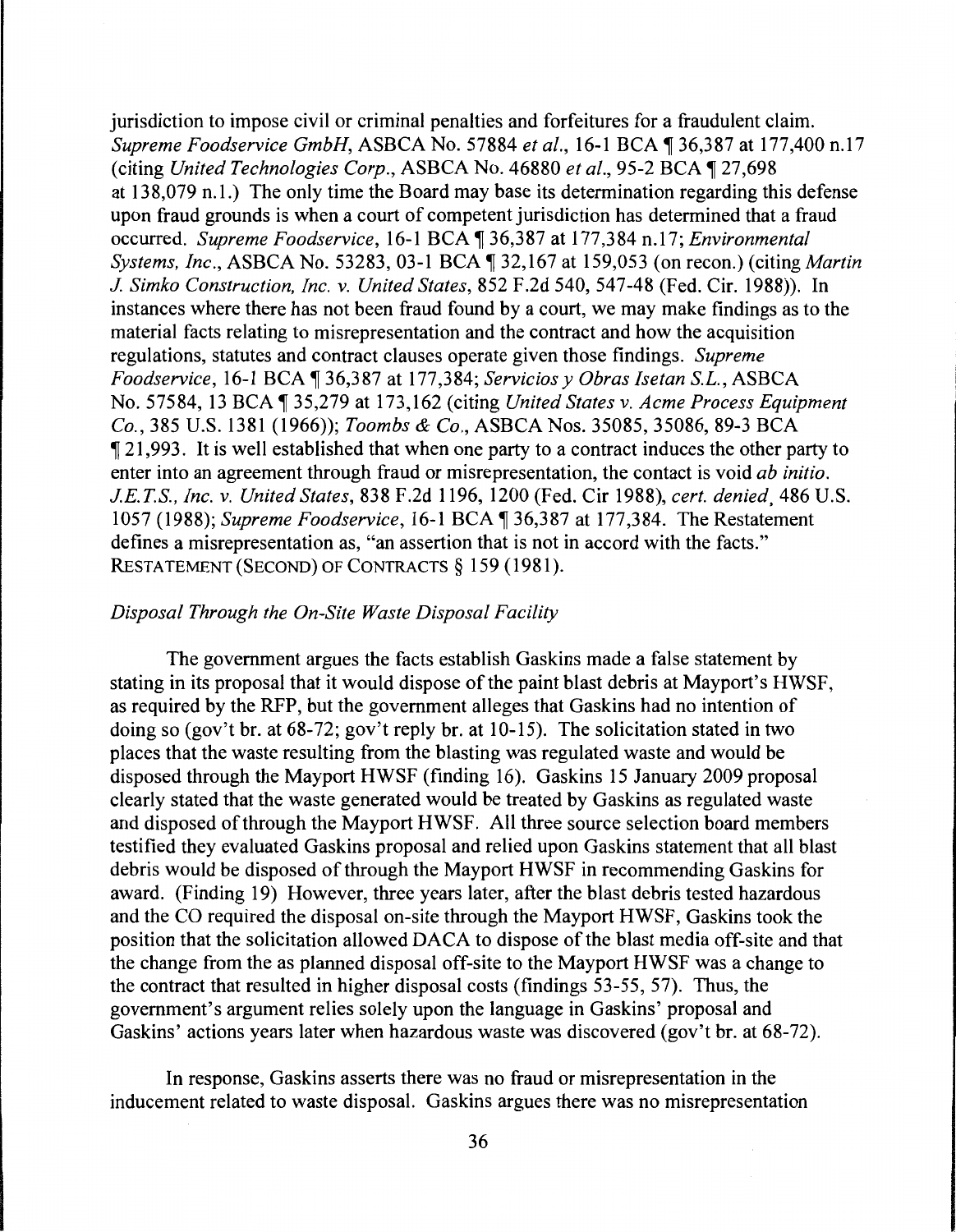because inclusion of the statement in its proposal was inadvertent and did not reflect the RFP requirements as changed by solicitation Amendment No. 0002. (App. reply br. at 29) Perhaps, in hindsight, Gaskins believes inclusion of this language was a mistake but we are not persuaded it was inadvertent. There is no evidence to support that conclusion. Gaskins points to the testimony of Mr. Frost who testified it was his understanding that it was the result of a "cut and paste" error by the architect  $$ engineering firm (A&E) firm hired by Gaskins (finding 21).<sup>15</sup> We put little credence in Mr. Frost's testimony on this issue since he did not prepare the proposal but merely reviewed it. Conspicuously, Gaskins did not call the designer of record or anyone from the architect firm to testify about the alleged mistake. Likewise, Gaskins did not present testimony from Mr. Beasley, the estimator who prepared the bid, or Mr. Gaskins who signed the proposal on behalf of the company (findings 20-21). Additionally, as the government points out (gov't reply br. at 11), this language was inserted in Gaskins' initial proposal and remained there through amended proposals that were submitted after Amendment No. 0002 but it did not raise this issue during discussions or otherwise question the statement in the solicitation (finding 21 ).

We conclude Gaskins has failed to establish the language in the proposal was inadvertent and the logical conclusion from that fact is that Gaskins' intent at the time of proposal submittal was exactly what a plain reading of the language indicates, that all disposal would be on-site through the Mayport HWSF. The record supports the conclusion that the intent of Gaskins' proposal was that all regulated waste would be disposed of on-site through the Mayport HWSF but that DACA's intent was that it would be disposed of off-site; that there was a lack of communication between the prime and its sub in preparing the proposal. Mr. Frost testified that Gaskins' proposal relied upon its subcontractor's methodology and there is no evidence DACA ever communicated its intent to dispose of waste off-base to Gaskins during the source selection. In fact, Mr. Mingle (DACA) testified he does not remember ever communicating the proposed method of disposal to Gaskins. This is supported by the record, which only indicates DACA submitted pricing information to Gaskins (finding 21).

Based on these findings, we conclude that the government has not proven that Gaskins' proposal contained a misrepresentation. When a contractor makes a promise of future performance in a proposal and later fails to perform, this generally will be a basis for liability for breach of contract but not for misrepresentation. To also prove misrepresentation, the government must prove a misrepresentation at the time of proposal, such as that the contractor did not intend to perform or knew it could not perform. RESTATEMENT (SECOND) OF CONTRACTS § 159 cmt. c, d ( 1981 ). The

<sup>&</sup>lt;sup>15</sup> Gaskins argues that the government attempts in its brief to introduce deposition testimony to impeach Mr. Frost's testimony during the hearing after close of the record and his deposition testimony is not admissible evidence in rendering our decision (app. br. at 29). We sustain Gaskins' objection.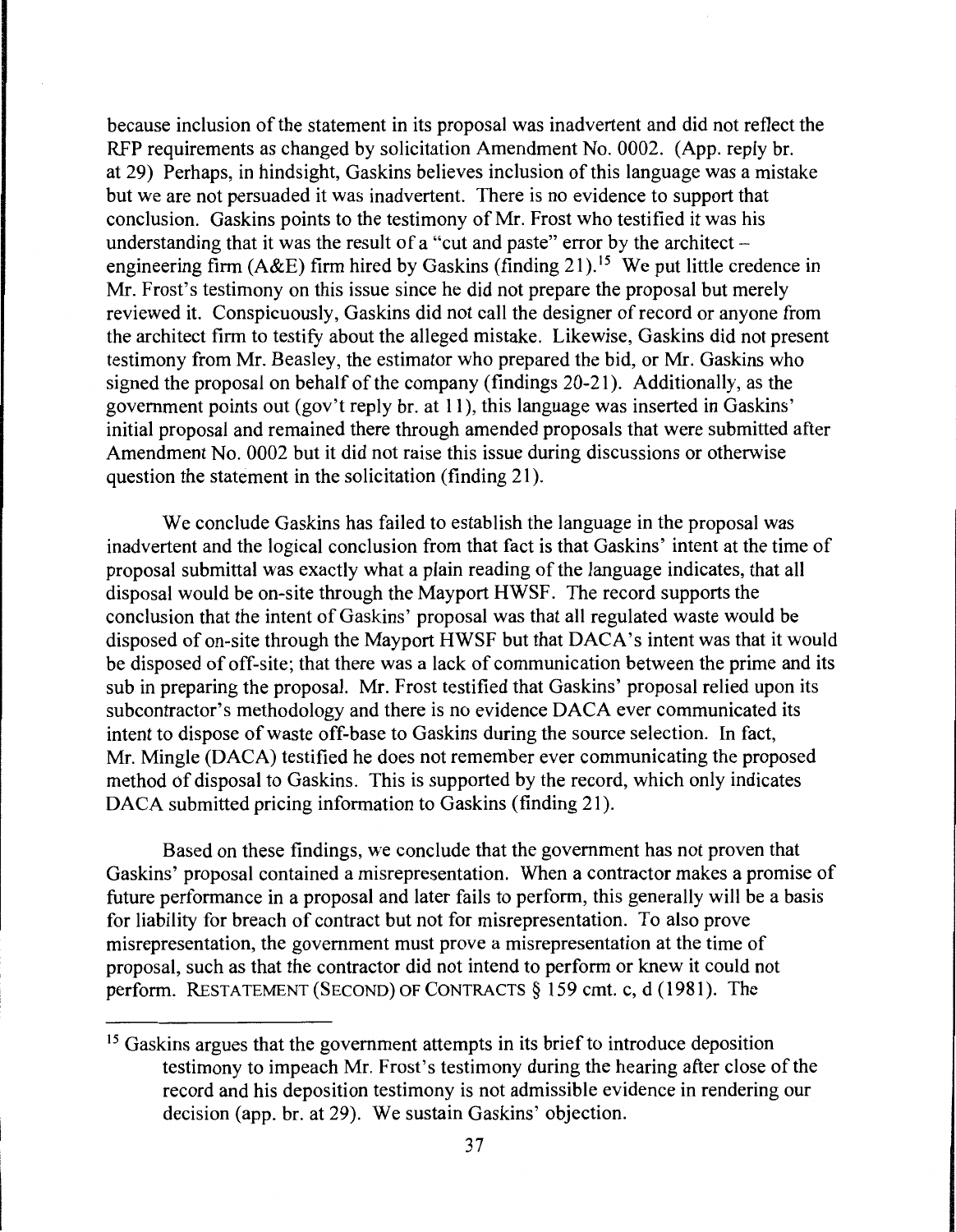government has not done so in this appeal and has, therefore, not proven its fraud in the inducement defense.

Finally, the government focuses solely upon two assertions in Gaskins' proposal stating that spent blast debris would be disposed of on-site but ignores other parts of Gaskins' proposal that required off-site disposal. Our findings establish the solicitation's disposal specifications were so ambiguous on this point that we conclude they cannot support a finding of fraud in the inducement *(see* findings 15-17).

For all the reasons stated, we conclude Gaskins' representations on this issue do not constitute fraud in the inducement.

# DECISION ON THE MERITS

# GASKINS' CLAIMS: ASBCA No. 58550

# *Differing Site Condition: Discovery of Hazardous TCLP Results in Spent Blast Debris*

Gaskins alleges the presence of hazardous material in the existing paint constitutes a Type I Differing Site Condition because the specifications stated the existing paint was non-hazardous and the existence of the hazardous materials could not be discovered through reasonable diligence prior to bidding. As a result, the differing site condition caused appellant and its subcontractors to incur damages and negatively impacted the contract schedule. (App. br. at 40)

In order to prevail on a claim for a Type I differing site condition, the contractor must prove by a preponderance of the evidence that:

> [T]he conditions indicated in the contract differ materially from those actually encountered during performance; the conditions actually encountered were reasonably unforeseeable based on all information available to the contractor at the time of bidding; the contractor reasonably relied upon its interpretation of the contract and contract-related documents; and the contractor was damaged as a result of the material variation between expected and encountered conditions.

*Comtrol, Inc.* v. *United States,* 294 F.3d 1357, 1362 (Fed. Cir. 2002) (citing *H B. Mac. Inc.* v. *United States,* 153 F.3d 1338, 1345 (Fed. Cir. 1998)). The "indication" in the contract "need not be explicit or specific" if it "provide[s] sufficient grounds to justify a bidder's expectation of latent conditions materially different from those actually encountered." *P.J Maffei Bldg. Wrecking Corp.* v. *United States,* 732 F.2d 913, 916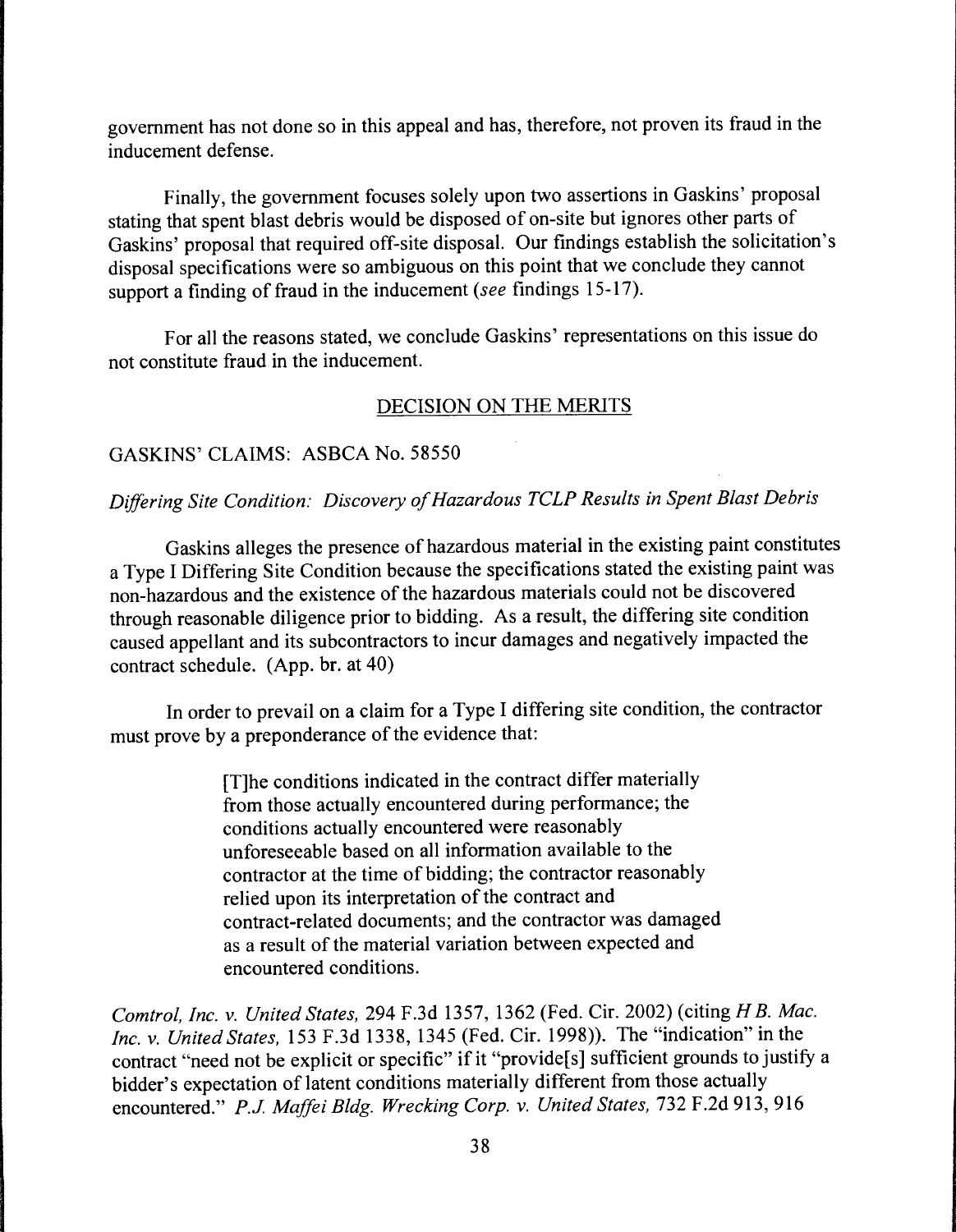(Fed. Cir. 1984) (citation omitted). Determining what the contract indicated requires contract interpretation performed by stepping into "the shoes of a reasonable and prudent contractor and decid[ing] how such a contractor would act in interpreting the contract documents." *Randa/Madison Joint Venture Illv. Dahlberg,* 239 F.3d 1264, 1274 (Fed. Cir. 2001) (quotations and citation omitted).

Gaskins contends the solicitation clearly defined the existing paint on the trusses and the resulting abrasive debris as regulated, non-hazardous waste and the specifications defined regulated waste as a type of solid waste that specifically precludes hazardous waste (app. br. at 42). Furthermore, attachment B.2 of the solicitation informed the offerors that the paint did not exceed TCLP levels for metal and that it was not hazardous waste but directed offerors to treat the waste as regulated waste *(id.).* Gaskins also contends that it interpreted the solicitation to define the waste as non-hazardous and that the government agreed there was no hazardous waste/materials when it failed to respond to appellant's request for information (RFI) during the source selection and the waste was only determined to be hazardous during performance *(id.* at 42-52).

The government counters contending there was no differing site condition because the RFP disclosed the presence of hazardous materials in the paint because the total metal test results disclosed in the RFP identified the presence of chromium and lead in the existing coatings which should have alerted any reasonable industrial painting contractor to the need to employ appropriate worker protection measures (gov't reply br. at 4-10).<sup>16</sup>

We agree with Gaskins that the discovery of hazardous levels of chromium in the spent blast debris differed materially from the conditions disclosed in the RFP. Our findings indicate the solicitation communicated to the offerors that any metals in the paint did not exceed hazardous levels and the waste debris would not be hazardous but would be treated as regulated waste. Attachment B.2 of the solicitation provided the offerors with the testing results that indicated the existence of lead, chromium and other metals in the paint and instructed the offerors that the paint did not exceed TCLP hazardous levels so was not hazardous waste but was still regulated waste. (Finding 7) Amendment No. 0001 to the solicitation, in response to an offeror's question during a pre-proposal site visit, stated that the paint was not lead based but the waste would be regulated waste (finding 8). The solicitation defined regulated waste to specifically exclude hazardous waste. Specification Section 01 57 19.00 25,  $\P$  1.2.11, defined Regulated Waste as a type of solid waste and defined solid waste as "[g]arbage, refuse, debris, sludge, or other discharged material (except hazardous waste as defined in paragraph entitled 'Hazardous

<sup>&</sup>lt;sup>16</sup> The government makes a distinction between hazardous materials and hazardous waste i.e. content of paint before blasted and waste debris stream after blasting (gov't reply br. at 4-10). Although the parties may have used the terms incorrectly and interchangeably in their pleadings and during this appeal, we conclude it does not impact our decision.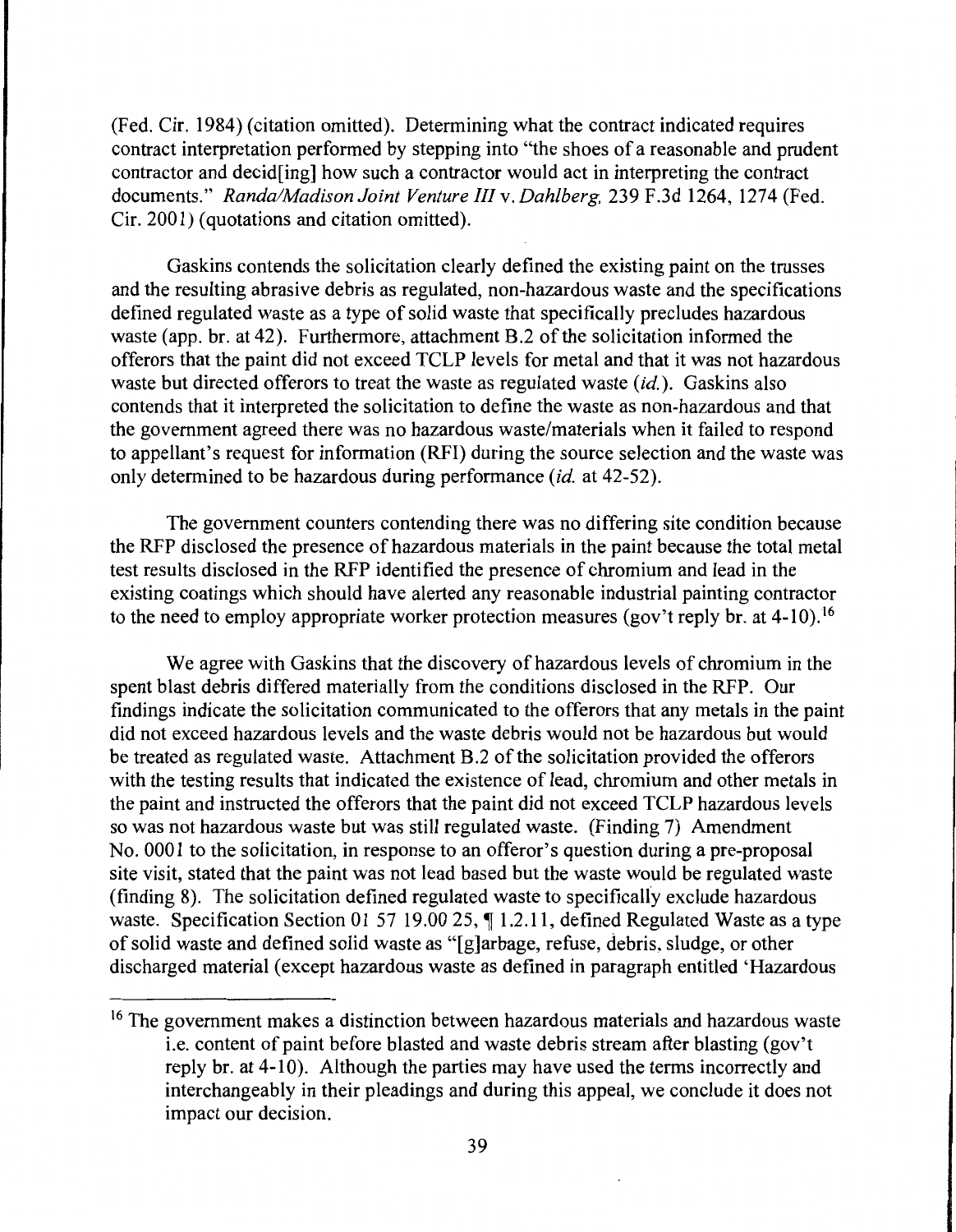Waste' or hazardous debris as defined in paragraph entitled 'Hazardous Debris"' (finding 16).

Amendment No. 0002 to the solicitation added a requirement that the contractor be SSPC QP 2 certified, which pertains to a contractor's proficiency in hazardous paint removal. Appellant submitted an RFI to the CO requesting clarification on the need for such a certification since the test results indicated there are no hazardous materials present and the blasting material will be treated as regulated material. (Finding 9) Although this question did not directly address chromium, it clearly communicated to the government that appellant interpreted the RFP to indicate that the test reports indicated there were no materials in the paint measuring above hazardous levels and the waste would be regulated but not hazardous. This allowed the government an opportunity to correct appellant's reading to conform to the interpretation the government now takes. Although appellant's question was examined by the government, appellant's question was never answered. (Findings 10-13) Consequently, the government is bound by this interpretation. *See, e.g., Schuster Eng'g, Inc.,* ASBCA No. 28760 *et al.,* 87-3 BCA <sup>~</sup>20,105; *Edgemont Constr. Co.,* ASBCA No. 16759, 73-2 BCA ~ 10,234; *Triple "A" South, ASBCA No. 27736, 86-2 BCA*  $\P$  *18,968 (also finding that where a contractor* attempts to clarify a solicitation ambiguity before submitting its bid, and the government did not respond, the government is bound by the contractor's interpretation of the ambiguity).

Likewise, we conclude that neither Gaskins nor DACA could reasonably foresee that the existing paint and resulting abrasive debris would be classified as hazardous waste prior to execution of the contract and that they reasonably relied on the solicitation documents and possessed a reasonable interpretation of the solicitation documents in this regard.

Although Gaskins has proved four of the five elements required to establish the existence of a differing site condition, it must additionally prove it was damaged as a result of the material variation between expected and encountered conditions to be entitled to an equitable adjustment as a result of a differing site condition. *Comtrol,* 294 F .3d at 1362. Gaskins asserts five discrete damages resulting from this differing site condition: (1) additional costs of complying with the government's on-site disposal directive (app. br. at 55-61); (2) additional costs of disposing of contaminated PPE *(id.* at 61); (3) additional costs and time transferring waste from previously approved vacuum boxes to DLA approved containers *(id.* at 62-63); (4) additional costs and time erecting a second containment *(id.* at 62); and (5) time to develop a replacement plan *(id.* at 64). We address each in turn.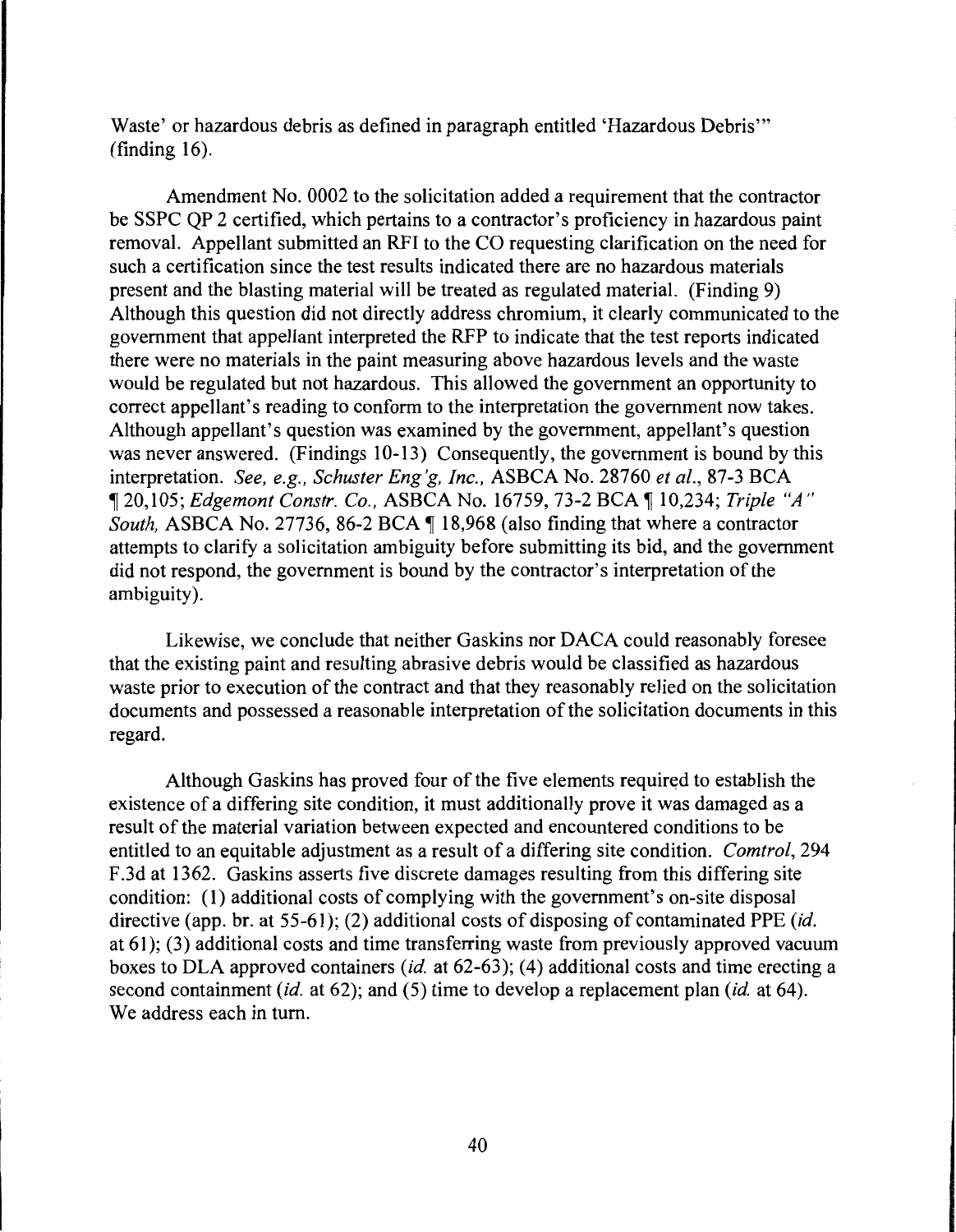## *Disposal of Spent Blast Debris On-Site*

DACA disposed of the first two containers of spent debris, which tested non-hazardous, off-site (findings 48-50). Upon the discovery of hazardous waste in the following batch of spent debris, the CO directed appellant to dispose all spent debris on-site at the Mayport HWSF (finding 53). Gaskins contends this action was a change to the contract because it bid this project on DACA's expectation it would only be required to dispose of non-hazardous waste and that waste would be disposed of off-site ( app. br. at 55-61). In response, the government contends Gaskins' disposal claim fails outright because it is contrary to the plain language of the contract (which includes Gaskins' proposal), and Gaskins has not proved pre-bid reliance on its *post hoc* interpretation of the RFP as allowing disposal at an offsite landfill (gov't br. at 73-78).

It is undisputed that Gaskins' proposal mirrored the RFP language that stated, "all particles, blast grit and debris be treated as regulated waste and containerized for disposal through the Naval Station Mayport hazardous waste storage facility" (finding 19). Despite its representations in in its proposal, Gaskins now argues the contract did not require disposal of regulated non-hazardous waste on-site. Assuming arguendo Gaskins' interpretation is correct, it would still contractually be required to dispose of all spent blast debris on-site. This source selection was a best value negotiated procurement pursuant to FAR part 15 that allows an offeror to propose performance that exceeds the requirements of the solicitation, which Gaskins' contends it did (finding 3). Since Gaskins' proposal was incorporated into the contract upon award, Gaskins was required to dispose of the spent blast debris, whether hazardous or non-hazardous, on-site (finding 22).

There was some testimony to the effect the language in Gaskins' proposal was a mistake (finding 20). However, we have already rejected this argument in our decision related to the government's arguments for fraud or misrepresentation in the inducement, concluding there is no credible evidence of a mistake in the sense that it was inadvertent.

Furthermore, the contract contains an Order of Precedence clause for design-build contracts identified as specification provision 5252.236-9312 (finding 4). This clause provides that any portion of the proposal that exceeds the requirements of the solicitation has precedence. *Macro-Z-Technology*, ASBCA No. 56711, 13 BCA ¶ 35,225 at 172,833. Assuming arguendo Gaskins' position is correct, that the solicitation permitted non-hazardous waste to be disposed of off-site, this clause would require Gaskins to dispose of non-hazardous waste on-site because it proposed to dispose of all hazardous waste on-site.

Additionally, a review of the contract quickly discloses several contradictory requirements pertaining to disposal of regulated waste. The provisions in Part 2 are internally inconsistent (findings 15-16), Part 3 mandates on-site disposal (finding 17) and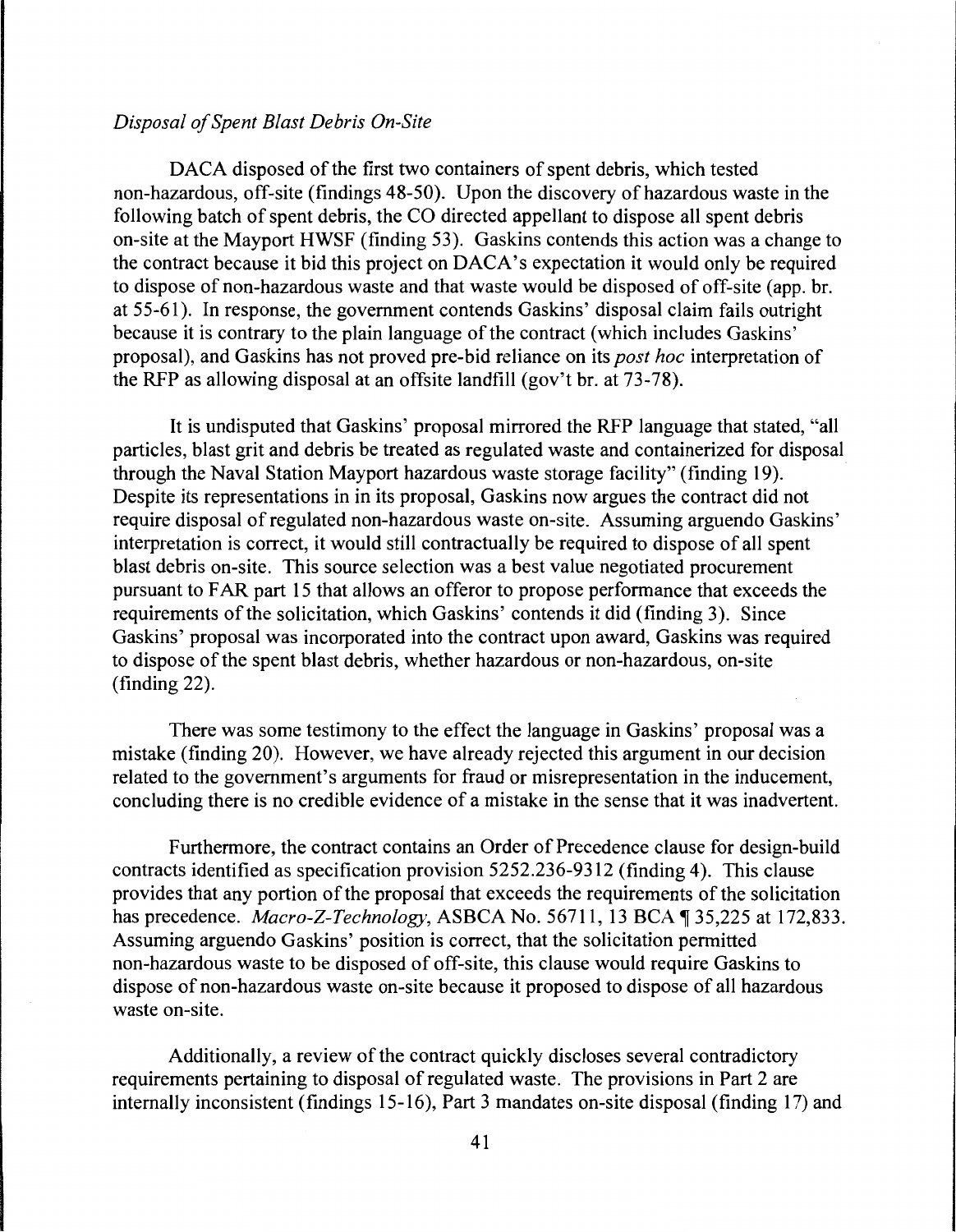Part 5 (Amendment No. 0002) directs off-site disposal (finding 18). Per the provisions of the Order of Precedence clause Part 3 would take precedence since Part 2 is internally inconsistent. Consequently, we conclude Gaskins (DACA) was required to dispose of all spent blast debris on-site, whether hazardous or non-hazardous.

Even if Gaskins' had not proposed off-site disposal and there was not an order of precedence clause in the contract, the result would be the same. We conclude the solicitation was patently ambiguous imposing a duty upon Gaskins to inquire. Having not done so, the ambiguity must be resolved against Gaskins. *Triax Pac., Inc. v. West,*  130 F.3d 1469, 1475 (Fed. Cir. 1997); *Phoenix Management, Inc.,* ASBCA No. 57234, 11-1 BCA 134,734 at 171,005.

Additionally, Gaskins contends the government never relied upon this language in its proposal because the government approved plans that specifically stated that the spent blast debris would be disposed of off-site, agreed with DACA's interpretation in a meeting, and by email the CO ratified environmental personnel and technical personnel's statements that the contract allowed off-site disposal (app. br. at 56-58).

Our findings establish that Gaskins (DACA) first submittal of a Surface Preparation and Coating Plan was rejected because it did not address the disposal issue. The CO's comments, dated 17 December 2009, stated disposal would be on-site. Gaskins then revised the plan to direct on-site disposal. (Finding 24) However, later that month, DACA began taking the position the contact allowed disposal off-site. Gaskins now contends the government approved of off-site disposal in late January 2010 (app. br. at 57). This is a reference to a meeting between DACA and government environmental personnel during which DACA advocated for its interpretation that off-site disposal was authorized under the contract and later represented that the government approved off-site disposal during that meeting. Our findings establish there is no credible evidence to support Gaskins argument; contrary to DACA's representations regarding the meeting, the government personnel testified they told DACA that the contract required on-site disposal and the CO testified she did not remember ever attending or hearing of such a meeting and did not approve off-site disposal. (Findings 25-27)

Clearly the government approved plans submitted by DACA per the contract that allowed DACA to proceed with the work. Additionally, it is clear from the record that DACA repeatedly submitted plans that indicated disposal off-site. However, our findings establish that it is impossible to establish from the record what specific draft submittals were approved, what, if any, comments were associated with those approvals, and what specific provisions were included in the plans approved. Additionally, a review of those plans fails to correlate approval with specific plans. Those comments that are in the record indicate the government required on-site disposal. (Finding 33)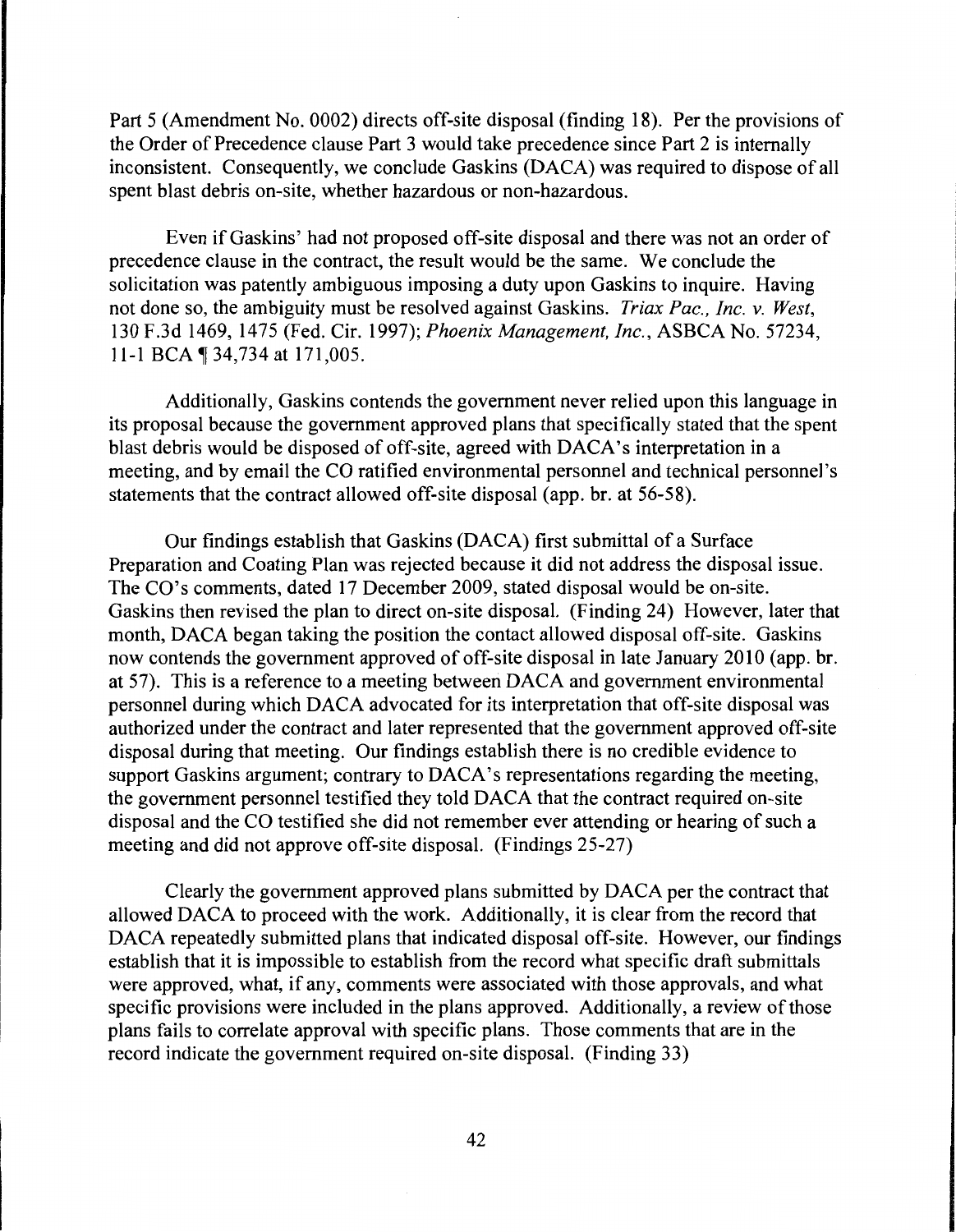Gaskins also contends the government is bound by the CO's ratification of environmental and technical personnel's email communication to the contractor that the contract allowed off-site disposal. On 20 October 2010, in response to a set of questions, Ms. Kaiser (Mayport hazardous waste program manager) stated in an email to other government personnel and Mr. Moody (Gaskins) that she was "good with [Chesser] Island Road Landfill" for disposal off-site. Then Ms. Mason (CO's engineering technician) forwarded this email to the "Team" that included government personnel and Mr. Moody, copying the CO, Ms. Bushey (Hocutt), stating that solicitation Amendment No. 0002 specifically allowed off-site disposal, a copy of which she attached to the email. Ms. Bushey took no action in response to the email. (Findings 49-51)

Gaskins contends that the CO ratified the contract interpretation expressed by the government personnel in the email string when she did not respond or take some action (app. br. at 57-58). We have already concluded that the contract required on-site disposal. Ms. Mason did not have authority to change the terms of the contract (finding 51). Ms. Bushey's (Hocutt) testimony confirms she did not take any action in response to the email, i.e. she remained silent. Silence in and of itself is not sufficient to establish ratification. There must also be a showing of actual or constructive knowledge of the action being ratified. *Harbert/Lummus Agrifuels Projects* v. *United States,* 142 F.3d 1429, 1433-34 (Fed. Cir. 1998), *cert denied,* 525 U.S. 1177 (1999). We have held implied ratification to occur in situations similar to those presented here where the CO remains silent while in the presence of unauthorized government personnel making incorrect representations to the contractor that the contractor reasonably relies upon. *Brown Constr. Co., ASBCA No. 22648, 79-1 BCA* 13,745 at 67,368 (Government personnel at pre-bid conference made incorrect representations regarding the contract requirements. Although the CO, was present, heard the statements and knew they were incorrect, the CO took no action to correct them.); *Lox Equipment Co.,* ASBCA No. 8985, 1964 BCA  $\P$  4463 at 21,472 (inspector issued improper directives causing the contractor to perform work in excess of the contract requirements were ratified by the CO when he received knowledge of the inspectors directives and how they were being interpreted but failed to take effective action to correct the situation).

Here, the CO's testimony established that she read the email, understood Ms. Kaiser and Ms. Mason's interpretation of the contract that off-site disposal was allowed and disagreed with their interpretation. She also was aware the email was sent to Gaskins personnel. (Finding 51) Although being copied on the email alone would not be enough, given these facts, we conclude the CO ratified the actions of the government personnel and their interpretation on this issue, constructively changing the contract to allow off-site disposal prospectively. The discovery of hazardous waste in the spent debris was shortly after the constructive change requiring the hazardous waste to be disposed of on-site. Since disposal on-site was more expensive than off-site, Gaskins would normally be entitled to an equitable adjustment for the difference in costs. However, that is not the case here. Gaskins proposed disposing of all waste on-site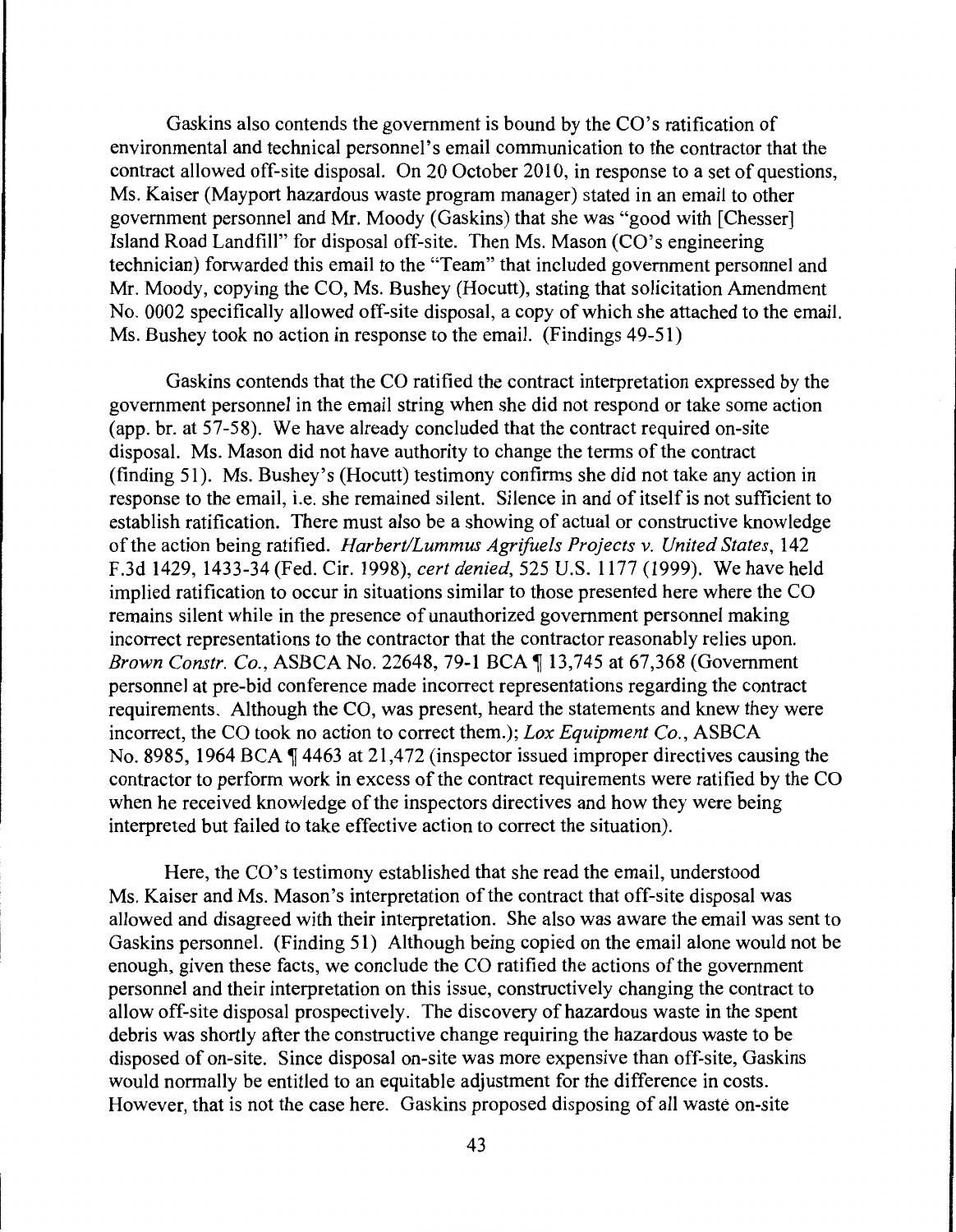(finding 19) presumably pricing these costs into its proposal. Consequently, Gaskins is not entitled to such an equitable adjustment for disposal of the hazardous debris on-site after the ratification occurred because it constitutes a windfall to Gaskins.

Regarding the prior off-site disposals, the CO could not have ratified the disposal of the containers already taken off-site because she did not have knowledge of them at the time of her ratification. DACA's subcontractor disposed of the waste off-site on 18 October 2010 but the government (CO) was not notified of the disposals until 22/23 October 2010 (finding 48). <sup>17</sup>

Gaskins also asserts entitlement to 36.5 days of excusable and compensatory delay associated with this issue (finding 86). Since we have concluded Gaskins was contractually required to dispose of all spent blast debris on-site at award, Gaskins bears responsibility for any delays related to this issue and is not entitled to any excusable or compensatory delay for this issue.

# Additional Costs of Disposal of Contaminated/PPE and Additional Costs and Time *Transferring Waste.from the Previously Approved Vacuum Boxes to DLA-Approved Containers.*

Our findings establish that upon discovering the spent debris contained hazardous waste the government directed Gaskins (DACA) to dispose of the spent debris through the Mayport HWSF using only DLA-provided containers, but that shortly thereafter, also informed Gaskins (DACA) that the Mayport HWSF was unable to provide DLA-provided vacuum boxes or accept third-party vacuum boxes (finding 73). Gaskins contends this action introduced delays and unanticipated inefficiencies requiring DACA to transfer debris from the vacuum boxes to DLA-approved open-top containers involving DACA personnel handling the abrasive debris twice – once to vacuum it and once to transfer it – costing DACA additional labor hours, costs to pay those laborers, costs for outfitting additional laborers with PPE, and costs for disposing of that PPE as a hazardous waste (app. br. at 62-63). We conclude that the order to use DLA-provided containers was not a change to the contract and Gaskins is not entitled to any costs related to the conversion from a third-party vacuum box to the DLA approved boxes, including the transfer from the third-party containers to DLA containers. Gaskins was required to dispose of all waste through the Mayport HWSF from the time of award. All offerors were warned in

<sup>&</sup>lt;sup>17</sup> Under proper procedures, the government would have signed the documentation allowing the contractor to dispose of the waste off-site and, thus, would have known of the action when it occurred. However, in this case the contractor improperly signed as generator and approval for disposal on the documentation and disposed of the waste without informing the government. (Finding 48)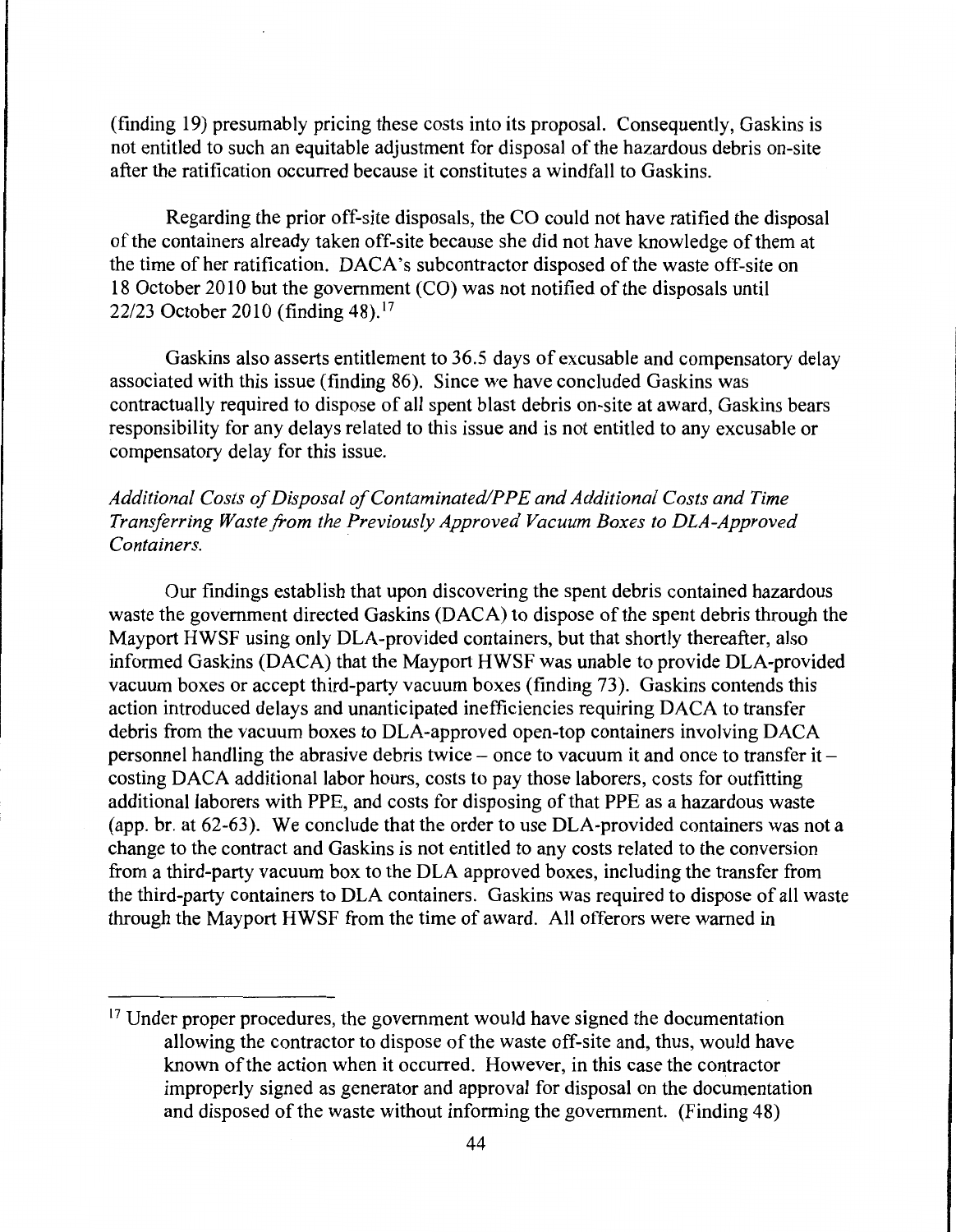attachment B.2 of the solicitation that they needed to establish an account to order DLA approved containers in advance through the facility (finding 7).

Regarding the PPE related damages, Gaskins concedes that the discovery of elevated chromium levels in the paint did not change the PPE used by DACA's original workforce through the conclusion of DACA's involvement on the project. Consequently, Gaskins does not claim damages for the PPE used by DACA's original nine workers. Instead, Gaskins claims (a) the costs of disposing of the PPE as a hazardous waste and purchasing replacement PPE for the original nine workers and (b) the costs for outfitting additional workers (beyond the original nine workers included in DACA's bid) with PPE (app. reply br. at 12)

Mr. Blum's opinion substantiates Gaskin's position that the level of worker protection did not change as a result of the discovery of elevated levels of chromium in the spent debris (findings 66-68). However he did not opine on the need to hire more employees that would necessarily have required PPE (finding 69). It is unclear from the record whether the additional workers were also required to work on the jobsite (blasting) as well as transferring debris for temporary storage waiting on DLA containers from the government. We conclude that Gaskins has met its burden of proof related to the original nine workers. Gaskins has also met its burden of proof regarding the additional workers for costs incurred in transferring the debris to/from temporary containers because of the government's delay in providing DLA containers.

Gaskins also asserts 36.5 days of excusable and compensatory delay for transfer of spent media to DLA containers (finding 86). Gaskins' delay expert opined that any such delays were not on the critical path. As a result, our findings establish no entitlement to any excusable delay or compensable delay for this issue (finding 93).

# *Additional Costs and Time Erecting a Second Containment*

Gaskins contends that DACA was required to erect a second containment for workers to remove their contaminated PPE and to transfer hazardous waste from the previously approved, Envirovac vacuum boxes into DLA- provided containers (app. br. at 62). We fail to find any evidence in the record supporting Gaskins' assertion that a second containment for workers to remove their contaminated PPE was a change to the contract. We are persuaded by Mr. Blum's opinion that the containment requirements found in the contract did not change as a result of the discovery of elevated levels of chromium in the spent debris. As to the transfer issue, Mr. Blum did not address the need for a secondary containment to transfer hazardous waste from the Envirovac vacuum boxes. Gaskins presented testimony that the second containment was required to transfer the debris to the vacuum containers for temporary storage in response to the government's delay in providing DLA containers (finding 70). As we have already stated, Gaskins is not entitled to any costs related to the conversion from a third-party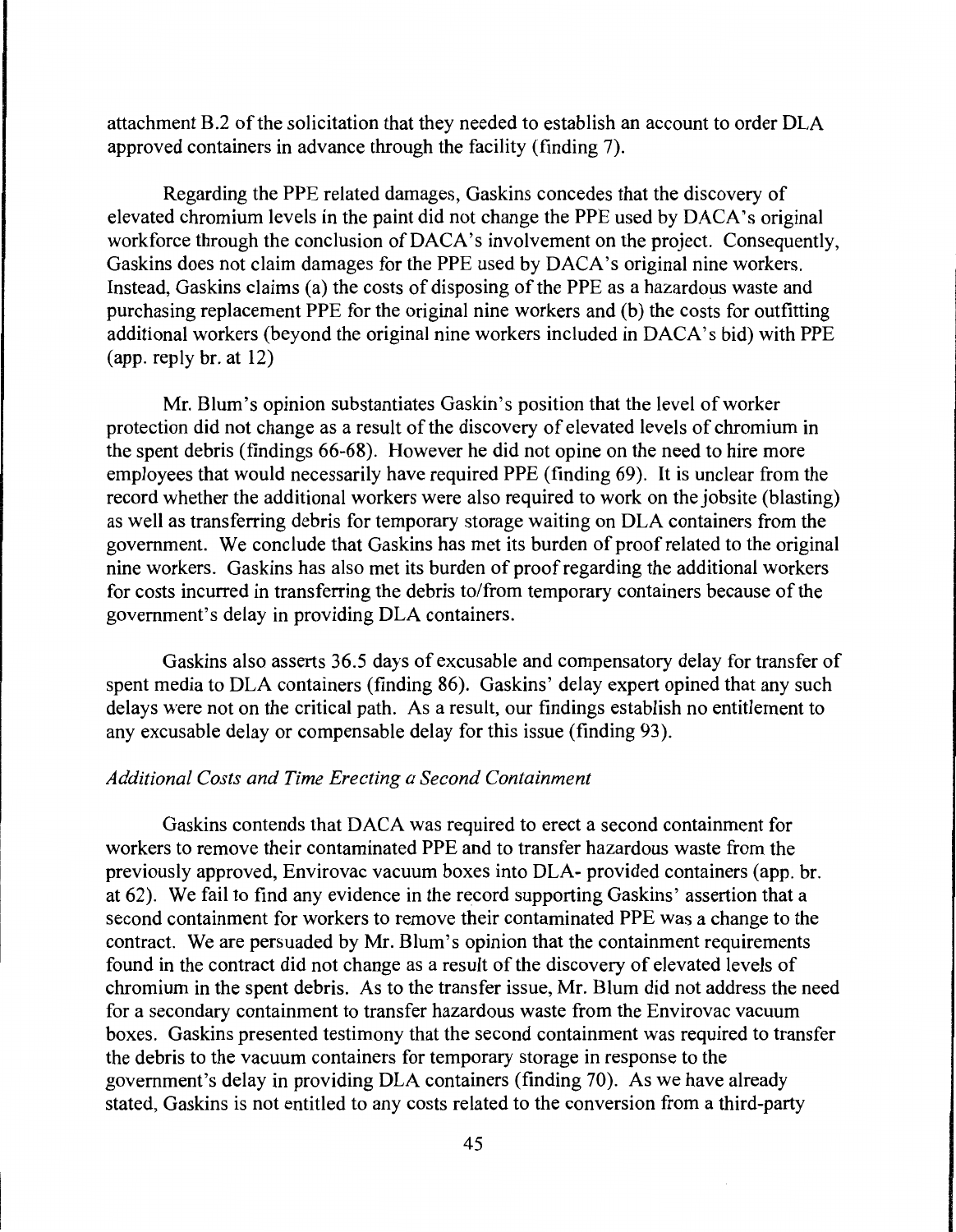vacuum box to the DLA approved boxes *per se,* but is entitled to costs incurred with transferring spent debris for temporary storage because of the government's delays in providing DLA containers. Consequently, we conclude Gaskins is also entitled to costs for a second containment to facilitate these transfers.

Gaskins does not specifically break out a claim for delay associated with the contaminated issue. Our findings establish this alleged delay was not on the critical path. As a result, there is no entitlement to any excusable delay or compensable delay on this issue.

#### *Time to Develop a Replacement Sampling Plan*

After the discovery of hazardous waste in the spent debris, on 17 December 2010 the CO directed Gaskins to stop work until a replacement sampling plan was developed and approved by the government (finding 53). The revised sampling plan was approved with comments and direction to proceed on 24 January 2011 (finding 56). Gaskins contends there was an approved plan already in place that the government considered valid but the CO provided no explanation why a new one was required. This, Gaskins contends, resulted in a delay of performance from 17 December 2010 to 24 January 2011, constituting a 38 calendar days of excusable delay and a direct consequence of the differing site condition (discovery of hazardous waste) (app. br. at 64). The government did not address this issue in its briefs.

We conclude Gaskins is not entitled to any delay resulting from the CO's direction. The underlying premise of Gaskins' argument, that there is no explanation for the CO's direction, is incorrect although a bit terse. The CO did provide an explanation stating, "It has come to our attention that the required waste determination has not been properly performed. Per Part 2, Section 07 57 19.00 25, Paragraph 1.5 LABORATORY ANALYSIS." (Finding 53) Based upon the circumstances involved, we conclude the CO's actions were reasonable. Gaskins is not entitled to any excusable or compensable delay for this issue.

#### *Steel Profile Issue: Additional Compensation Mod. P00003*

The government concedes this issue constituted a differing site condition but argues Gaskins was fully compensated by execution of Mod. P00003. In contrast, Gaskins' appeal appears to seek both direct damages for additional costs not reimbursed for additional work and damages for delay to the schedule that are not reimbursed in Mod. P00003 (compl.  $\P$  53; app. br. at 65-67). As to the direct damages, the record establishes Gaskins was reimbursed less in Mod. P00003 than the amount submitted in its change proposal (finding 36). We conclude Gaskins is entitled to the proven reasonable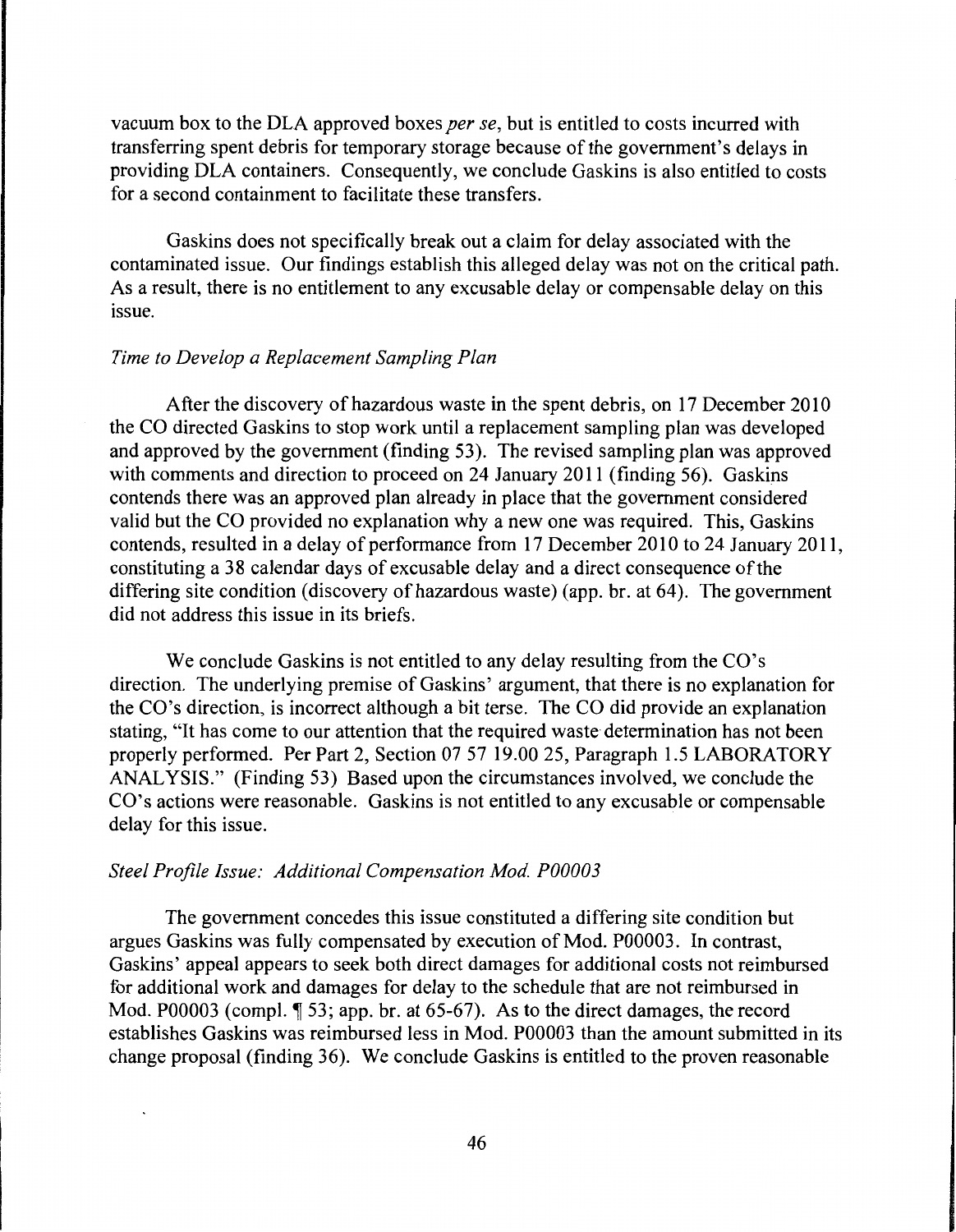incurred cost of additional work that was not included in the amount reimbursed by Mod. P00003.

Gaskins also asserts 99 days of excusable and compensatory delay as a result of this issue (app. br. at 65-67). Our findings establish Gaskins is entitled to 48 days of excusable delay resulting from this differing site condition and no compensable delay (finding 101).

### *DACA Termination, Arbitration Expenses and Replacement with Mansfield Industries*

Gaskins contends it is entitled to recover its incurred costs in arbitrating and settling DACA's claims that were directly and proximately caused by the government's failure to recognize and pay for clearly changed work requirements (app. br. at 68-73). Specifically, Gaskins contends the combined effect of the Mod. P00003 shortfall and lack of any compensation for the discovery of hazardous waste resulted in DACA never being able to perform as it bid and left DACA financially devastated *(id.* at 68). Gaskins contends the specific damages it and DACA incurred resulted from: "(a) arbitrating and settling the dispute proximately caused by the government's failure to pay; (2) legal fees and consultant cost to review DACA's submissions, prepare for, and participate in the arbitration; and (3) subcontracting the remainder of DACA's work to Mansfield, for an additional cost" *(id.* at 69).

We are not persuaded that DACA's financial condition was the direct and proximate result of the government's failure to pay the claimed Mod. P00003 shortfall. Our findings establish that after the discovery that the existing profile of the trusses was deeper than indicated in the specifications, the CO suspended work on 31 March 2010. DACA remained mobilized and the parties eventually agreed to solve the issue by an additional layer of paint. Gaskins submitted a proposal of \$508,979, assuming a re-start date of 5 July 2010. However, notice to proceed was not issued until 3 August 2010 and the modification was not issued until 30 September 2010. Mod. P00003 increased the contract price by \$466,988.36, approximately 92% of the Gaskins' proposal. (Findings 34-37)

Only seven days after issuance of Mod. P00003, DACA's attorney emailed Gaskins' attorney, copying DACA (Mr. Joiner and Mr. Ogletree), complaining that DACA's progress was being impeded by Gaskins' welding subcontractor, Garrison Steel, who was working in the same area as DACA. This contemporaneous email indicates that DACA was in a difficult financial position at the time of the surface profile issue and execution of Mod. P00003 but that DACA considered the cause to be the interference by Gaskins' welding subcontractor, not the government. There is conspicuously no mention of the surface profile issue, a shortfall associated with Mod. P00003 or government responsibility for its financial plight. (Finding 74) Thereafter, on 17 November 2010, Gaskins issued a cure notice to DACA for failure to maintain schedule. DACA's response on 19 November 2010, acknowledged the schedule slippage but again blamed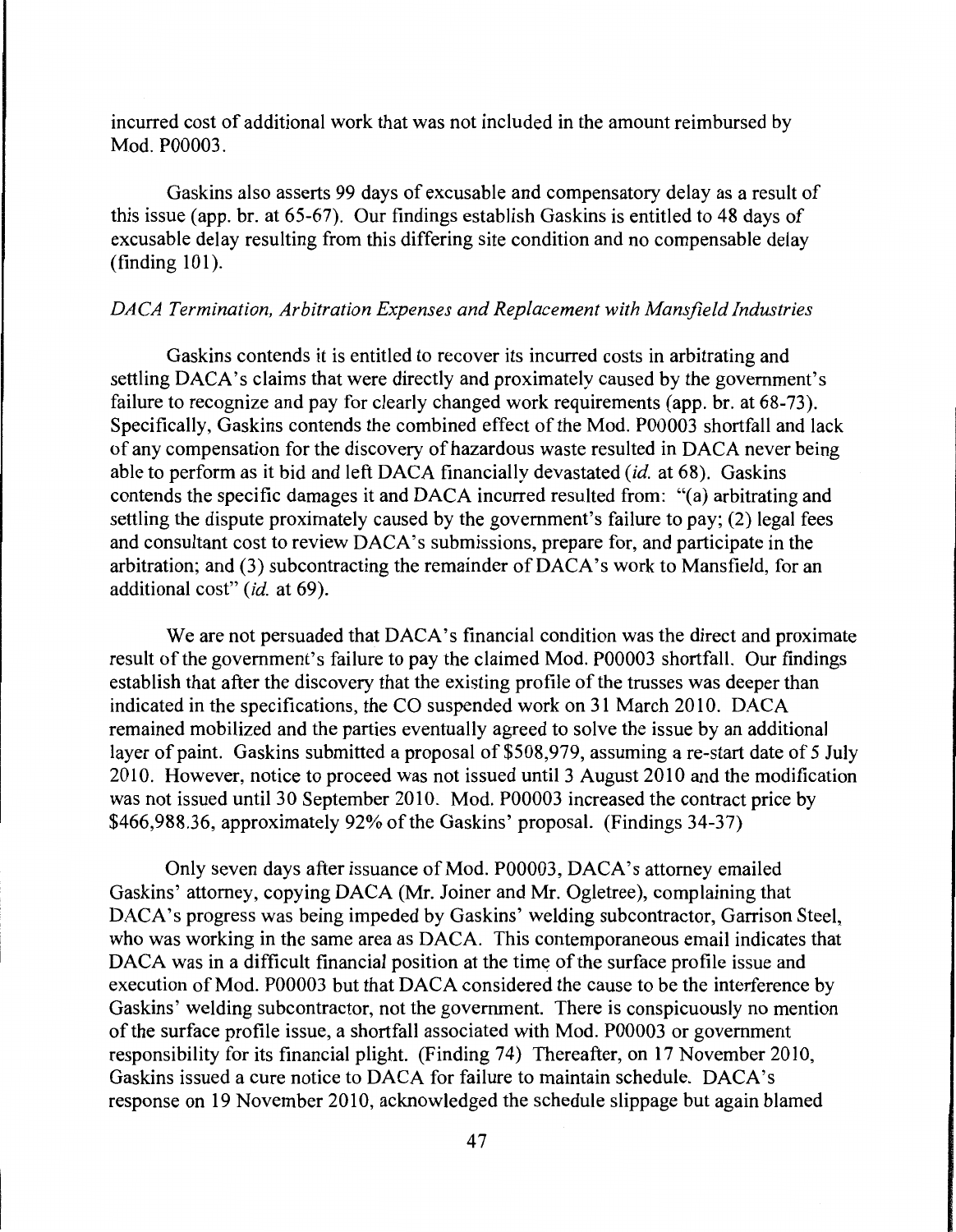the delay on the defective welding work by Gaskins' welding subcontractor not the government. This was followed by a second cure notice to which DACA responded with a claim letter seeking compensation and a time extension for the interference caused by Gaskins' subcontractor. (Finding 75) The record is devoid of any contemporaneous evidence that DACA's financial plight was the result of the surface profile differing site condition. Rather, the evidence indicates DACA's financial plight at this period of time was the result of Gaskins' welding subcontractor.

We are also not persuaded that DACA's financial plight was the direct and proximate result of the failure of the government to pay Gaskins' claims resulting from the discovery of hazardous levels of heavy metals in spent blast debris. A large financial component of Gaskins' claim is based upon asserted changes requiring DACA to dispose of all spent blast debris on-site, add more staff and occupational exposure protection methods for hazardous materials, including medical surveillance, respirators, HEP A filters, protective clothing, shower and eyewash stations, and other precautions. In addition to the above, Gaskins' asserts the discovery of hazardous materials in the existing coatings required DACA to revise the containment system from a "Class II" to an air-sealed "Class I" containment. We have already addressed these alleged consequences and concluded the discovery of hazardous material in the spent blast debris did not entitle Gaskins to an equitable adjustment for the requirement to dispose of all blast debris on-site, require DACA to revise the containment system from a "Class II" to a "Class I" system, or change the worker protection/PPE requirements. Although Gaskins has proven entitlement to some damages as a result of the discovery of hazardous materials in the spent blast debris, we are not persuaded they constitute the direct and proximate cause of DACA's financial plight.

Gaskins' asserts the government is solely responsible for DACA's financial plight which resulted in DACA's termination, Gaskins' incurrence of arbitration expenses and the replacement with Mansfield. Although the two differing site conditions may have contributed to DACA's financial plight, we are not persuaded they were the sole, or even paramount, cause ofDACA's financial plight. Rather, our review of the evidence related to this issue causes us to conclude that the direct and proximate cause of DACA's termination, the incurrence of arbitration expenses and replacement with Mansfield was not the result of the differing site conditions but rather a combination of interference from one of Gaskins' other subcontractors, Garrison Steel, and DACA's determination to dispose of spent debris off-site, contrary to Gaskins' proposal, which in turn was caused by the failure of communication between DACA and Gaskins during the source selection. Consequently, we conclude Gaskins has failed to meet its burden of proof on this issue and is not entitled to these damages.

Gaskins also notes that the government was aware of its actions to terminate DACA and hire Mansfield and references an internal government email exchange in support of its assertion the government approved of this action (app. br. at 68-69). Our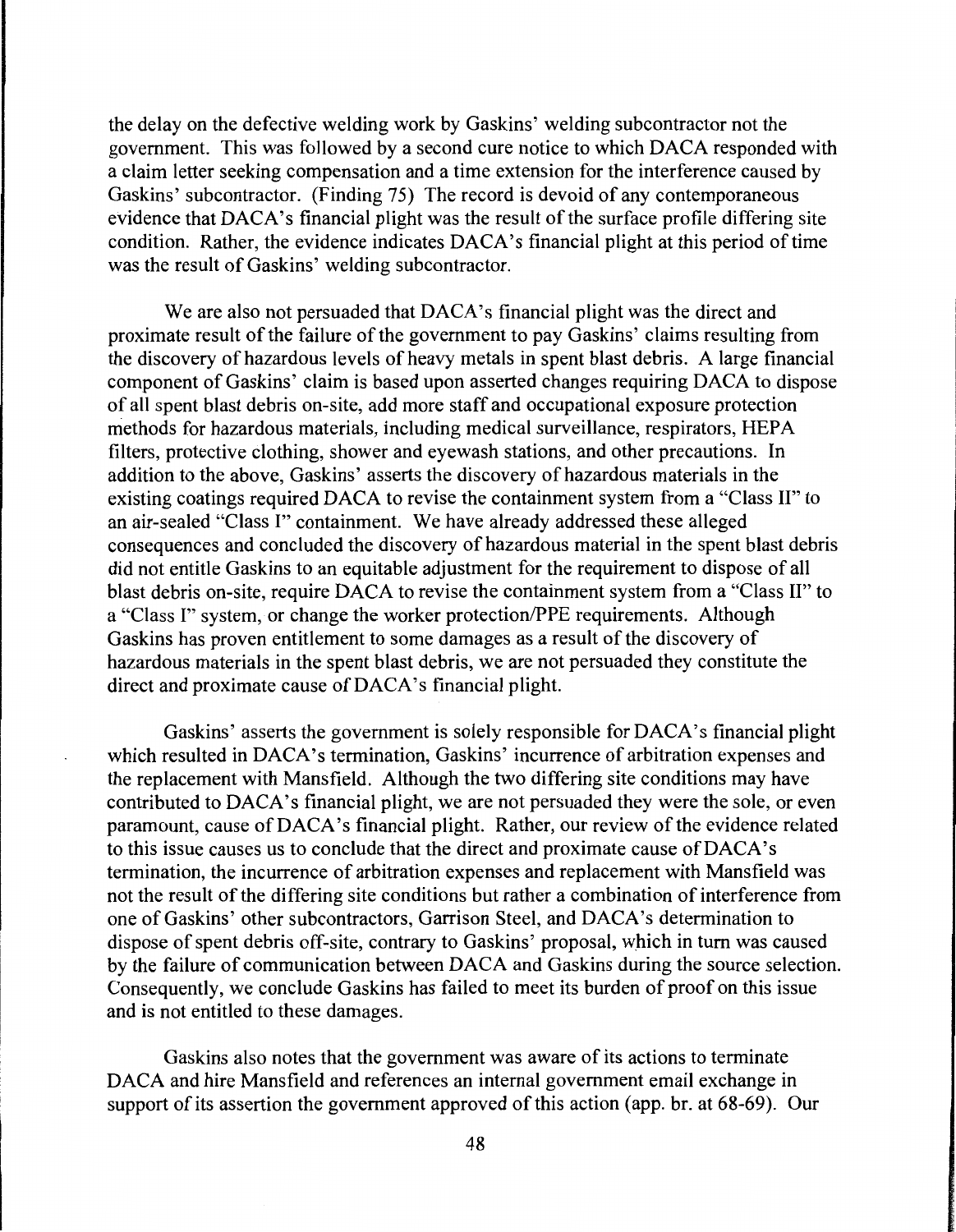findings establish the government did have knowledge of Gaskins' actions and internally agreed Gaskins should replace DACA if it could not bring DACA back on schedule. However, there is no evidence anyone in the government ever communicated this opinion to Gaskins or ordered Gaskins to terminate DACA. (Finding 78)

Gaskins seeks 43 days of excusable and compensatory delay for replacing DACA with Mansfield (finding 86). Given Gaskins' failure to meet its burden of proof on this issue, there is no entitlement to either excusable or compensatory delay.

## *Delay Associated with Discovery of Hazardous Waste in Spent Debris*

Gaskins seeks 91.5 days of excusable and compensatory delay associated with the discovery of hazardous waste in the spent debris (compl.  $\P\P$  100-01). Gaskins' delay expert combined this alleged delay with the replacement of Mansfield opining there were 7 4 days of delay associated with both issues, assuming that this issue directly resulted in DACA's termination and replacement with Mansfield (findings 89-90). This analysis is contrary to Gaskins' complaint that asserts two separate claims, i.e. 91.5 days delay for this issue and 43 days delay for replacement of Mansfield (compl.  $\P\P$  100-01, 109-10). Mr. Lowe's analysis is based upon the date Gaskins gave notice of the differing site condition, the date DACA stopped work and the date Mansfield began work; his opinion turns upon the assumption the government was the sole cause of DACA's termination. We have already concluded the discovery of hazardous waste was not the sole cause of DACA's termination and replacement with Mansfield. Consequently, we conclude Gaskins has failed to meet its burden of proof on this issue.

# *Perry Roofing*

Gaskins, in its complaint, alleges the discovery of hazardous materials resulted in project delays and, as a result, Perry was unable to commit to vendors within the ordering window resulting in increased material costs and forced Perry to work in the rainy season requiring Perry to work on smaller portions of the roof at a time (compl.  $\P$  $93-95$ ). Gaskins' brief alleges an additional cause of delay and disruption resulting from the government's delay in issuing Mod. P00003 (app. br. at 67). Mr. Erdman, Perry roofing's senior field superintendent, testified that government-caused delays pushed their work out beyond their originally planned work period resulting in great administrative costs and cost increases in prices for 80% of its materials. Mr. Erdman's testimony was contradicted by Ms. Mason's testimony. Ms. Mason testified she was on site during this period and that Perry Roofing requested and was allowed to store approximately 80% of its roofing materials on-site. Additionally, she testified Perry Roofing invoiced the government and was paid for these materials in February 2011. The price increases referenced by Mr. Erdman were not effective until 1 March 2001. (Finding 38) We find Ms. Mason's testimony more credible on this issue and conclude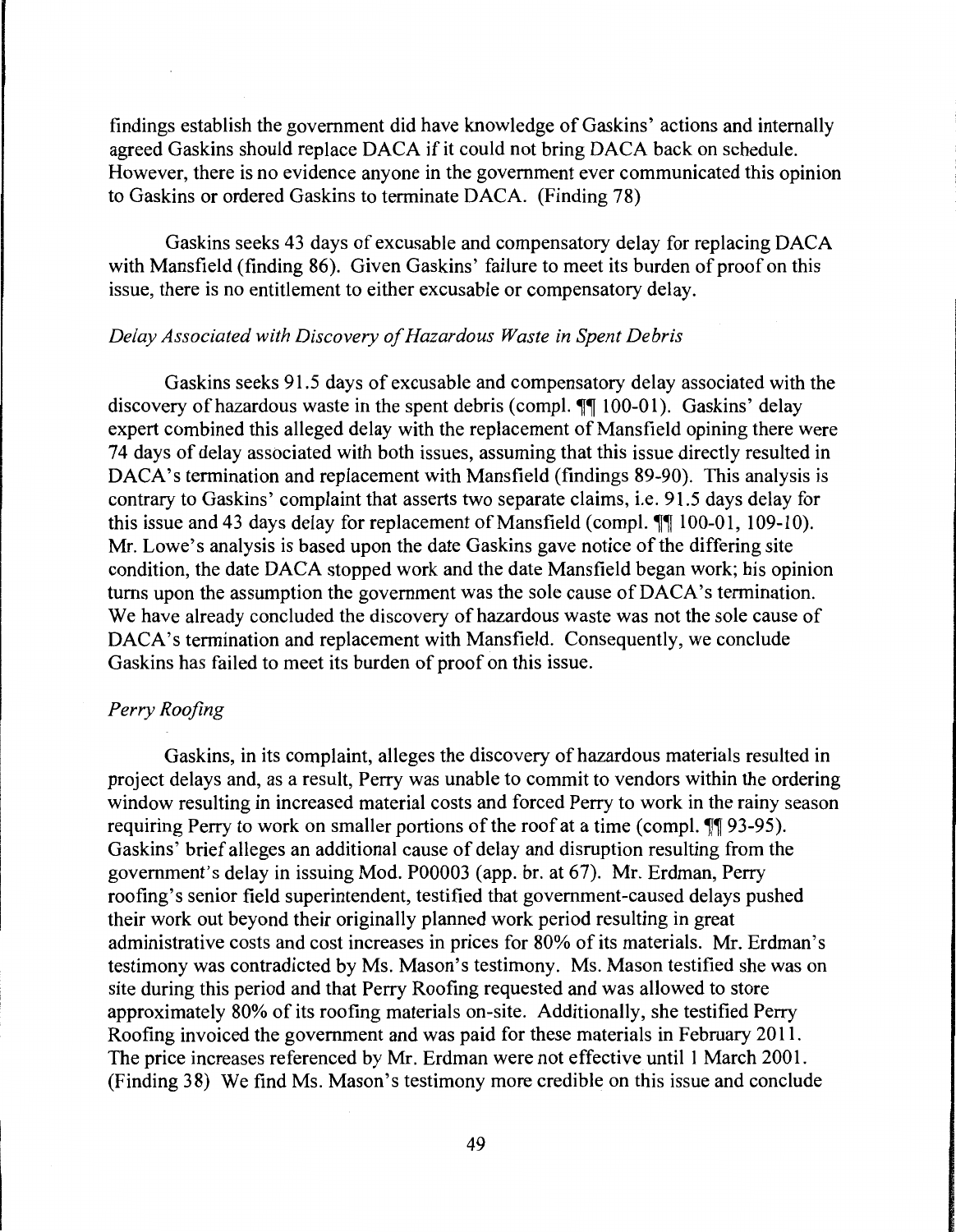Gaskins has failed to meet its burden of proof and, consequently, is not entitled to any compensation for the alleged delays or disruption to Perry Roofing's performance.

Gaskins also seeks 55 days of excusable and compensatory delay resulting from this issue (finding 86). Mr. Lowe, Gaskins' delay expert, did not allocate any excusable or compensable delay for this issue based upon his review of the daily reports (finding 92). Our findings indicate this work was not on the critical path but concurrent with the blasting and painting work and, therefore, is not entitled to any excusable or compensatory delay *(id.).* 

## *Multiple Containment Request: Mod. P00009*

Gaskins was granted a 50 calendar day excusable delay by Mod. P00009 for government delays to process its request to erect two additional containments on the hangar worksite. This modification was bilateral but Gaskins reserved its right to seek additional time and compensation. (Findings 102-03) Gaskins seeks 50 additional days of compensable delay (compl.  $\P\P$  116-17). Based upon Gaskins' delay expert's conclusions, our findings establish Gaskins' is entitled to a compensatory delay of 25 days (finding 103).

# *Summary of Gaskins' Delay Claim*

| Compensable Delay                 | Claimed | Granted |
|-----------------------------------|---------|---------|
| <b>Replacement with Mansfield</b> | 43      |         |
| Industrial                        |         |         |
| Discovery of Hazardous            | 91.5    | U       |
| Materials                         |         |         |
| Perry Roofing                     | 55      | O       |
| Dispose of Spent Media at         | 36.5    |         |
| <b>Mayport B Facility</b>         |         |         |
| Transfer Spent Media to DLA       | 36.5    | 0       |
| Dumpsters                         |         |         |
| Application of Intermediate       | 99      |         |
| Layer of Paint (P00003)           |         |         |
| MOD P00009 Delay in Approval      | 50      | 25      |
| for Request to Erect Multiple     |         |         |
| Containments.                     |         |         |
| Total                             | 411.5   | 25      |

Below is a summary of our conclusions on Gaskins' delay claim: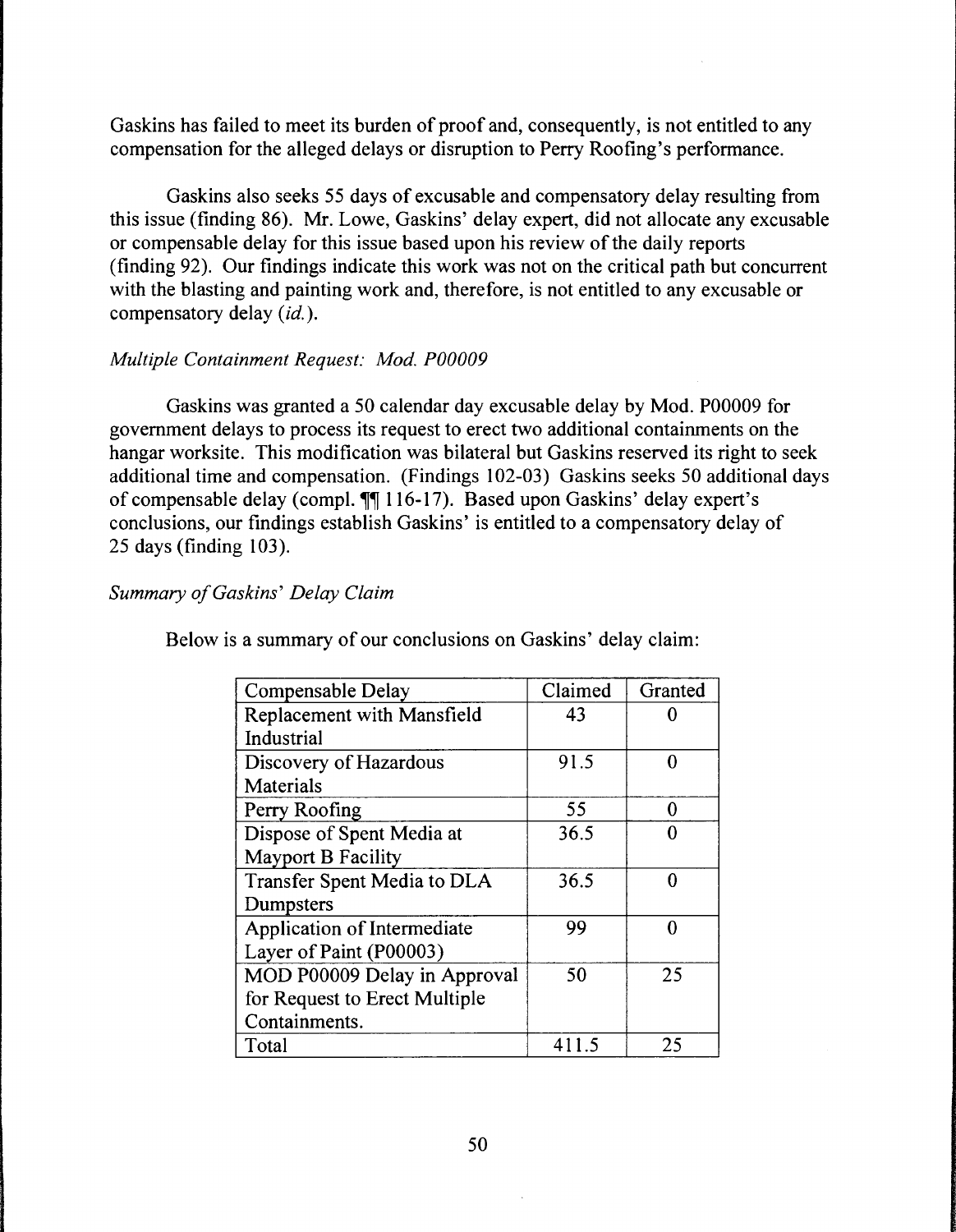| <b>Excusable Delay Issues</b>     | Claimed | Granted |
|-----------------------------------|---------|---------|
| Replacement with Mansfield        | 43      |         |
| Industrial                        |         |         |
| Discovery of Hazardous Materials  | 91.5    | 0       |
| Perry Roofing                     | 55      |         |
| Dispose of Spent Media at         | 36.5    | Ω       |
| <b>Mayport B Facility</b>         |         |         |
| Transfer Spent Media to DLA       | 36.5    | ∩       |
| Dumpsters                         |         |         |
| Application of Intermediate Layer | 99      | 48      |
| of Paint (P00003)                 |         |         |
| Replacement Sampling Plan         | 38      | 0       |
| Total                             | 399.5   | 48      |

*Government's Affirmative Claims: Government Assessment for Defective Welding and Deficient Quality Control (ASBCA No. 59901) and Assessment of Liquidated Damages (ASBCA No. 59902)* 

The government assessed liquidated damages based upon 32 days of delay (finding 105). The government is not entitled to these damages because we determined Gaskins is entitled to 48 days of excusable delay. The government also assessed costs resulting from defective welding and deficient quality control. This assessment included a discrete cost for the weld inspection services and a portion of the cost incurred by the government under the follow on contract for hangar 1552 (phase II) attributable to the defective welds, deficient quality control and the required re-work under the contract. (Finding 106) The government is entitled to recover the costs of the required inspection and any damages incurred on the Phase II contract attributable to delay caused by Gaskins. However, the damages relating to the suspension of Phase II was based on a "pro rata" share of the damages the government paid out for suspending Phase II, which the government found was proportionately the responsibility of Gaskins. This calculation was based upon the premise that Gaskins delayed the schedule by 32 days. *(Id.)* Our findings establish Gaskins is entitled to 48 days of excusable delay, rather than responsible for 32 days of delay (finding 104). Consequently, we conclude the government has failed to meet its burden of proof regarding the damages related to the Phase II delays but is entitled to the costs of the inspection.

#### **CONCLUSION**

Gaskins' appeal in ASBCA No. 58550 is sustained in part and denied in part for the reasons stated. The appeal in the government's claim in ASBCA No. 59901 is sustained in part and denied in part for the reasons stated. The appeal in the